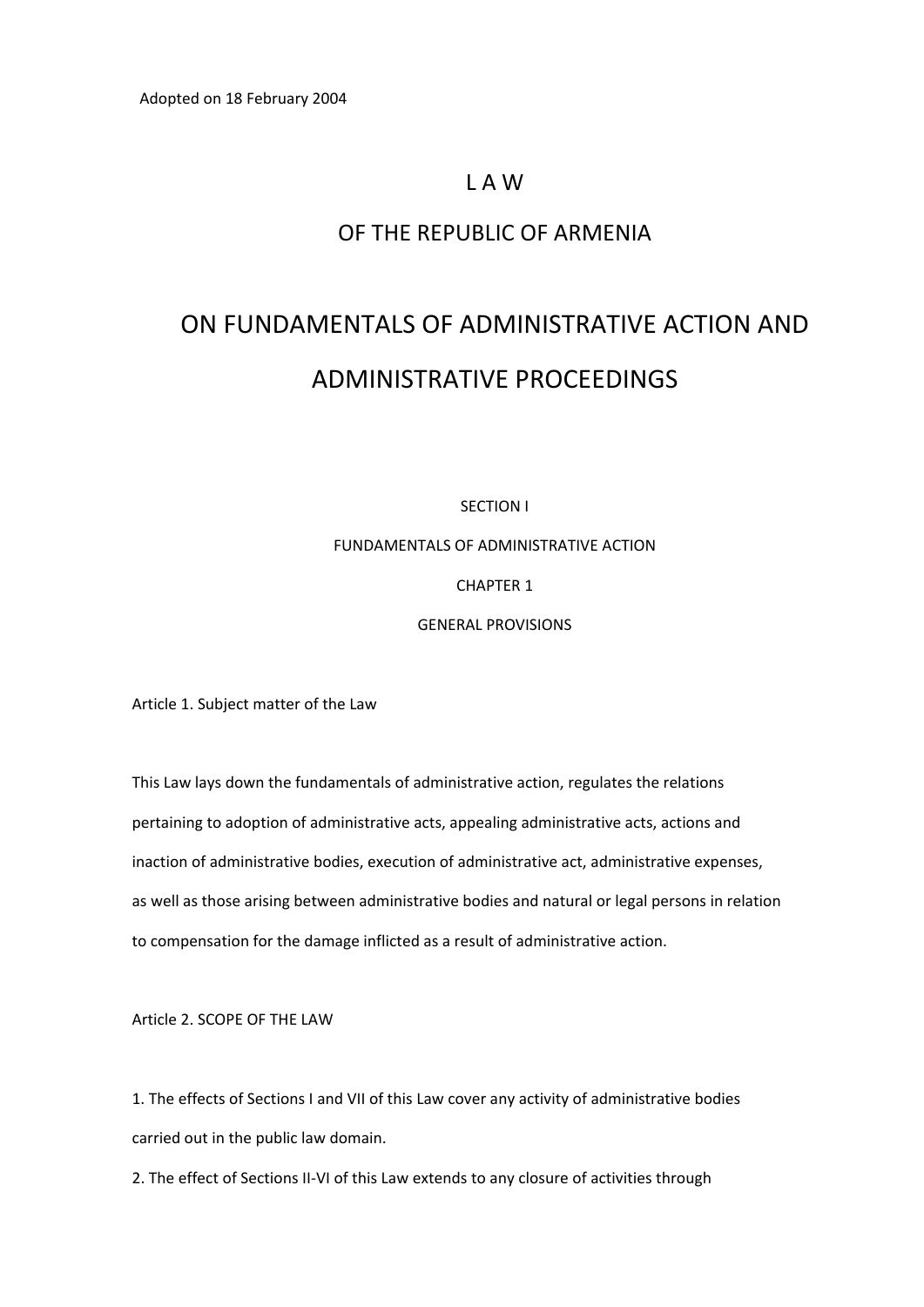adoption of an administrative act by administrative bodies, whilst the effect of Sections IV‐VI extends also to such actions and inaction of administrative bodies, which give rise to factual consenquences for persons.

3. Peculiarities of certain types of administrative proceedings are laid down by laws and international treaties of the Republic of Armenia.

4. The effect of this Law does not extend to relations regulated by norms of procedural law. (Article 2 supplemented, amended and edited by HO‐10‐N of 13 December 2004)

Article 3. MAIN CONCEPTS

The main concepts used in this Law have the following meanings:

(1) administrative bodies ‐ republican and territorial administrative bodies of the executive power, as well as local self‐governnent bodies;

(a) Republican bodies of the executive power of the Republic of Armenia ‐ ministries of the Republic of Armenia and other state bodies carrying out administrative action within the whole territory of the Republic;

(b) bodies of territorial administration ‐ marzpets [regional governors];

(c) local self‐government bodies ‐ community council of elders and head of community; mayor in urban community, head of village in rural community.

Where, apart from the mentioned ones, other state bodies carry out administrative action, these shall also be considered administrative bodies within the meaning of this Law;

(2) administrative action ‐ activities of administrative bodies with an external effect, which are finalised by adoption of administrative or regulatory acts, as well as action or inaction which gives rise to factual consenquences for persons.

(Article 3 amended by HO‐10‐N of 13 December 2004, HO‐19‐N of 26 December 2008)

#### CHAPTER 2

FUNDAMENTAL PRINCIPLES OF ADMINISTRATIVE ACTION

Article 4. LEGALITY OF ADMINISTRATIVE ACTION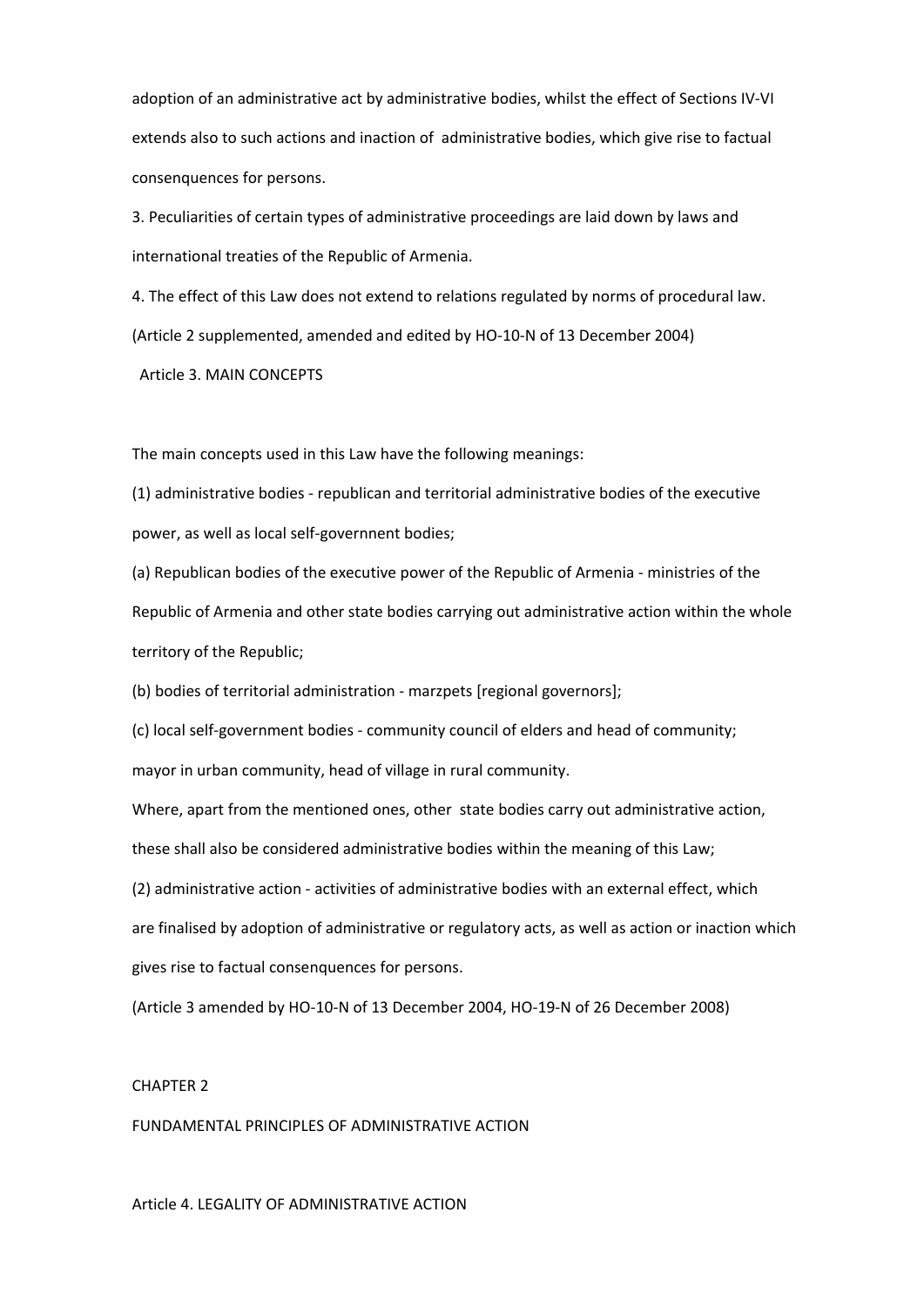1. Administrative bodies shall ensure the observance of the laws.

2. The powers of administrative bodies shall be laid down by law or, in cases envisaged by law, other legal acts.

Article 5. PROHIBITION OF ABUSE OF FORMAL REQUIREMENTS

In carrying out administrative action, administrative bodies shall be prohibited from encumbering persons with obligations or from refusing to confer certain rights solely for the purpose of observing formal requirements, where the obligations imposed on them have been discharged in substance.

#### Article 6. LIMITATION OF DISCRETIONARY POWERS

1. Discretionary power is a right conferred to an administrative body by law to choose one of several possible lawful solutions. 2. In exercising discretionary power the administrative body shall be guided by the need of protection of human and citizen's rights and freedoms enshrined in the Constitution of the Republic of Armenia, by principles of their equal rights, proportionality of carrying out

administrative action and prohibition of arbitrariness, as well as shall pursue other goals envisaged by law.

#### Article 7. PROHIBITION OF ARBITRARINESS

1. Administrative bodies shal be prohibited from displaying unequal approach towards similar factual circumstances, where there are no grounds for their differentiation. Administrative bodies shall display individual approach towards essentially different factual circumstances.

2. If the administrative body has exercised any discretionary power in a certain manner, it shall be obliged to exercise that discretionary power in the same manner in similar cases in the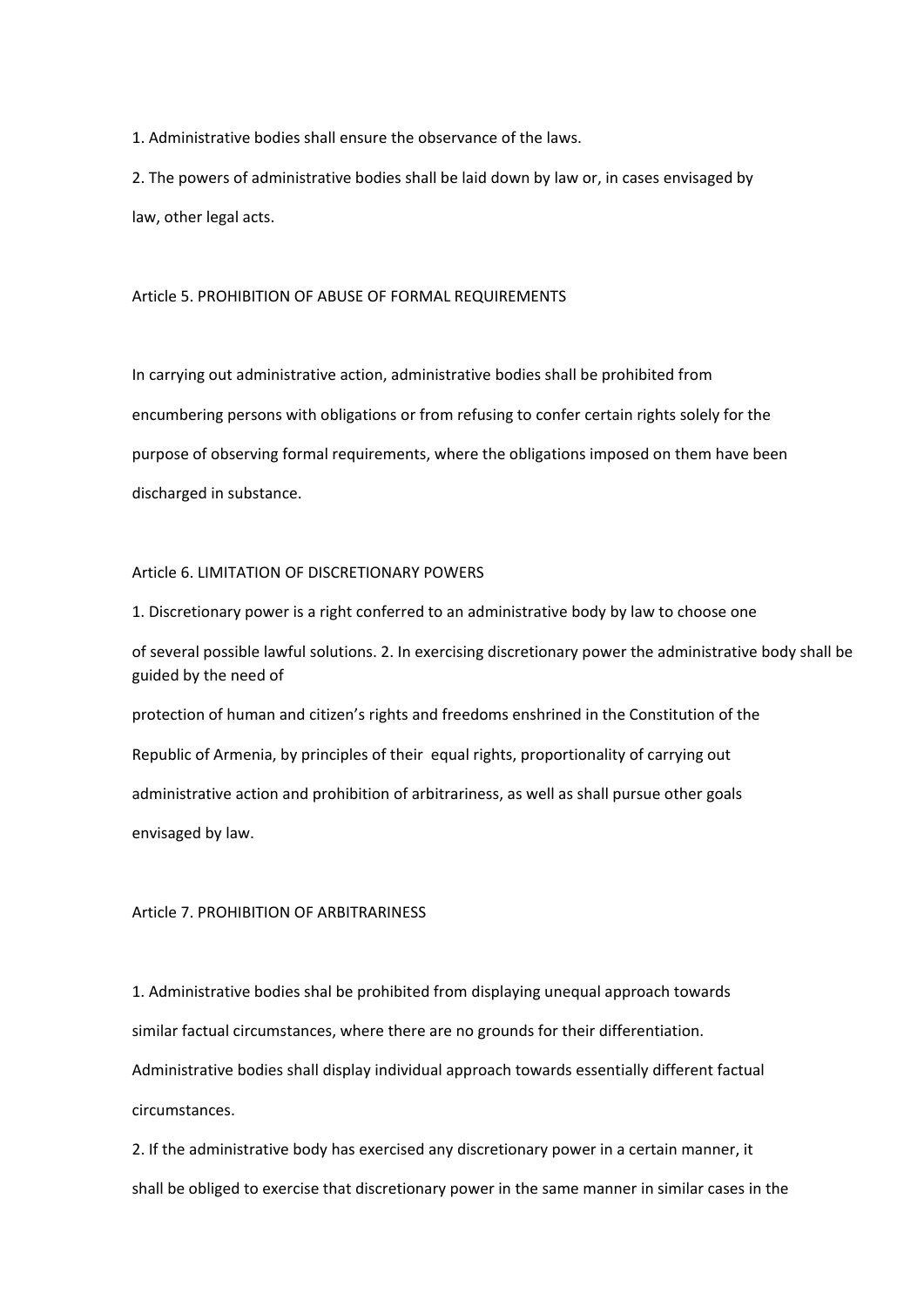future as well.

The administrative body may waive that restriction if, due to the existence of a paramount interest, it intends to consistently adopt another discretionary decision in the future.

#### Article 8. PROPORTIONALITY OF ADMINISTRATIVE ACTION

Administrative action must be directed at an objective pursued under the Constitution and laws of the Republic of Armenia, and the measures for achieving that objective must be suitable, necessary and proportional.

#### Article 9. PRINCIPLE OF THE MAXIMUM

1. Administrative bodies shall not have the right to require from individuals to perform such actions, which have already been performed by them within the framework of other activities or are included or can be included by their content in these frameworks.

2. If documents (data, information), presented by individuals to administrative bodies, include in their content other necessary documents, they may not be required anymore in an additional or separate form.

3. If permissions provided to individuals by administrative bodies in content include other permissions, the latter shall also be considered to be issued.

(Article 9 supplemented by HO‐10‐N of 13 December 2004)

Article 10. PRESUMPTION OF RELIABILITY

1. Data, information presented by the individual on the factual circumstances considered by the administrative body shall be deemed to be reliable in any case until an administrative body has not proved the opposite.

It shall be prohibited to require from individuals documents or other additional data confirming the data, information presented by them, if such requirement is not prescribed by law.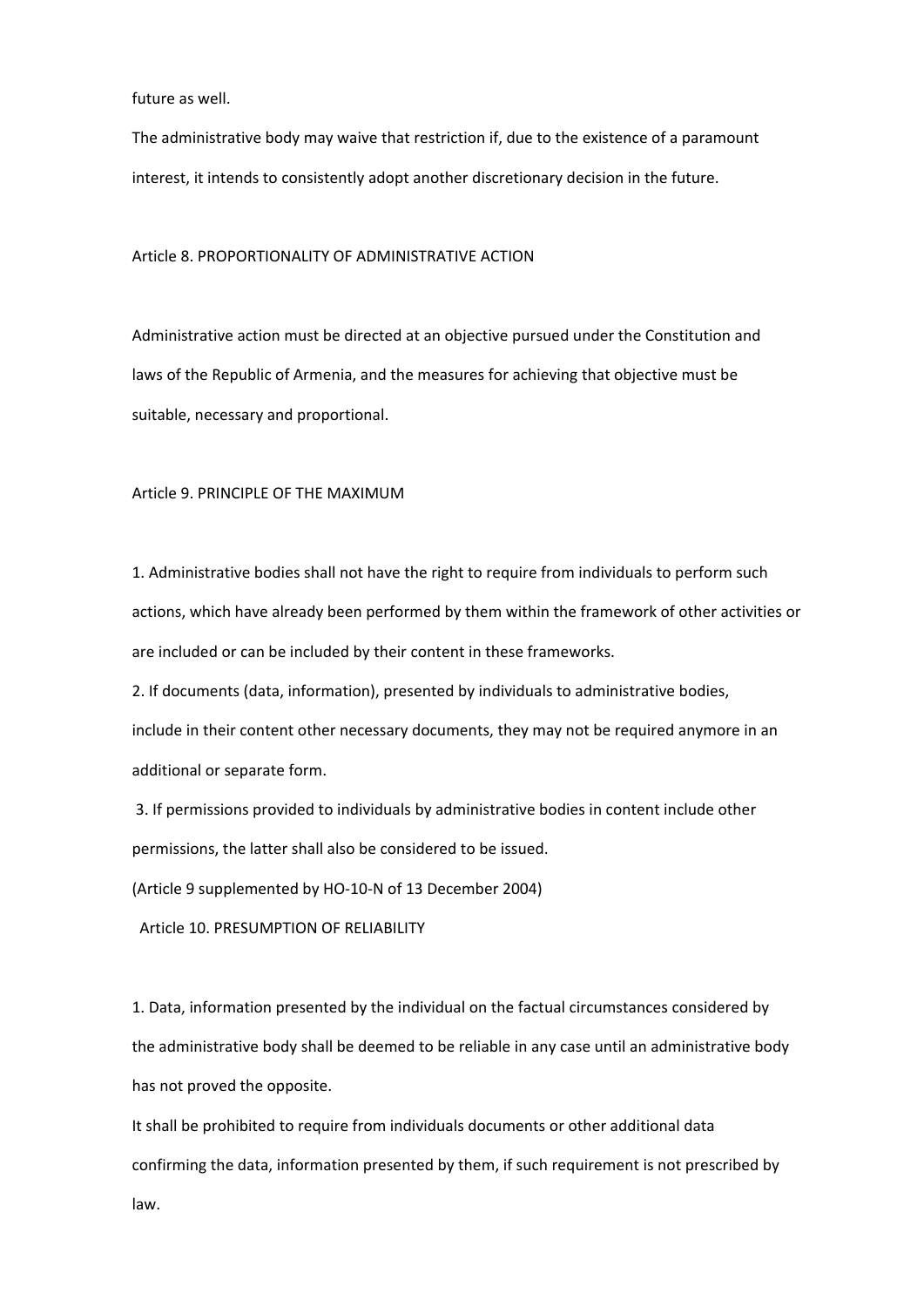If the administrative body has reasonable doubts as to the authenticity of the data, information presented by individuals, it shall be obliged to take measures for ascertaining their authenticity independently and at its own expense.

2. Individuals shall bear responsibility for presenting false data or information to administrative bodies.

Article 11. EFFICIENCY

In excercising its powers the administrative body shall act in such a manner as to, without undermining the performance of its powers, ensure the most effective utilisation of means submitted to its disposal, in shortest possible term and for assuring the most faviourable results. Article 12. APPLICATION OF OTHER PRINCIPLES

Fundamental principles of administrative action as prescribed in this Chapter are not exhaustive and may not be an impediment for applying other principles of administrative action. CHAPTER 3 JURISDICTION OVER CASES OF ADMINISTRATIVE BODIES, MUTUAL ASSISTANCE OF ADMINISTRATIVE BODIES

Article 13. TERRITORIAL JURISDICTION

1. Settlement of matters concerning immovable property is reserved to the administrative body having jurisdiction over the territory where the immovable property is located.

2. Conferring of any right to, or imposition of any obligation on, a legal person or sole entrepreneur is reserved to the administrative body having jurisdiction over the territory where the legal person or the sole entrepreneur conducts his activities.

3. Settlement of matters concerning a natural person is reserved to the administrative body having jurisdiction over the territory where the natural person is registered or has his or her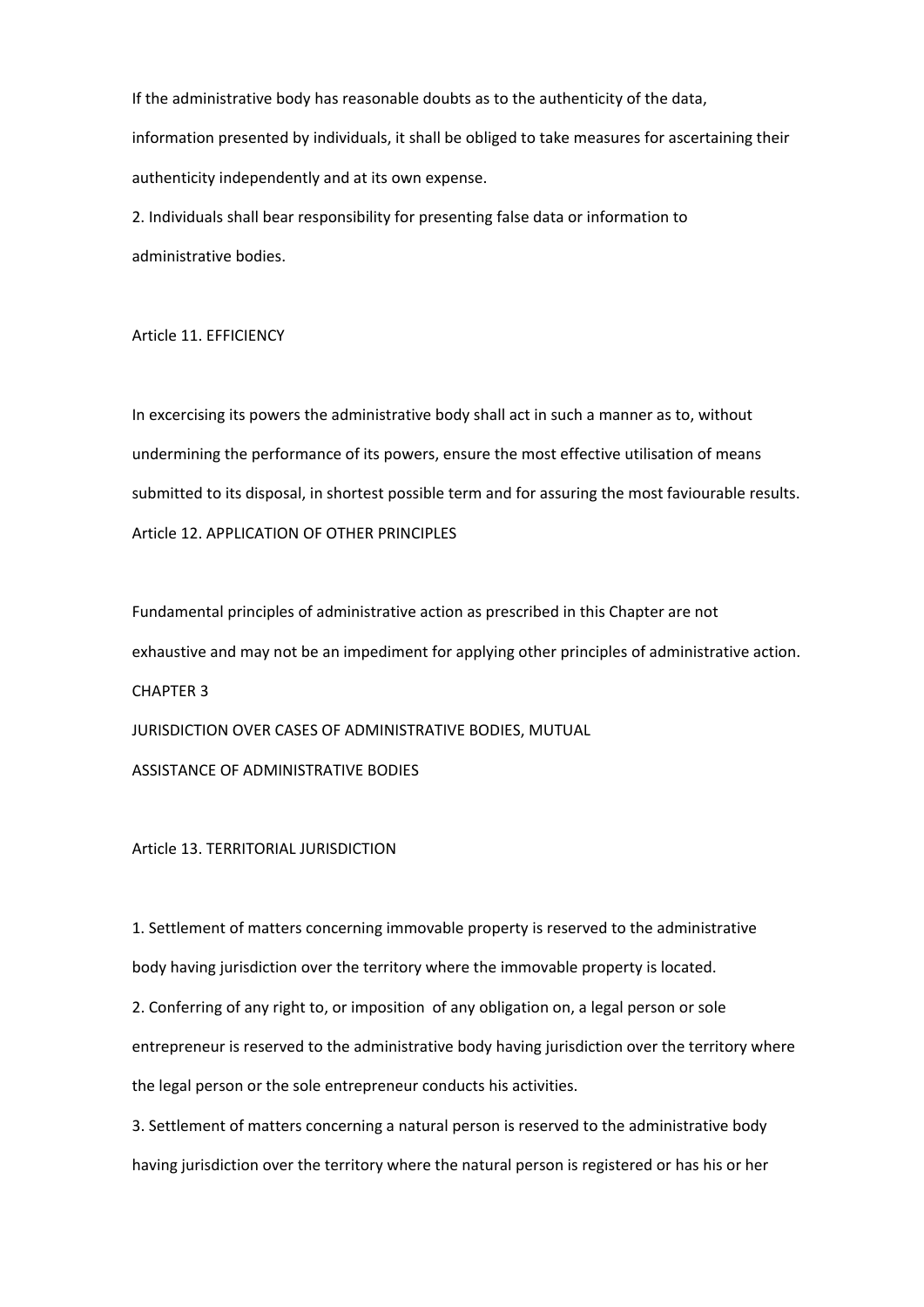domicile or habitual residence. 4. If settlement of a matter is subject to the concurrent jurisdiction of two and more

administrative bodies, jurisdiction shall be reserved to the administrative body to which the person applied or upon whose initiative that matter is to be sеttled.

5. In case of imminent threat or loss, matters requiring urgent resolution by administrative bodies shall be reserved to the administrative body exercising jurisdiction over the territory where the necessity to take action or to adopt decisions arose due to such situations, but if it is impossible, the administrative body having jurisdiction over the adjacent territory shall exercise jurisdiction, unless otherwise prescribed by law.

6. In case other laws prescribe different rules for determining the territorial jurisdiction over a case, those rules shall prevail.

#### Article 14. SUBJECT MATTER JURISDICTION

The issue of subject matter jurisdiction of administrative bodies over cases shall be resolved by laws concerning the factual circumstances mentioned in these cases.

#### Article 15. DUTY OF ADMINISTRATIVE BODIES OF MUTUAL ASSISTANCE

1. Administrative bodies shall be obliged to provide mutual assistance to each other for exercising their powers.

Mutual assistance shall be provided based on the claim of the requesting administrative body.

2. Assistance between administrative bodies that are in hierarchical relations with each other shall not be considered mutual assistance.

Article 16. APPLYING FOR MUTUAL ASSISTANCE

If more than one administrative body can provide the mutual assistance, the requesting administrative body shall request mutual assistance from the administrative body (requested administrative body), which, in its opinion, will provide the necessary mutual assistance more efficiently and in the possible shortest time period.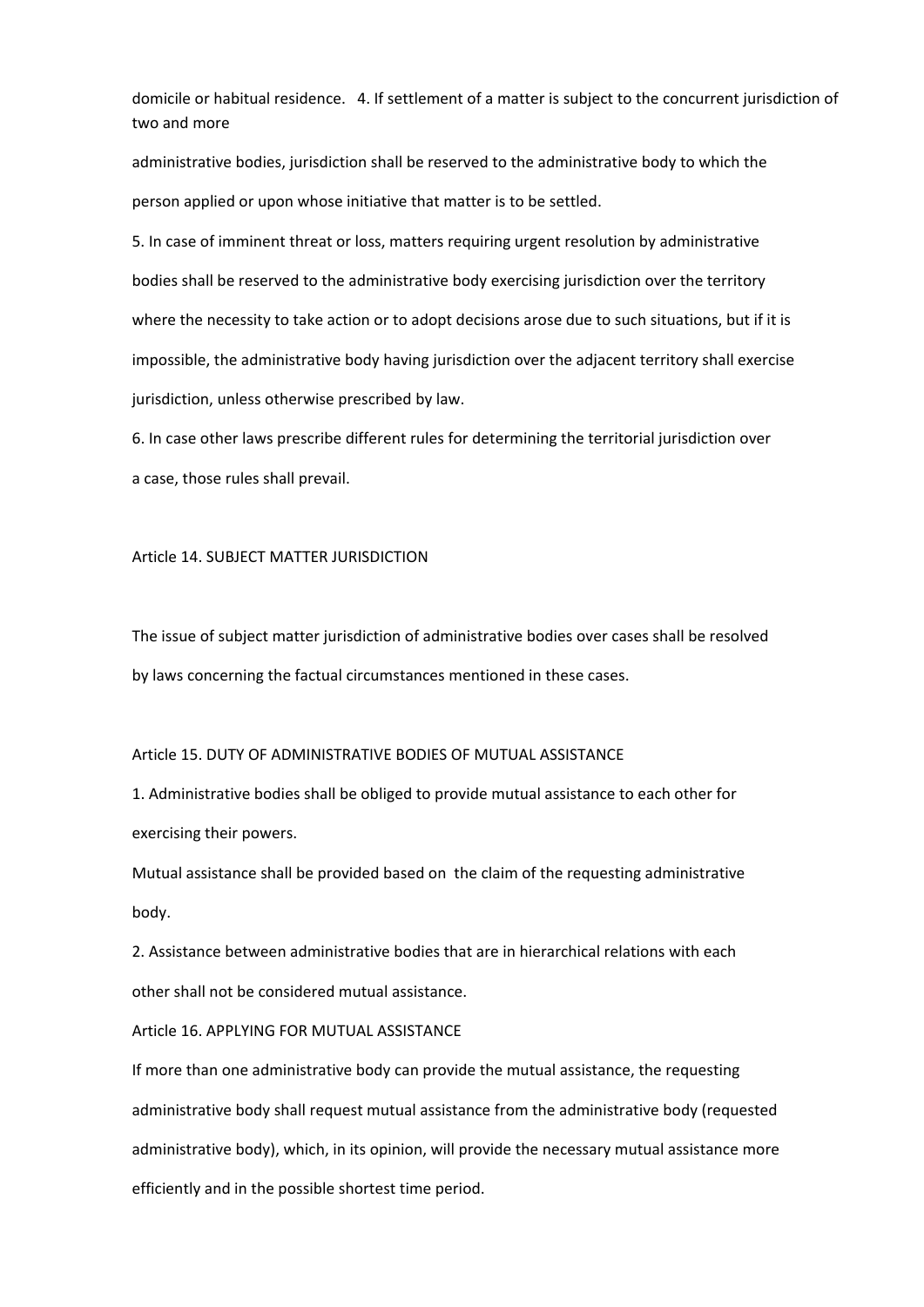#### Article 17. GROUNDS FOR REFUSING THE PROVISION OF MUTUAL

#### **ASSISTANCE**

1. The requested administrative body shall not have the right to provide mutual assistance if:

(a) the unlawfulness of the measures required for the mutual assistance is obvious for the

requested administrative body; (b) the actions necessary for the provision of mutual assistance are out of the jurisdiction of

the requested administrative body;

(c) the documents (data, information) necessary for rendering mutual assistance are classified as secrets protected by law, and providing those documents to the requesting administrative body, even in a way that guarantees the secrecy of their delivery, is prohibited by law.

2. The requested administrative body shall have the right to refuse to render mutual assistance, if:

(a) administrative body, other than itself, is able to render the mutual assistance with substantively less efforts;

(b) rendering the mutual assistance would require making disproportionate efforts;

(c) provision of mutual assistance may significantly impair fulfillment of its own duties.

3. The petitioned administrative body shall not refuse to render mutual assistance based on grounds not prescribed in parts 1‐2 of this Article.

4. If the requested administrative body refuses to render mutual assistance based on any ground prescribed in parts 1‐2 of this Article, within three days it shall notify the administrative body requesting mutual assistance, which may challenge the refusal before the superior administrative body of the requested administrative body.

The superior administrative body shall expeditiously make a final decision on the dispute concerning the refusal to render mutual assistance. If the superior administrative body finds the refusal ungrounded, it shall order the petitioned administrative body to immediately render the mutual assistance.

(Article 17 supplemented by HO‐10‐N of 13 December 2004)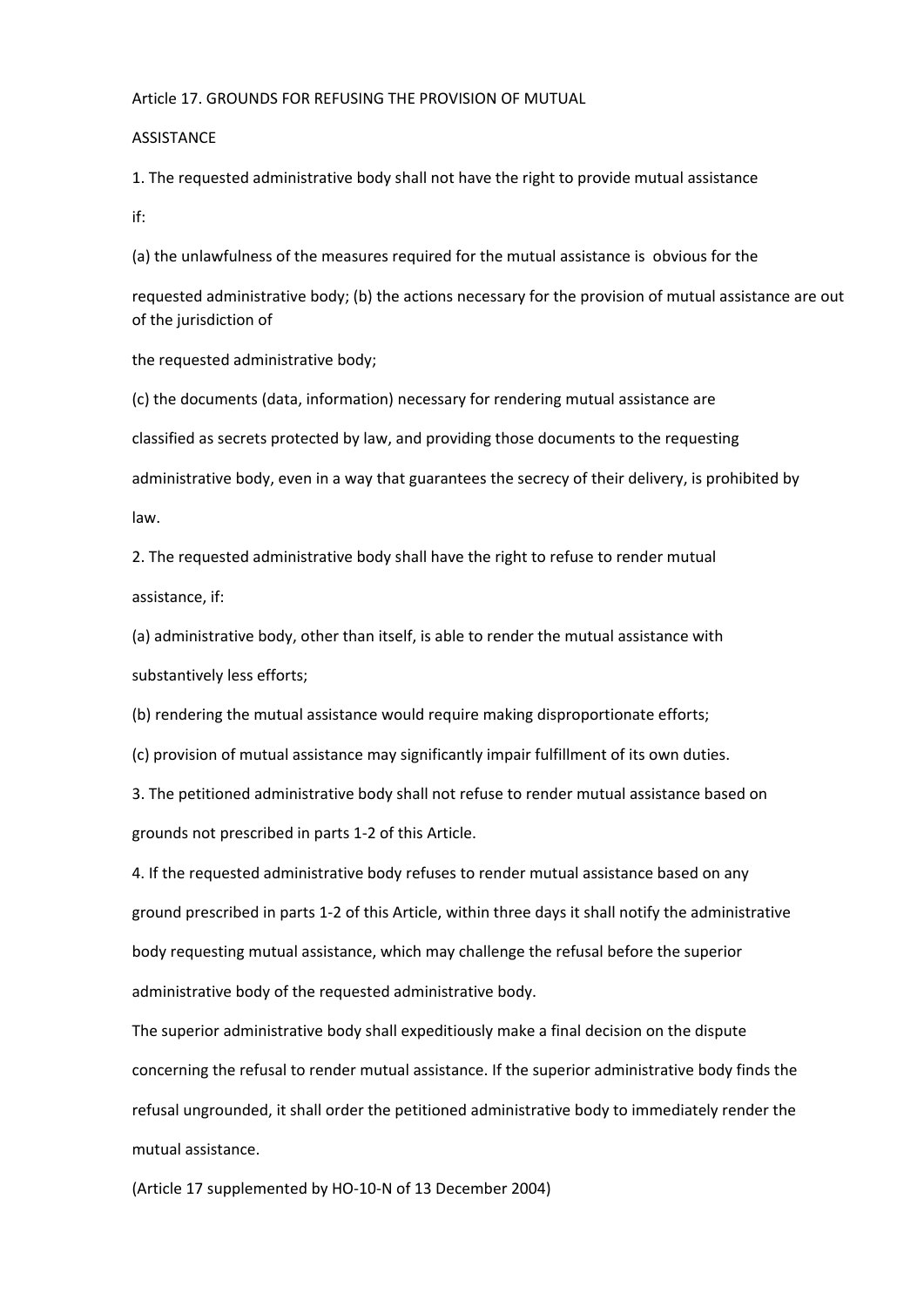#### Article 18. LAWFULNESS OF THE MEASURES TAKEN IN MUTUAL

#### **ASSISTANCE**

1. The lawfulness of the request for mutual assistance shall be determined according to the legal acts applicable to the requesting administrative body, whilst the lawfulness of the rendering of mutual assistance shall be determined according to the legal acts applicable to the requested administrative body.

2. (Part 2 repealed by HO‐10‐N of 13 December 2004)

3. As between the requesting and requested administrative bodies the requesting administrative body shall be liable for the lawfulness of the means requested on the basis of mutual assistance. The requested administrative body shall be liable for the lawfulness of the measures taken in rendering mutual assistance.

(Article 18 amended by HO‐10‐N of 13 December 2004)

SECTION II

ADMINISTRATIVE PROCEEDINGS

CHAPTER 4

GENERAL PROVISIONS

Article 19. DEFINITION OF ADMINISTRATIVE PROCEEDINGS

Administrative proceedings is the activity of administrative body directed at the adoption of an administrative act.

Article 20. STAGES OF ADMINISTRATIVE PROCEEDINGS

1. Administrative proceedings consists of interconnected stages: stage of initiation of the proceedings, stage of deliberation and final stage.

2. Administrative proceedings shall be initiated on the basis of the application of a person (persons) or the initiative of the administrative body (stage of initiation).

3. Pursuant to the application or to the initiative of the administrative body functions prescribed by this Law and connected with the examination of the administrative case shall be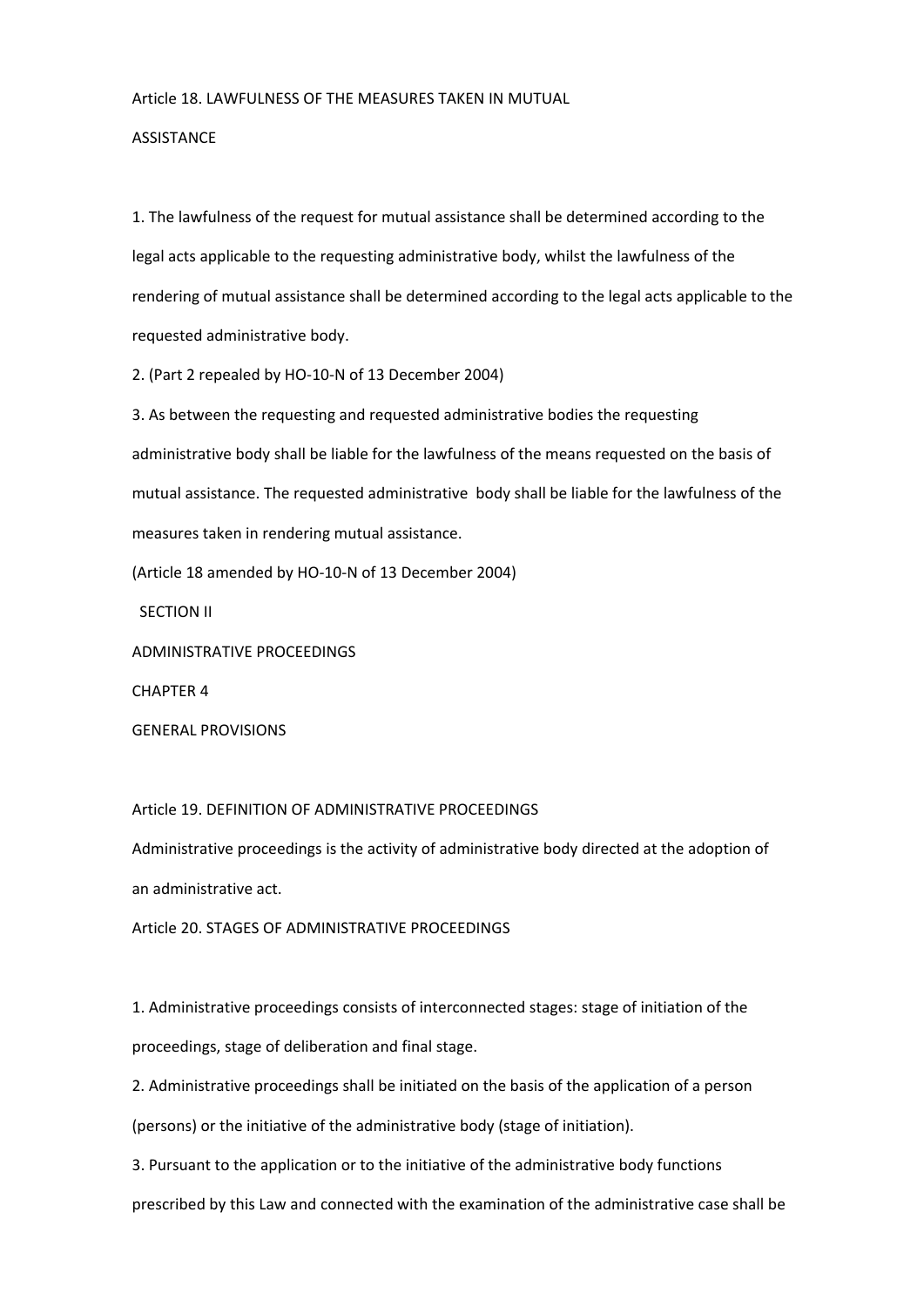carried out (stage of deliberation).

4. Administrative proceedings shall be concluded by the adoption of an administrative act (final stage).

5. In order to prevent an imminent danger or eliminate the consequences of the danger that has already occurred, as well as in other cases prescribed by law, administrative proceedings may be limited to the final stage.

Article 21. PARTICIPANTS OF ADMINISTRATIVE PROCEEDINGS

1. Participants of administrative proceedings (hereinafter referred to as "participants of the proceedings") are:

(a) addressee of the administrative act, i.e., the person who applied for adoption of the administrative act (applicant), or the person with respect to whom the administrative body shall adopt the administrative act at its initiative;

(b) third parties, i.e., those persons whose rights or legitimate interests may be affected by the administrative act to be adopted as a result of the proceedings.

2. Participants of the proceedings referred to in point (b) of part 1 of this Article shall be involved in administrative proceedings pursuant to their application or at the initiative of the administrative body. (Article 21 amended and supplemented by HO‐10‐N of 13 December 2004) Article 22. OTHER PERSONS IN ADMINISTRATIVE PROCEEDINGS

Other persons, such as witnesses, experts, translators, as well as representatives of state and local self‐government bodies (hereinafter referred to as "other bodies"), may also take part in administrative proceedings.

#### Article 23. REPRESENTATION IN ADMINISTRATIVE PROCEEDINGS

1. Participants of the proceedings may take part in administrative proceedings independently, through their representatives or together with them.

2. Persons, including advocates, authorised according to the Civil Code of the Republic of Armenia may act during administrative proceedings as representatives of the participants of the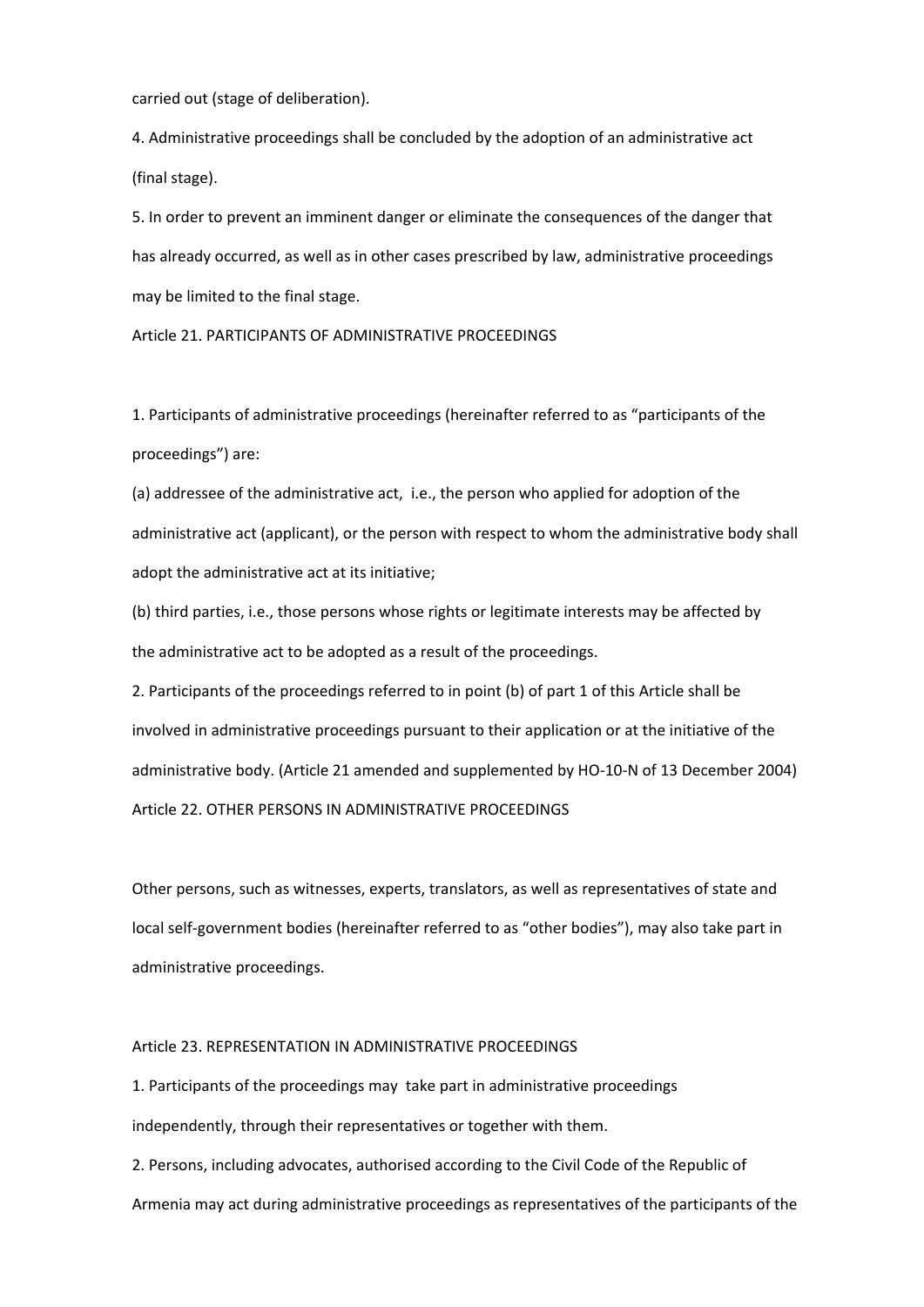proceedings.

Participants of the proceedings lacking active legal capacity may be represented in administrative proceedings by their legal representatives as prescribed by the Civil Code of the Republic of Armenia.

3. Upon the demand of the administrative body authorised persons or legal representatives shall submit a power of attorney or a document affirming their legal representative status. Notarisation shall not be required for the power of attorney.

4. If, as set forth in law, the power of attorney is no longer effective, the authorising or authorised person shall in writing notify the body conducting the administrative proceedings. 5. Witnesses, experts, translators and representatives of other bodies shall participate in the administrative proceedings only in person.

# Article 24. IMPOSSIBILITY TO CONCIDER AND SOLVE THE CASE BY THE

#### OFFICIAL OF AN ADMINISTRATIVE BODY

The official of an administrative body shall not have the right to consider and solve the

case, if he or she:

- (a) is a participant of the proceedings;
- (b) is a representative of one of the participants of the proceedings;
- (c) is employed by one of the participants of the proceedings;
- (d) is a relative of one of the participants of the proceedings or of his or her representative,

such as child, parent, natural mother or father, brother or sister or their child, paternal uncle or

aunt or their child, maternal uncle or aunt or their child, spouse (moreover, the fact of being

divorced shall not be a circumstance excluding the ground envisaged by this point), son‐in‐law,

daughter‐in‐law, parents of spouse or their child or their brother or sister; (e) participated in prior deliberation on the case.

(Article 24 edited by HO‐10‐N of 13 December 2004)

Article 25. GROUNDS AND PROCEDURE FOR RECUSAL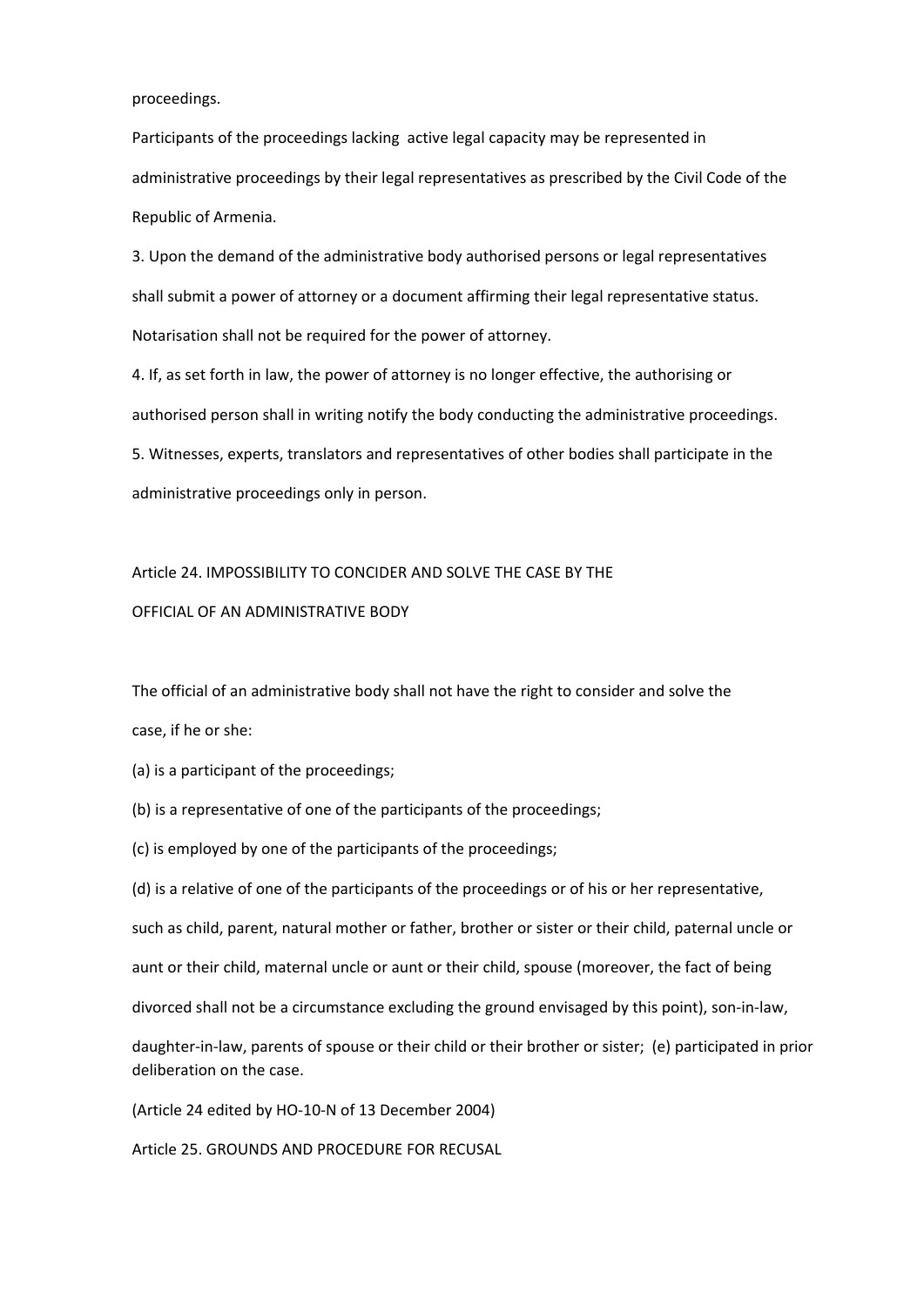1. Participants of the proceedings may in writing recuse the official of an administrative body conducting the administrative proceedings and any member of the pannel when conducting administrative proceedings by a panel of officials in cases provided for by law, where:

(a) any of the grounds provided for in Article 24 of this Law exists;

(b) the official or the member of panel has made a public statement about the possible outcome of the case or has evaluated the factual circumstances of the case prior to the closure of the case consideration or has evaluated any evidence prior to examination of the evidences; (c) the official or member of panel has ever acted in the interest of any participant of the proceedings;

(d) there are other circumstances that attest an official's or panel member's direct or indirect interest in the outcome of the case or that raise suspicions as to his or her impartiality with regard to the case.

2. A recusal motion may be filed at the stage of proceedings before closure, during which the movant became aware of the presence of any ground prescribed in this Article.

3. A recusal motion filed once again against the same official may be considered if there are new grounds or new facts.

4. The decision on the recusal motion shall be issued no later than the first working day following the day the motion was filed.

Final decision on the recusal shall be made by the immediate superior of the official against whom the recusal was filed, and in case the administrative proceedings is conducted by a panel of officials, by the relevant panel through simple majority vote. In this case the member of the panel against whom recusal was filed shall not participate in the voting.

In the event that the recusal motion is filed against the head of the administrative body, the decision shall be made by the head of the administrative body himself or herself.

In case of upholding the recusal motion filed against the head of an administrative body, the administrative proceedings shall be conducted by the deputy head, or in the absence of the latter by other official having power to substitute the head of the administrative body.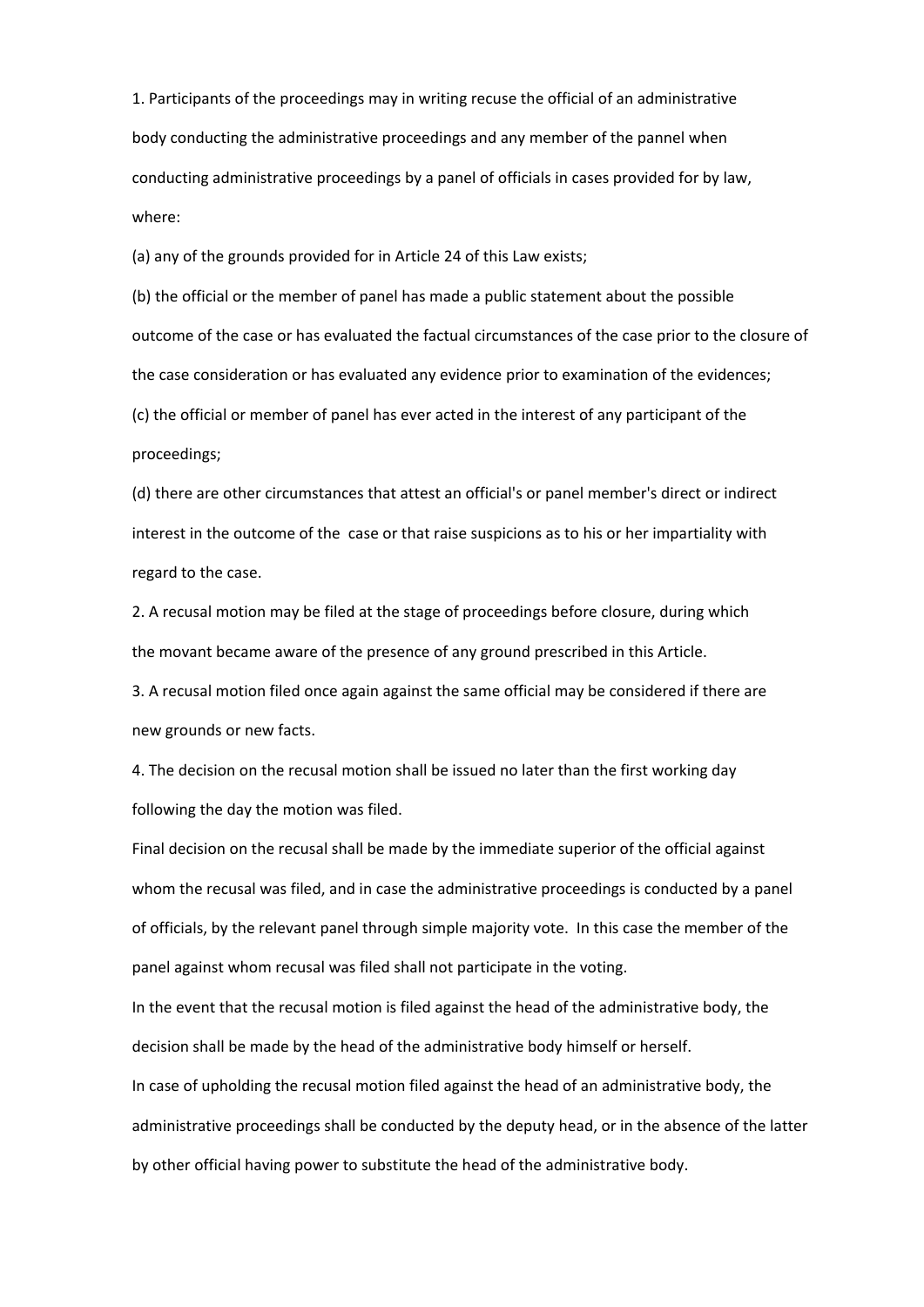#### Article 26. SELF‐RECUSAL OF AN OFFICIAL CONDUCTING ADMINISTRATIVE

#### **PROCEEDINGS**

1. In the presence of any ground provided for in Article 24 and in part 1 of Article 25, the head of the administrative body, the official conducting administrative proceedings (if the administrative proceedings is conducted by a collegial body ‐ the member of the collegial body) shall recuse himself or herself.

In case of self-recusal of the head of an administrative body, the official defined by law shall conduct the administrative proceedings, and where the law does not designate the relevant official, the deputy of the official that recused himself or herself shall conduct the administrative proceedings; where the latter is absent, another official having authority to act in place of the head shall conduct the administrative proceedings.

If the official conducting administrative proceedings has recused himself or herself, the head of the administrative body shall replace him or her with another competent person within three days.

If a member of a collegial body has recused himself or herself, that body shall conduct the administrative proceedings with participation of the rest of the members of the panel .

2. Self‐recusal shall be filed in writing. It shall be well reasoned. A copy of self‐recusal shall be duly sent to the participants of the proceedings for their information.

3. If grounds for self‐recusal by persons defined in part 1 of this Article became known after the commencement of the proceedings, they shall recuse themselves at the stage of proceedings when the relevant ground arose, subject to the requirement of part 2 of Article 25 of this Law.

#### Article 27. LANGUAGE OF ADMINISTRATIVE PROCEEDINGS

1. Administrative proceedings shall be conducted and administrative act shall be adopted in the Armenian language.

2. Persons mastering languages of national minorities in the Republic of Armenia may, as prescribed by law or in accordance with the international treaties of the Republic of Armenia, submit the application and documents attached to it in the language of such national minority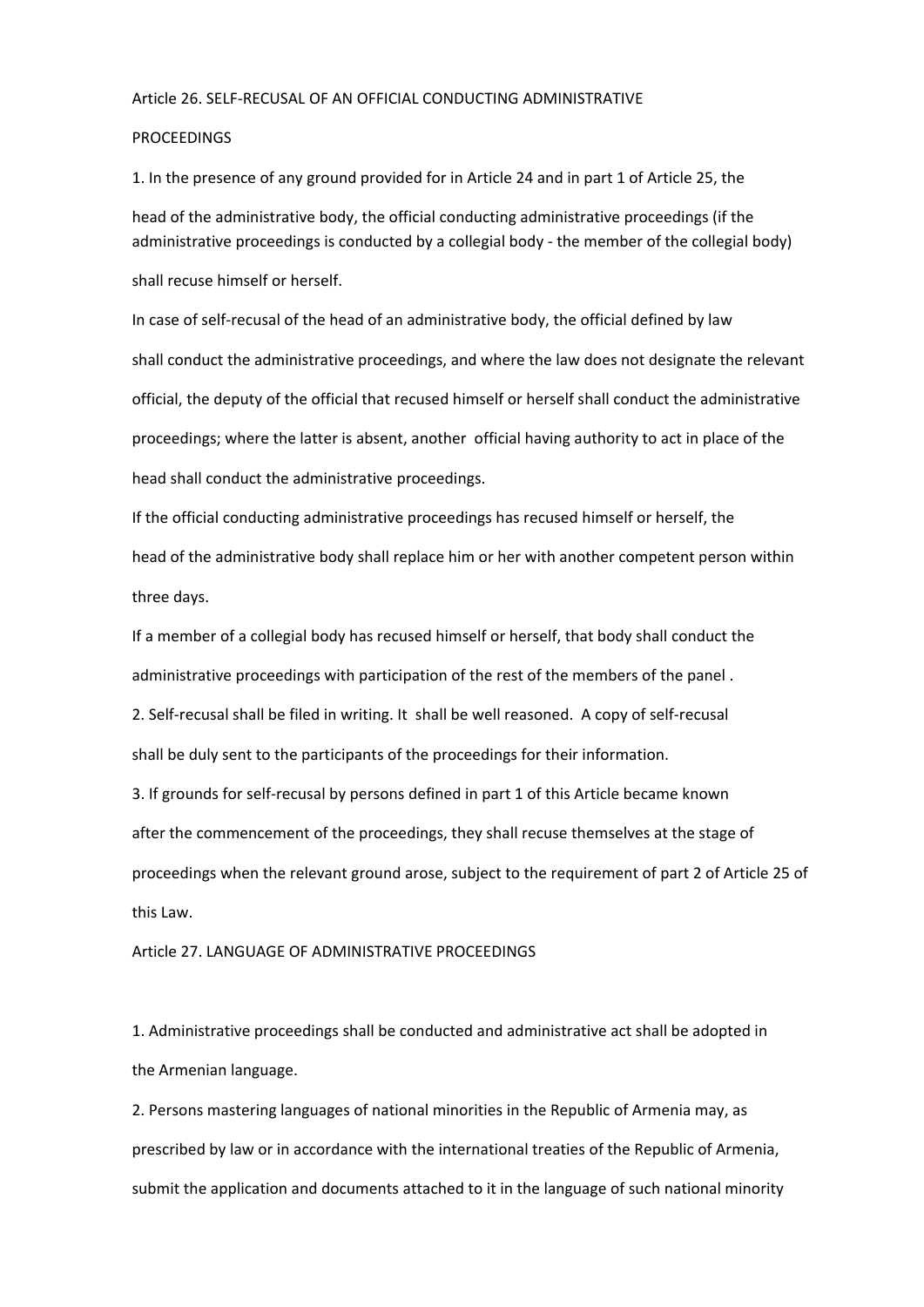for conducting the administrative proceedings. In that case the administrative body shall require to submit Armenian translation of the documents.

3. The documents related to the conduct of the administrative proceedings and the records relating to the proceedings shall be in the Armenian language.

Where participants of the proceedings submit documents in another language, they shall, upon the request of the administrative body, submit also the Armenian translations carried out as prescribed by law.

4. In the course of administrative proceedings, participants may use foreign languages. However, these persons shall ensure Armenian translation through their own translator, if the administrative body is unable to provide such translation (Article 27 amended and edited by HO‐10‐N of 13 December 2004)

Article 28. MAINTAINING REGISTER AND RECORDKEEPING OF FILES

RELATED TO ADMINISTRATIVE PROCEEDINGS

1. From the date of initiating the administrative proceedings, the administrative body shall compile a separate file in which all documents of the proceedings shall be kept, including the administrative act (certified copy thereof) adopted as a result of the administrative proceedings. At the same time the administrative body shall maintain chronological and subject-matter recordkeeping registers of administrative cases, as well as a separate register for recordkeeping of administrative acts adopted as a result of administrative proceedings.

2. The procedure and conditions for maintaining register of files related to administrative proceedings, their recordkeeping registers as well as recordkeeping register of administrative acts, shall be established by the administrative body based on the model rules approved by the Government of the Republic of Armenia.

3. The files related to administrative proceedings shall be maintained according to the rules for maintaining public documents set forth by law and shall be archived as prescribed by law. 4. Unless otherwise required by law, record management and recordkeeping with regard to administrative acts adopted orally or in other form shall not be maintained.

(Article 28 amended by HO‐10‐N of 13 December 2004)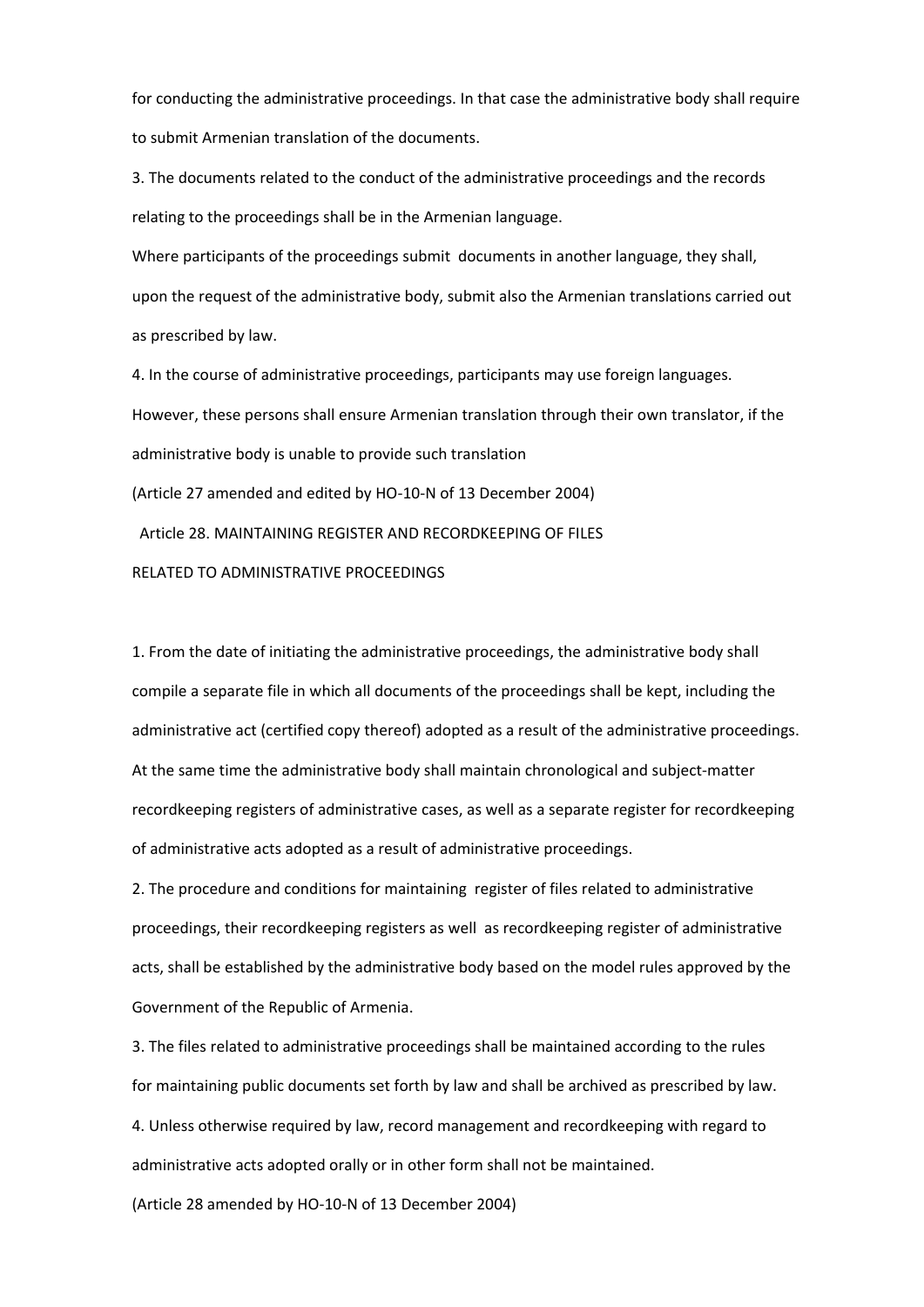#### Article 29. DRAWING UP OF PROTOCOL IN ADMINISTRATIVE PROCEEDINGS

1. Where participants of the proceedings, witnesses, experts or representatives of other

bodies take part in the consderation of the case, the administrative body shall draw up a protocol of the consideration.

2. The protocol shall contain:

(a) the name of the administrative body conducting the proceedings;

(b) place, year, month and day of conducting the proceedings;

(c) name and surname of persons referred to in part 1 of this Article, with an indication of

their status in the case (applicant, third party, witness etc.);

(d) substance of the issue under consideration;

(e) summary of presentations by participants of the proceedings and other persons in the proceedings;

(f) concluding part of the decision made. The protocol may also contain additional information.

3. If the considerarion was conducted interruptedly, reasons for the adjournments shall be indicated. In case of conducting several considerations, a separate record shall be made for each. Appendixes may be attached to the protocol, including the list of all documents presented at the case, as per the submitting party. CHAPTER 5

STAGE OF INITIATION OF ADMINISTRATIVE PROCEEDINGS

#### Article 30. GROUNDS FOR INITIATING ADMINISTRATIVE PROCEEDINGS

#### AND INITIATION OF PROCEEDINGS

1. Grounds for initiating administrative proceedings are:

(a) the application or complaint of a person;

(b) initiative of the administrative body.

2. In cases provided for in point (a) of part 1 of this Article, administrative proceedings

shall be considered initiated from the date when administrative body received the application or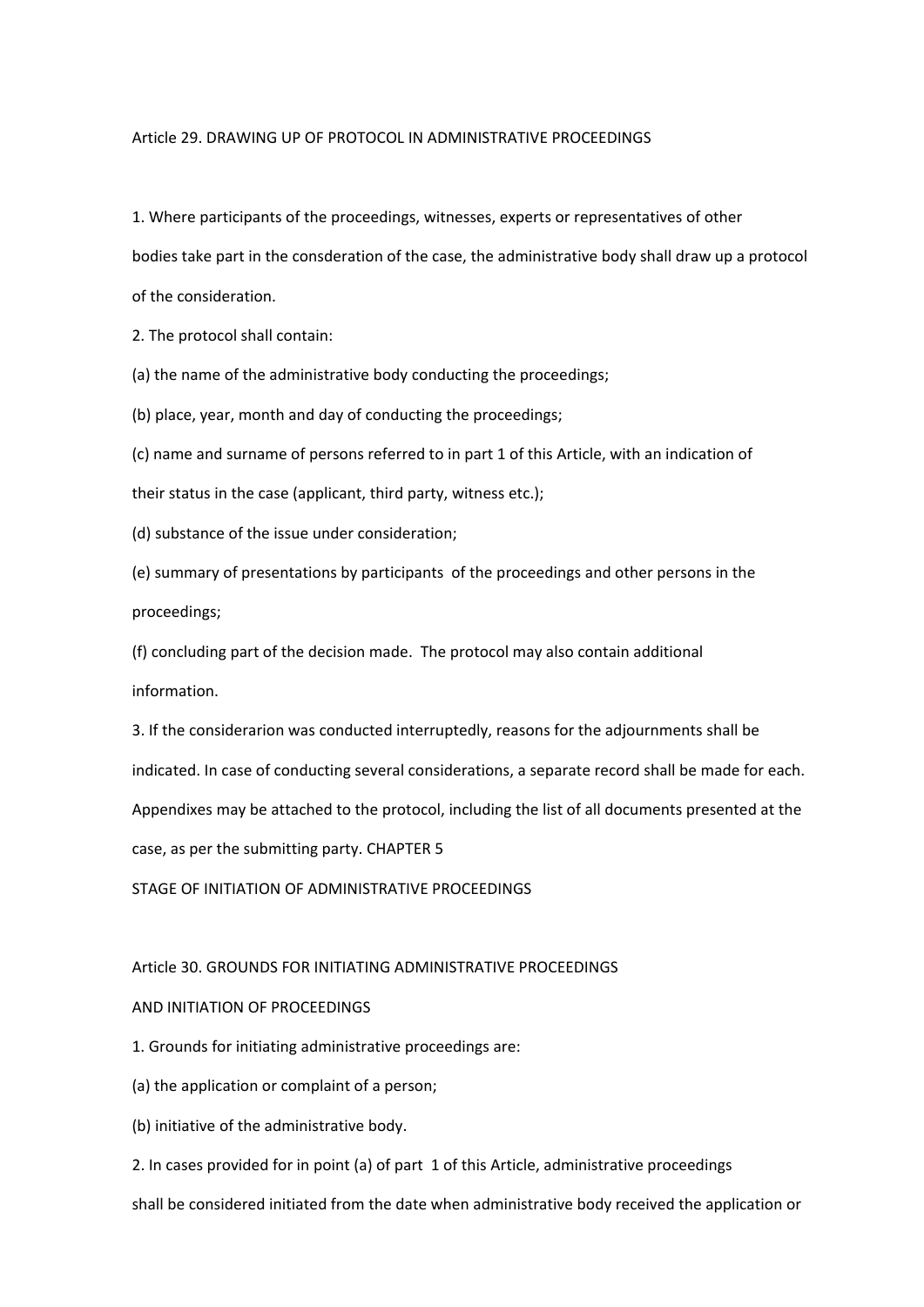complaint, except for the cases when application or complaint was readdressed to the competent administrative body or was returned to the applicant (complainant) pursuant to Article 33 of this Law.

3. In cases provided for in point (b) of part 1 of this Article, administrative proceedings shall be initiated from the date of the start of action (actions) which is aimed at adoption of the administrative act at the initiative of the administrative body.

4. (Part 4 repealed by HO‐10‐N of 13 December 2004)

5. In cases provided for in points (a) and (b) of part 1 of this Article, the relevant provisions of Section II of this Law shall be applicable, while in case prescribed by the part of point (a) concerning filing a complaint, provisions of Section IV shall also be applicable. (Article 30 supplemented and amended by HO‐10‐N of 13 December 2004)

Article 31. GENERAL REQUIREMENTS FOR APPLICATION

1. Application to administrative body shall be submitted in writing and shall contain:

(a) name, surname of the applicant, full name in case of a legal person;

(b) address of the applicant (registered office of a legal person);

(c) name of the administrative body to which application is submitted;

(d) claim filed under the application (subject-matter of the application);

(e) list of the documents attached to the application (if any);

(f) year, month and day of drawing up the application;

(g) signature of the applicant, while in case of a legal person ‐ signature of the competent

official and seal of the legal person.

If law requires payment of state or local duty or payment of other mandatory fee for an

administrative act, a document evidencing the payment shall also be submitted.

Where the application is submitted through a representative, a power of attorney issued as

prescribed by law shall also be submitted. A protocol prepared by the administrative body as a result of meetings with persons shall be

deemed an application within the meaning of this Article, if it contains the information required

by points (a), (b) and (d) of part 1 of this Article and if the law does not require that the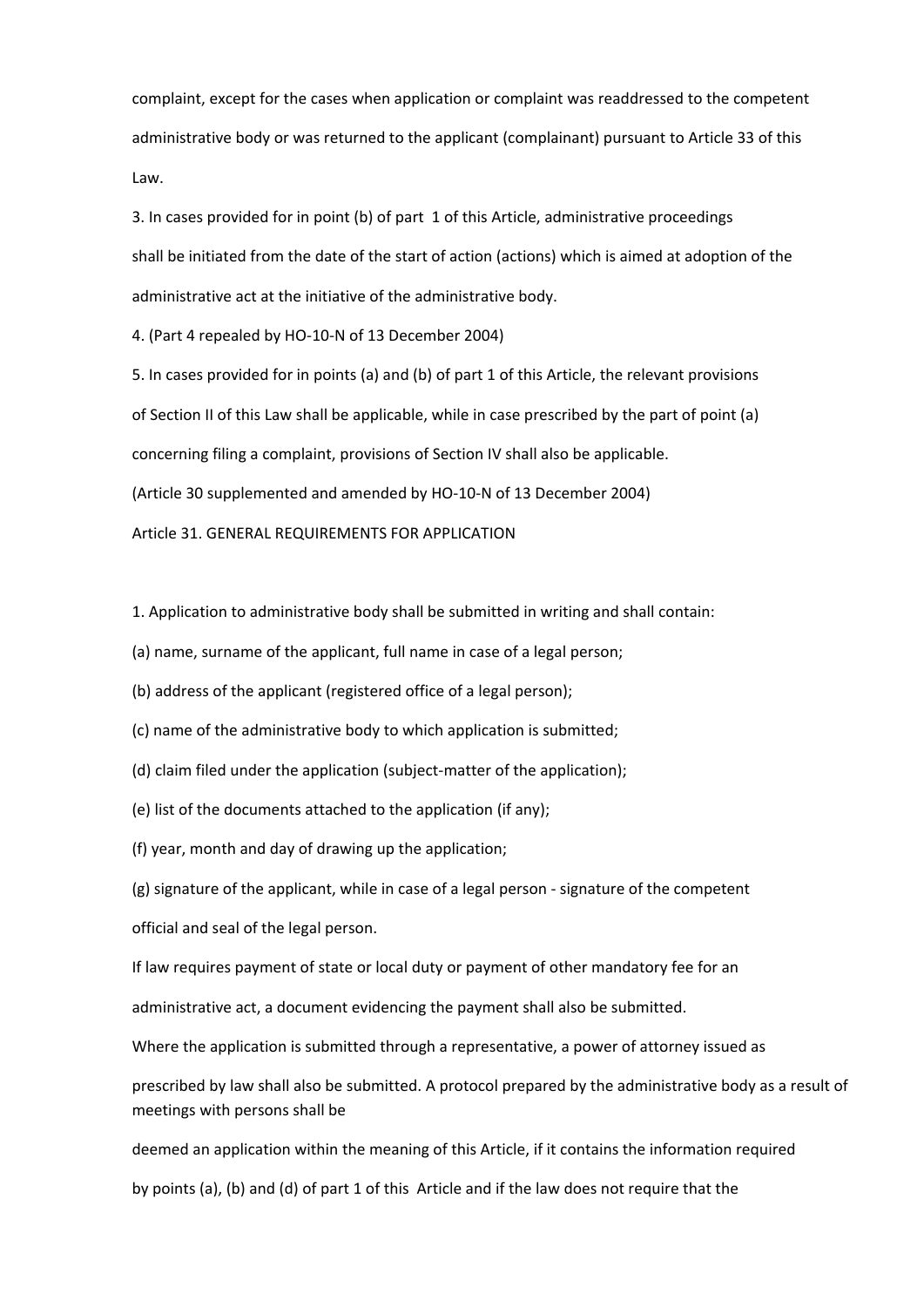application be submited subject to all other points of part 1 of this Article. (Article 31 supplemented by HO‐10‐N of 13 December 2004)

#### Article 32. ELIMINATION OF FORMAL ERRORS

If application contains formal errors that can be corrected, the administrative body shall show these errors to the applicant, providing an apportunity for him or her to correct those or, upon prior or later notice to the applicant, shall himself correct the errors. If the list of submitted documents attached to the application is incomplete, the administrative body shall suggest the applicant to complete that list within the prescribed period.

#### Article 33. READDRESSING AND RETURNING THE APPLICATION

1. Where the application was submitted to the administrative body not autrhorised therefor, the administrative body that received the application shall, within three days, readdress the application to the authorised administrative body and shall notify the applicant accordingly. 2. If one or more issues raised in the application are within the jurisdiction of another administrative body, the administrative body that received the application shall readdress the application on those issues to the authorised administrative body, notifying the applicant accordingly.

As to the part of the application within its jurisdiction, the administrative body shall initiate proceedings as prescribed in Article 31 of this Law.

3. If the claim raised in the application is neither within the jurisdiction of the administrative body that received the application, nor within the jurisdiction of any other administrative body, the administrative body shall return the application and documents attached to it to the applicant, within three days after receipt, stating the reasons for return.

4. In cases provided for in this Article, the administrative body shall retain copies of readdressed or returned applications, while in case of necessity the administrative body shall also retain copies of the documents attached, to the application in whole or in part, or their list. (Article 33 amended by HO‐10‐N of 13 December 2004)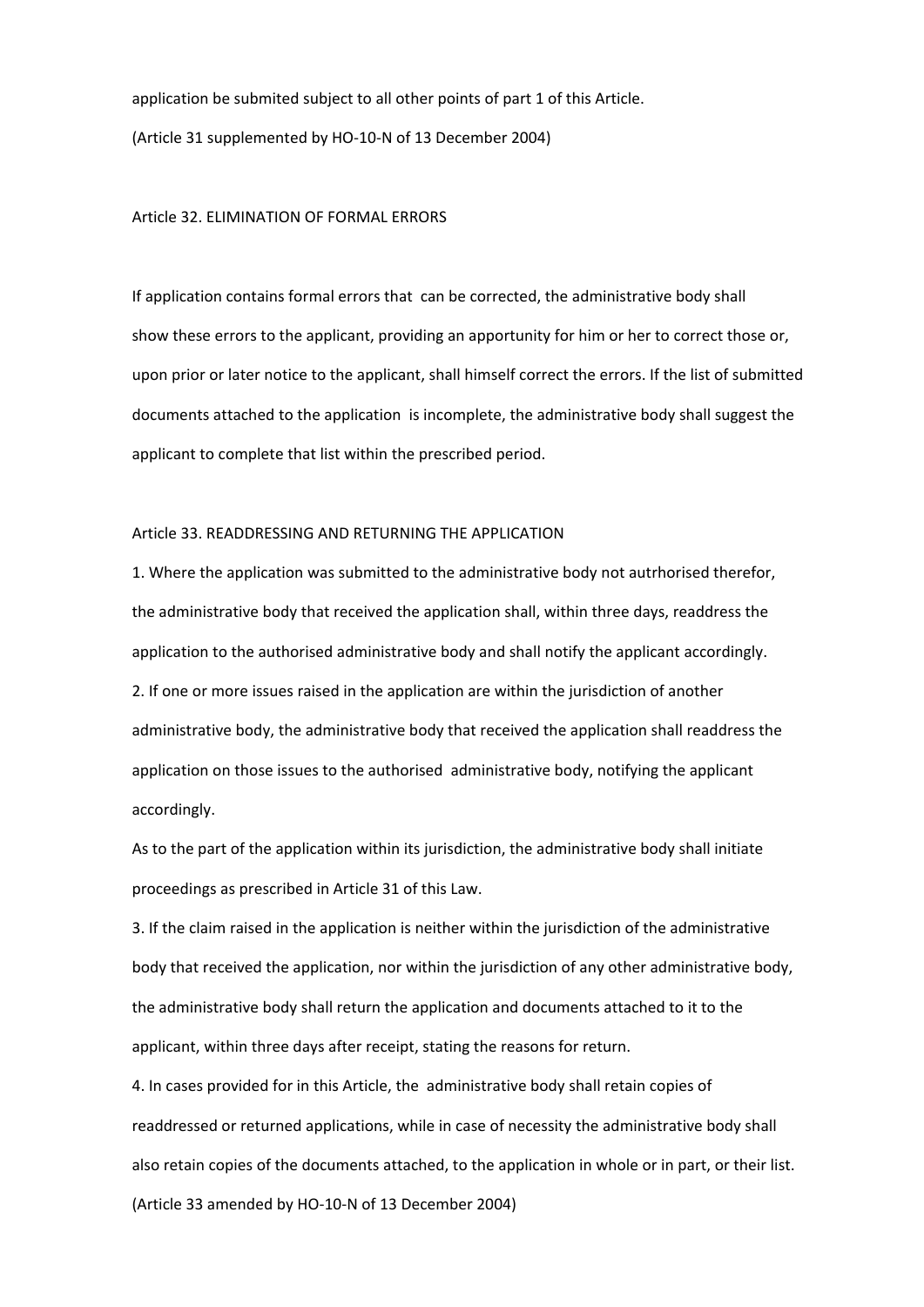## Article 34. GROUNDS FOR INITIATING ADMINISTRATIVE PROCEEDINGS AT THE INITIATIVE OF THE ADMINISTRATIVE BODY

Grounds for initiating administrative proceedings at the initiative of the administrative body shall be the requirement of law to adopt an administrative act, the necessity emanating from it or the discretionary power reserved to the administrative body by law. Article 35. NOTIFICATION ABOUT ADMINISTRATIVE PROCEEDINGS

1. Within three days after the initiation of administrative proceedings on the basis of application, the administrative body shall notify the participants of the proceedings or their representatives about initiation of administrative proceedings. Administrative body shall notify the above‐mentioned persons, and as necessary, also the witness, expert, translator and representatives of other bodies, about the place, day, time and other conditions for activities necessary for conducting the administrative proceedings.

2. The administrative body, when initiating administrative proceedings at its own initiative, shall properly notify the participants of the proceedings or their representatives about initiation of administrative proceedings, if the time period between initiation of administrative proceedings and adoption of the administrative act exceeds three days. (Article 35 amended and edited by HO‐10‐N of 13 December 2004)

#### CHAPTER 6

#### DELIBERATION STAGE OF ADMINISTRATIVE PROCEEDINGS

#### Article 36. DUTY OF THE ADMINISTRATIVE BODY TO ACT PROMPTLY

1. Administrative proceedings shall be conducted in the shortest possible time period.

2. The administrative body shall conduct administrative proceedings without complicating it, such as additional hearings, additional expert examinations or inspections, if there are no reasons necessary for clarification of the factual circumstances of the case.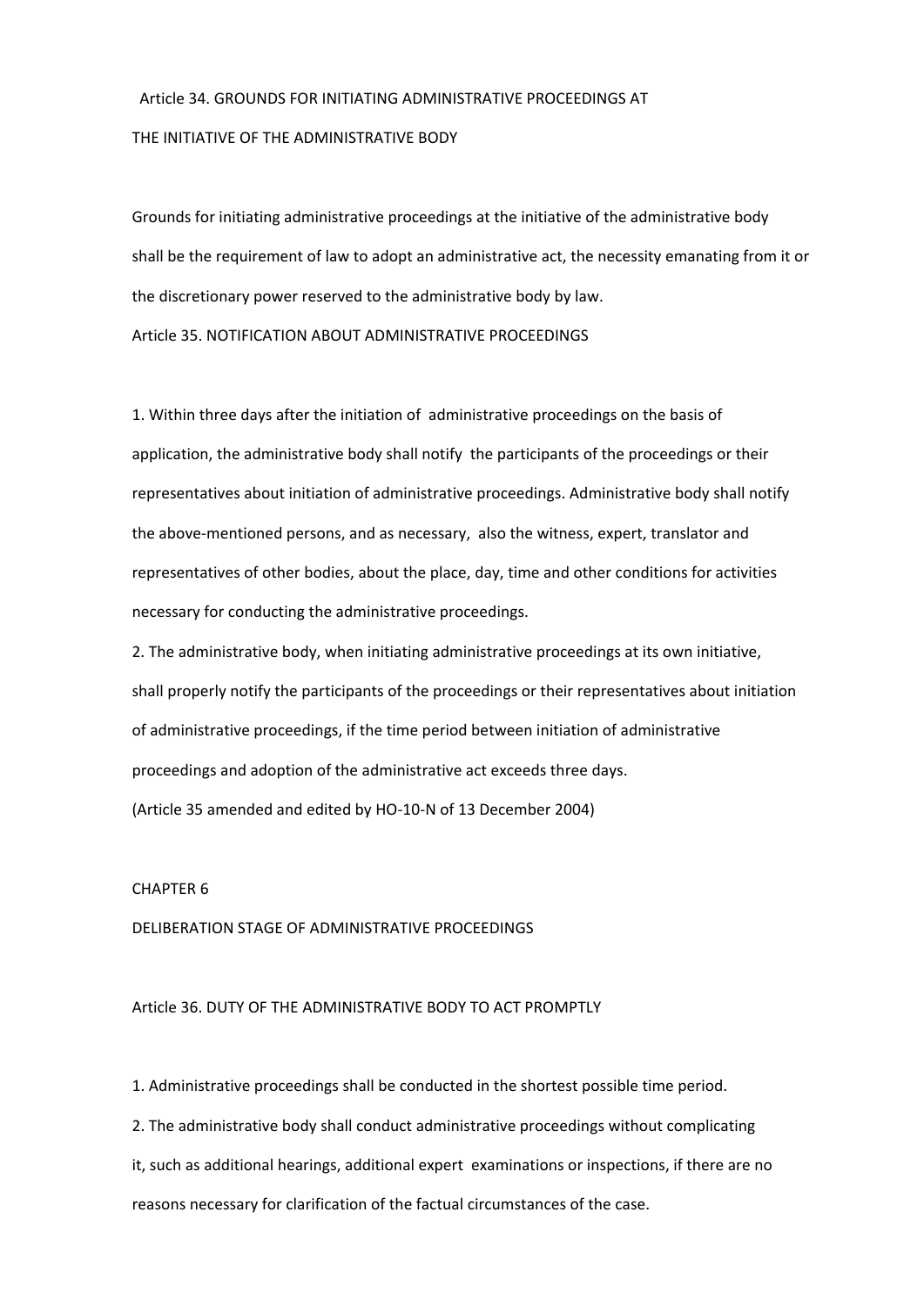3. If after initiation of administrative proceedings the documents necessary for adoption of the administrative act are at the disposal of the administrative body, the factual circumstances of the case are sufficiently clarified and verified, the administrative body, shall, within reasonable time period after the aforementioned conditions are met, adopt an administrative act, without waiting for the expiration of general or special deadlines.

(Article 36 amended by HO‐10‐N of 13 December 2004) Article 37. COMPREHENSIVENESS, COMPLETENESS AND OBJECTIVITY OF

#### ADMINISTRATIVE PROCEEDINGS

1. The administrative body shall ensure comprehensive, complete and objective consideration of factual circumstances revealing all circumstances of the case, including those in favor of the participants of the proceedings.

2. The administrative body shall not have the right to refuse to receive applications and documents submitted by the participants of the proceedings concerning the proceedings, consideration of which is within its jurisdiction.

Article 38. HEARING THE PARTICIPANTS OF THE PROCEEDINGS

1. During administrative proceedings, the administrative body shall ensure that participants of the proceedings and their representatives have the opportunity to be heard as regards the factual circumstances under discussion in the administrative proceedings.

2. Hearings need not be held if:

(a) a favorable administrative act will be adopted as a result of administrative proceedings, which does not interfere in the enjoyment of the rights of other persons, or the addressee of the administrative act does not insist on the holding of hearings;

(b) the application is apparently ill-founded;

(c) an oral administrative act is being adopted.

3. Hearings shall not be held, if:

(a) there is an immediate need for adopting an administrative act for delay may pose a public danger;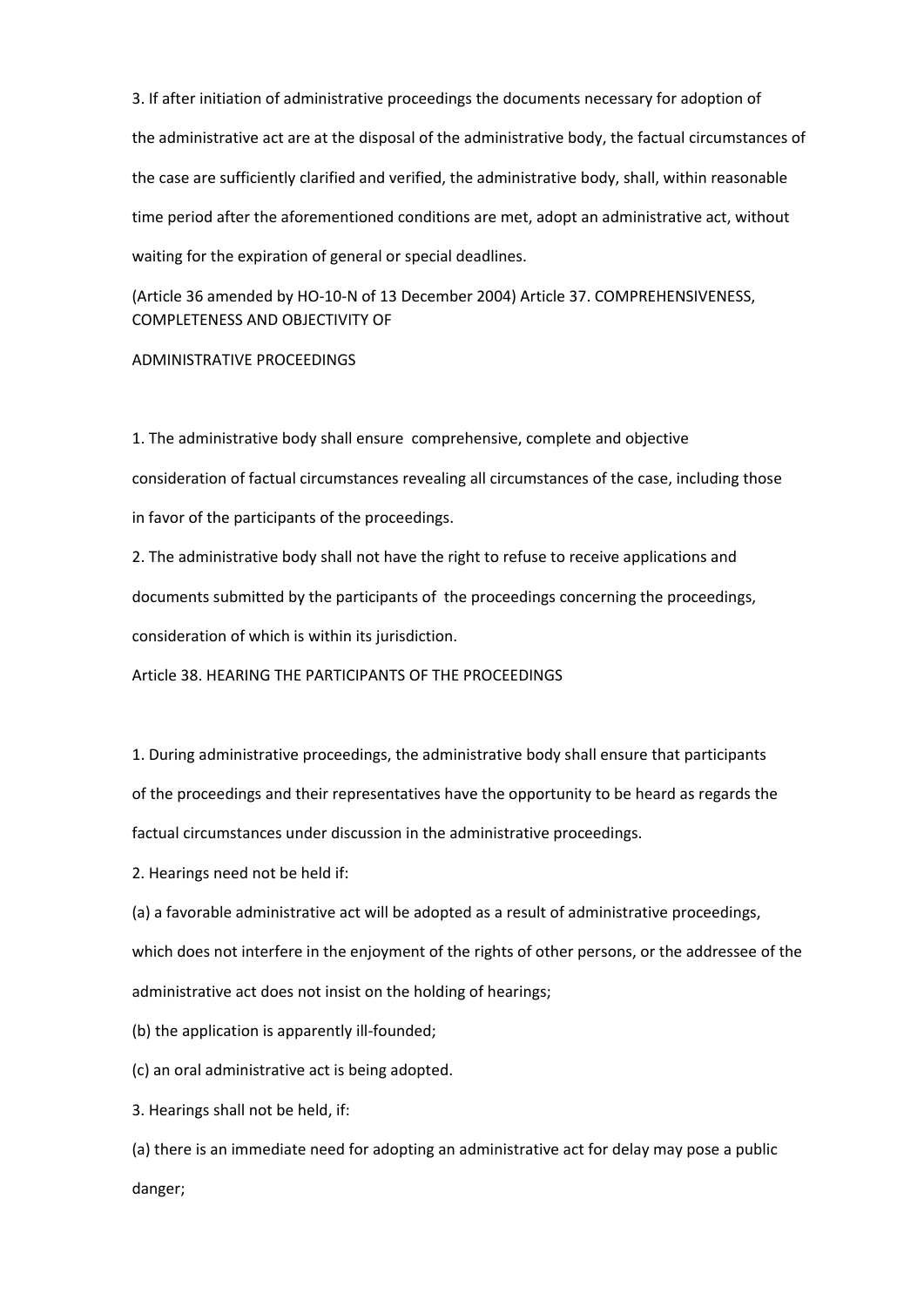(b) the administrative act is adopted in another form.

4. Hearings shall not be held or need not be held also in other cases prescribed by law.

(Article 38 amended by HO‐10‐N of 13 December 2004)

#### Article 39. ACCESSIBILITY OF THE MATERIALS OF ADMINISTRATIVE

#### PROCEEDINGS

1. For the purpose of ensuring that the operations of the administrative body are public and impartial throughout the administrative proceedings, the participants of the proceedings shall have access to the materials of the administrative proceedings held by the administrative body conducting the proceedings.

2. Access to the materials of the administrative proceedings shall be granted within three days after a request is duly submitted.

Participants of the proceedings may make carbon copies, photocopies of, and excerpts

from, the materials of the administrative proceedings. 3. In the granting of access to the materials of the administrative proceedings, the

administrative body shall be obliged to keep the state and official secret, as well as other secrets

protected by law, and in case of disclosure, the administrative body shall adhere to the

procedure and conditions relating to the respective secret as provided by law.

#### Article 40. ASSISTING THE PARTICIPANTS OF THE PROCEEDINGS

1. The administrative body shall be obliged to explain to natural persons their rights and obligations in administrative proceedings in connection with the matter set forth in their application, assist in drafting applications and documents attached, to it and when possible, draw them up itself.

2. The administrative body shall be obliged to assure that persons have access to regulatory legal acts adopted by the administrative body, as well as laws and other legal acts related to the activity of the administrative body.

(Article 40 amended by HO‐10‐N of 13 December 2004)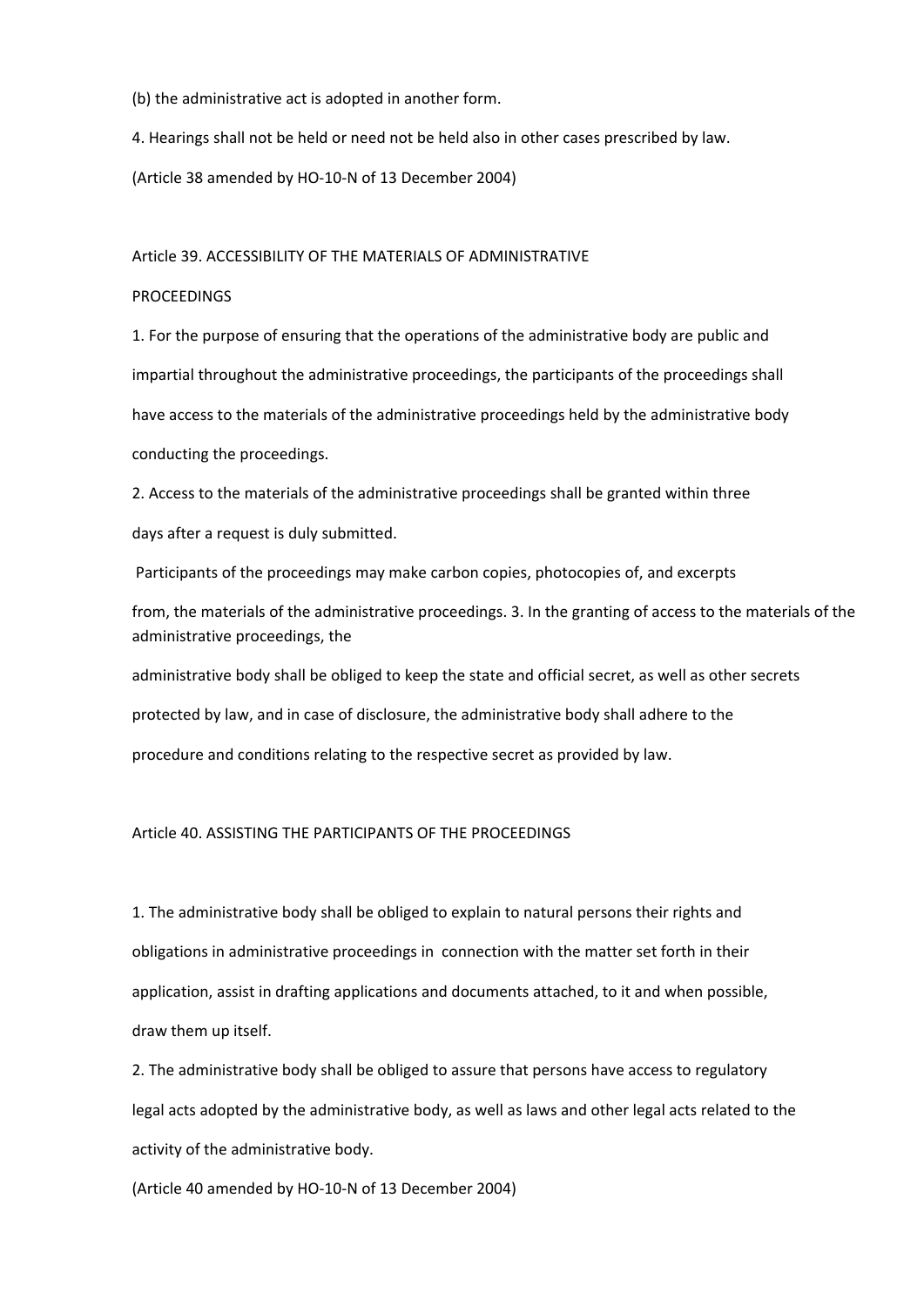#### Article 41. ELIMINATION OF ERRORS IN THE FILE RELATED TO

#### ADMINISTRATIVE PROCEEDINGS

1. If errors, deletions, scratch‐outs, misprints are found in the documents submitted by the participants of the proceedings, the administrative body shall draw the participants' attention to the documents with the intent of correcting them, or, the administrative body itself shall correct patent errors and typos of submitted documents in the presence of the participants of the proceedings.

The administrative body shall not have the right to refuse receiving such documents solely on the ground that they contain such errors, deletions, scratch‐outs or misprints.

2. The provisions of part 1 of this Article do not apply to the correction of such errors, deletions, scratch‐outs, misprints or elimination of other documentary defects, if the right to make corrections is reserved by law to the bodies that adopted or issued the documents.

#### Article 42. EVIDENCE IN ADMINISTRATIVE PROCEEDINGS

1. In administrative proceedings the administrative body shall evaluate as evidence the explanations, testimony, expert opinions, documents, materials, items, as well as those circumstances which the body considers useful and necessary for discovering and assessing factual circumstances of the case.

2. An administrative body shall not have the right to require documents or their notarised or otherwise certified copies, unless the submission thereof or the submission with the appropriate certification is provided for by law.

#### Article 43. ALLOCATION OF BURDEN OF PROOF

1. In the relationship between a person and the administrative body, the burden of proof shall rest upon:

(a) the person in case of presence of factual circumstances favourable for him or her;

(b) the administrative body in case of presence of factual circumstances unfavourable for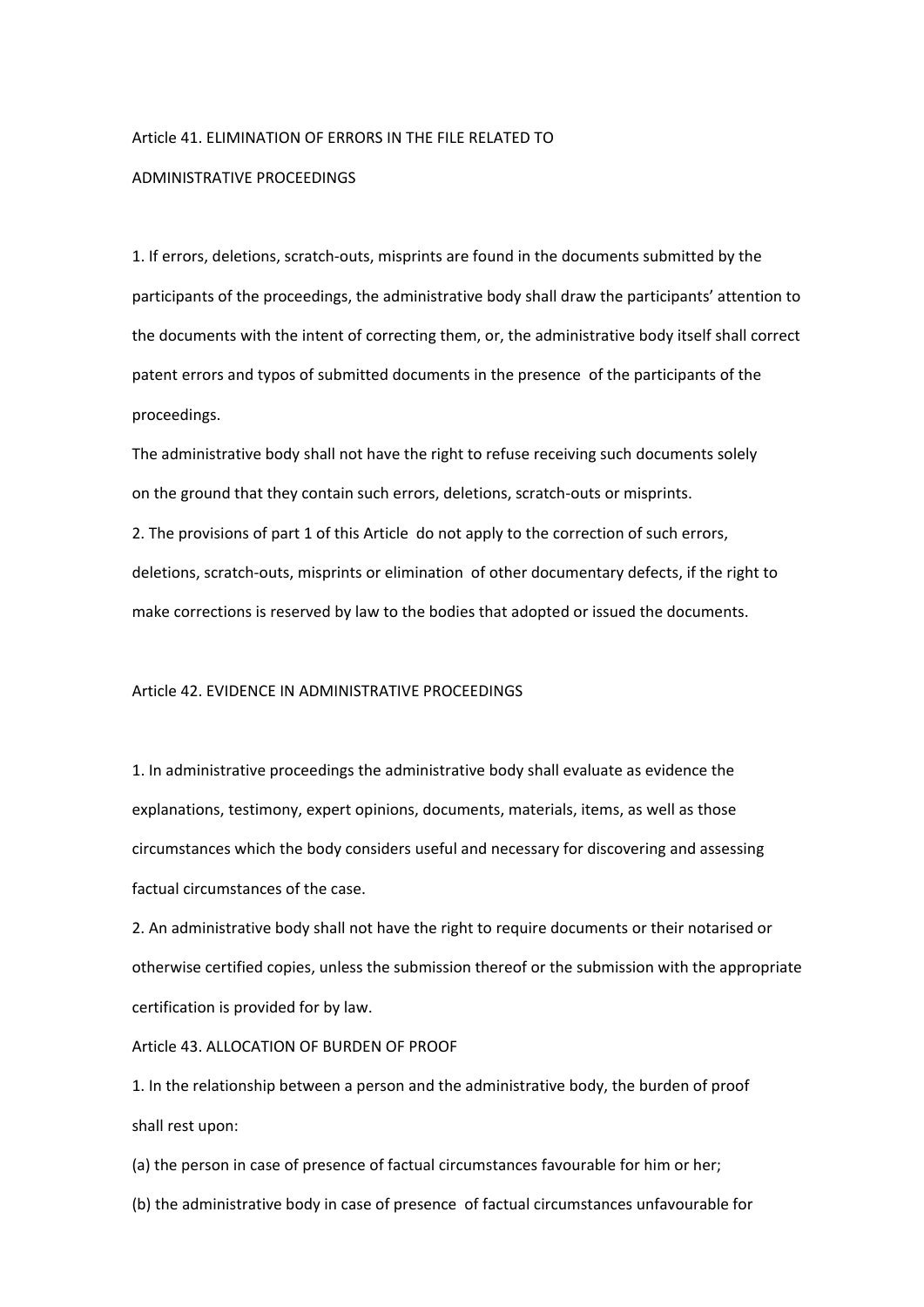the person.

2. Where in case envisaged in point (a) of part 1 of this Article, a person can become aware of the data (information) related to such factual circumstances only from that administrative body, the burden of proof shall rest upon that administrative body.

3. Where in case envisaged in point (b) of part 1 of this Article, the administrative body can become aware of the data (information) related to such factual circumstances only from the person, the burden of proof shall rest upon that person.

(Article 43 amended by HO‐10‐N of 13 December 2004)

#### Article 44. TESTIMONY OF WITNESSES

The administrative body shall, either at the request of the participants of the proceedings or upon its own initiative, invite and hear testimonies of such persons who may be aware of information related to the case. Witnesses may choose to present testimony in writing without appearing before the administrative body. Witnesses shall sign each page of written testimony, which shall be certified by the seal of the administrative body; the testimony shall bear the year, month and day of the signature. If it is necessary to ask the witness questions, the administrative body shall summon the witness.

#### Article 45. APPOINTMENT OF AN EXPERT, CARRYING OUT INSPECTIONS

1. If appointment of an expert to examine factual circumstances is necessary, the administrative body shall apply to the head of the relevant organisation or to the relevant person and shall notify the participants of the proceedings accordingly.

2. Only a person possessing knowledge in the relevant field may be appointed as an expert. The expert shall present an opinion based on his or her examinations.

3. Participants of the proceedings may be present during the examination, if their presence will not interfere with the examination.

4. At the request of the administrative body or participants of the proceedings, the expert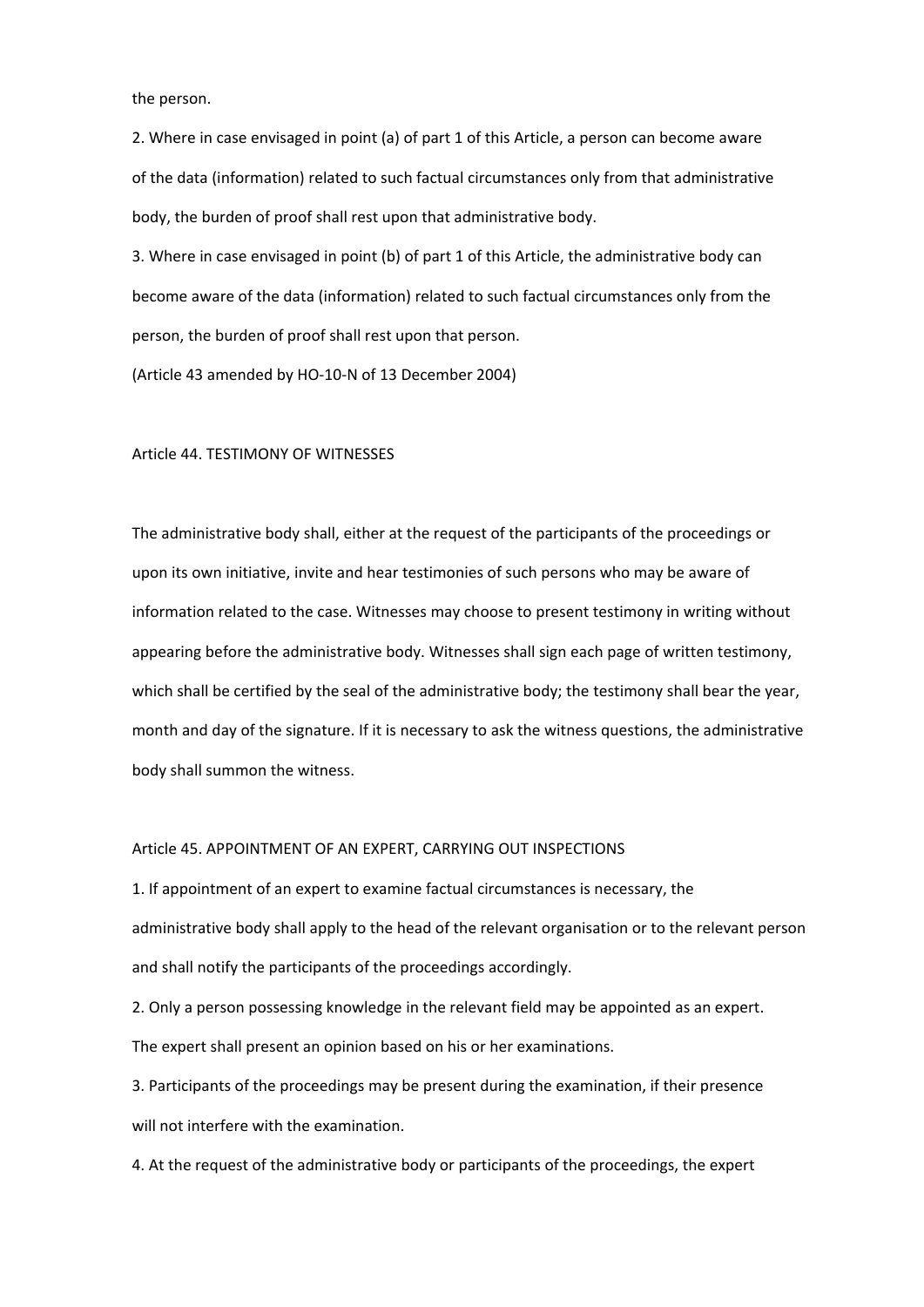shall provide additional clarification concerning opinion of the expert examination. 5. The administrative body may also designate inspection of a natural person, site, object or

material, if necessary. Upon the decision of the administrative body, participants of the proceedings may be present at the examination.

(Article 45 supplemented and amended by HO‐10‐N of 13 December 2004)

Article 46. TIME LIMITS OF ADMINISTRATIVE PROCEEDINGS

1. The maximum time limit for administrative proceedings shall be 30 days. The law may envisage special time limits which are shorter or longer than 30 days.

2. The time limit for an administrative proceedings shall commence from the day of registration of an application by the administrative body, while for administrative acts to be adopted at the initiative of the administrative body ‐ from the day of such initiative.

3. The time limits provided for by this Law shall be calculated in calendar days.

If the time limit expires on a non-working day, the time limit shall be considered to have expired at 18:00 of the first working day following the non-working day.

Article 47. EXTENSION OF THE TIME LIMIT OF ADMINISTRATIVE **PROCEEDINGS** 

1. The time limit of administrative proceedings may be extended where:

(a) it is necessary to obtain additional information or documents for the purpose of clarifying the circumstances that are substantial for the consideration of the case, which the applicant is obliged to present according to part 3 of Article 43 of this Law, and where it is impossible to make a decision on the merits during the remainder of the time limit allotted for the proceedings;

(b) more time is needed for issuing an expert opinion than the time limit prescribed for the proceedings by law;

(c) more time is needed to take measures for mutual assistance than the time limit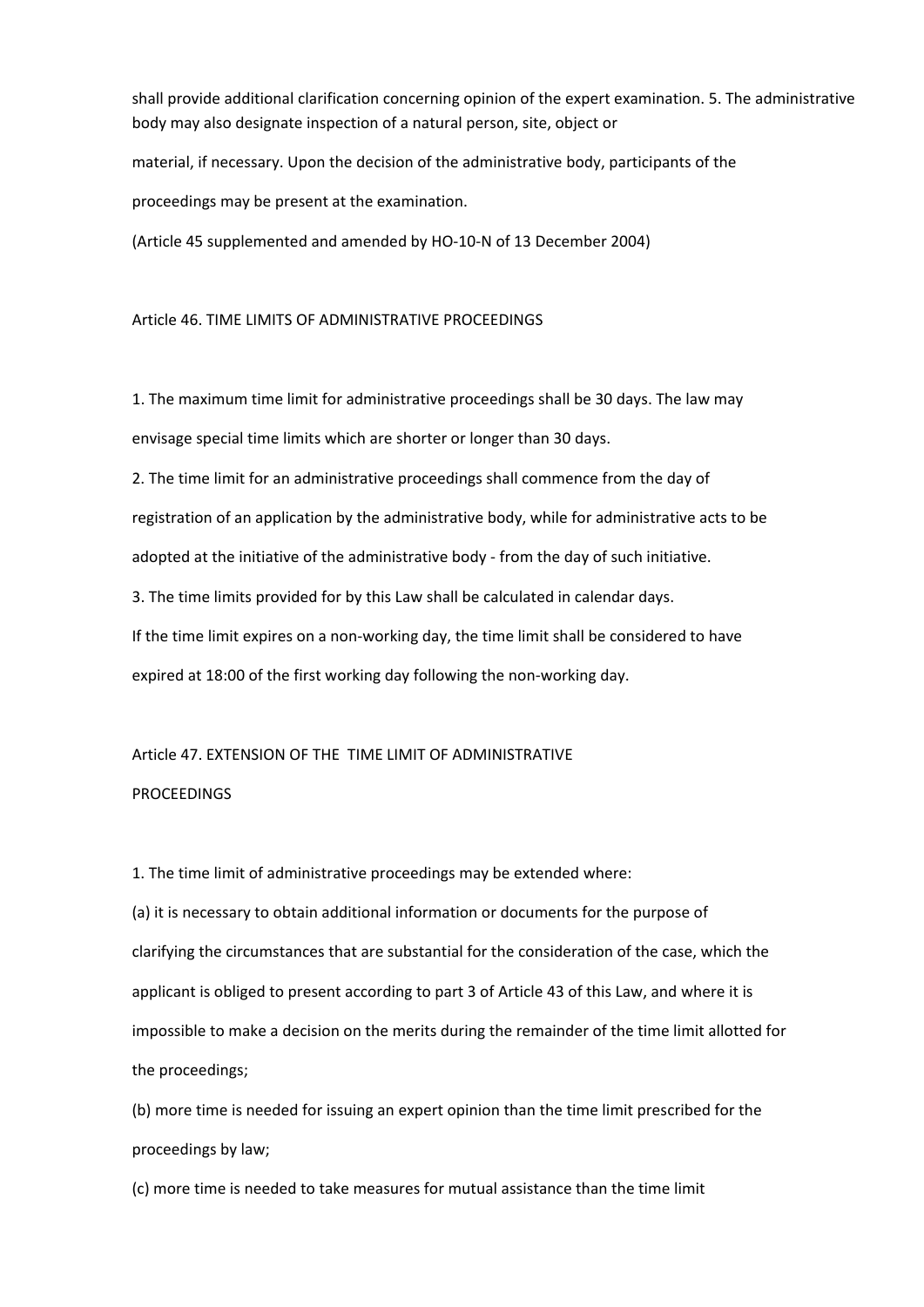prescribed for the proceedings by law;

(d) several administrative bodies participate in the adoption of an administrative act.

2. In cases provided for in point (a) of part 1 of this Article, the time limit of the administrative proceedings may be extended for a period of up to 10 days. In this case the extention may be applied for up to two times, preserving the mеntioned time period. In case provided for in paragraph (b) of part 1 of this Article, the time limit of administrative proceedings may be extended until the relevant expert opinion is received. In cases provided for in points (c) and (d) of part 1 of this Article, the time limit of administrative proceedings may be extended for a period of up to 30 days.

3. Where more than one ground for extension of the time limit of administrative

proceedings provided for in part 1 of this Article arise, the administrative body shall apply only the one that provides an opportunity to conduct the proceedings more speedily and efficiently

and to adopt the decision on the merits.

4. The administrative body conducting the proceedings shall adopt a decision relating to the extension of the time limit of administrative proceedings, whereabout it shall notify the participants of the proceedings or their representatives as well as other persons participating in the proceedings.

Article 48. CONSEQUENCES OF FAILURE TO ADOPT AN ADMINISTRATIVE ACT WITHIN THE TIME LIMIT OF ADMINISTRATIVE PROCEEDINGS

In case of failure to adopt an administrative act by the administrative body competent to adopt such act within the time limit envisaged by law as a result of administrative proceedings initiated on the basis of application:

(a) administrative act shall be considered to have been adopted and the applicant may take steps in the enjoyment of the relevant right;

(b) if the application relates to the provision of a document prescribed by law in regard to affirmation or recording of a fact (birth, death, absence of a person etc.), the person who has not received the relevant act pursuant to his or her application or the person who has submitted the application for that act shall be exempted from such obligations or any liability prescribed by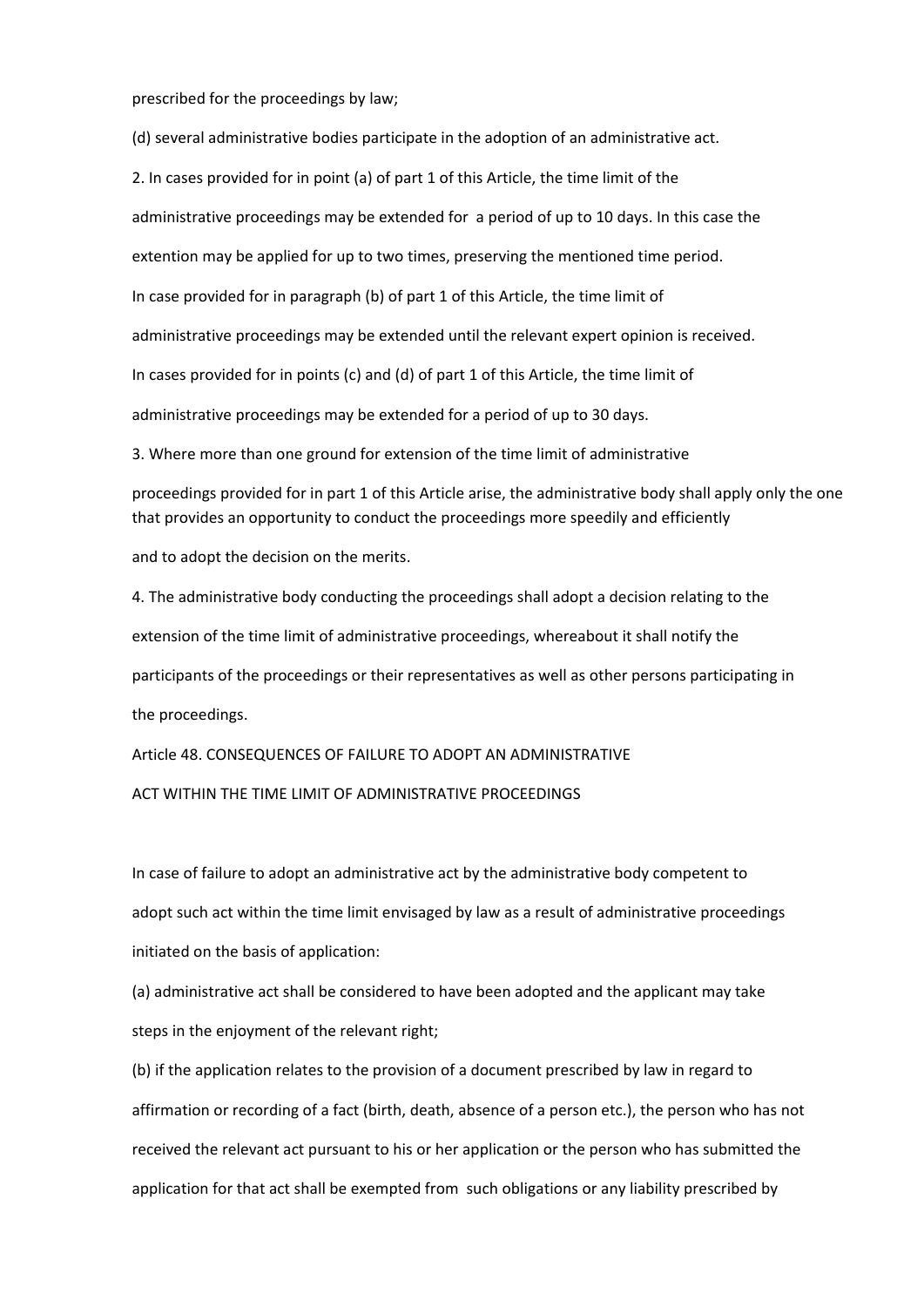law for not holding such documents.

(Article 48 amended by HO‐10‐N of 13 December 2004)

#### Article 49. SUSPENSION OF ADMINISTRATIVE PROCEEDINGS

1. The administrative body shall be obliged to suspend the administrative proceedings, if: (a) it is impossible to adopt the administrative act expected as a result of the proceedings, until decision (judicial act) is rendered on the case heard in constitutional, administrative, civil or criminal proceedings;

(b) addressee of the administrative act has not appeared at the proceedings and the law excludes the adoption of the relevant administrative act without his or her presence; (c) adoption of an administrative act is possible only if the addressee of the administrative

act is revealed.

2. The administrative body may suspend the administrative proceedings, if:

(a) the addressee of the administrative act is absent, and prior to adoption of the administrative act the administrative body finds that his or her presence is necessary for ascertaining certain circumstances important for the proceedings;

(b) the legal person, which is the addressee of the administrative act to be adopted, is in the process of reorganisation.

Administrative proceedings may also be suspended in other cases provided for by law. 3. In cases provided for in point (a) of part 1 of this Article, the administrative proceedings

shall be resumed after elimination of the circumstances causing the suspension.

In cases provided for in points (b) and (c) of part 1, as well as in part 2 of this Article, the administrative proceedings shall resume after elimination of the circumstances causing the suspension, but not later than the 60-th day from the day the decision on suspension was made.

4. The administrative body shall make a decision on the suspension of administrative proceedings, which shall be duly communicated to the participants of the proceedings within three days.

A decision on suspension of the administrative proceedings may be made at any stage of the proceedings.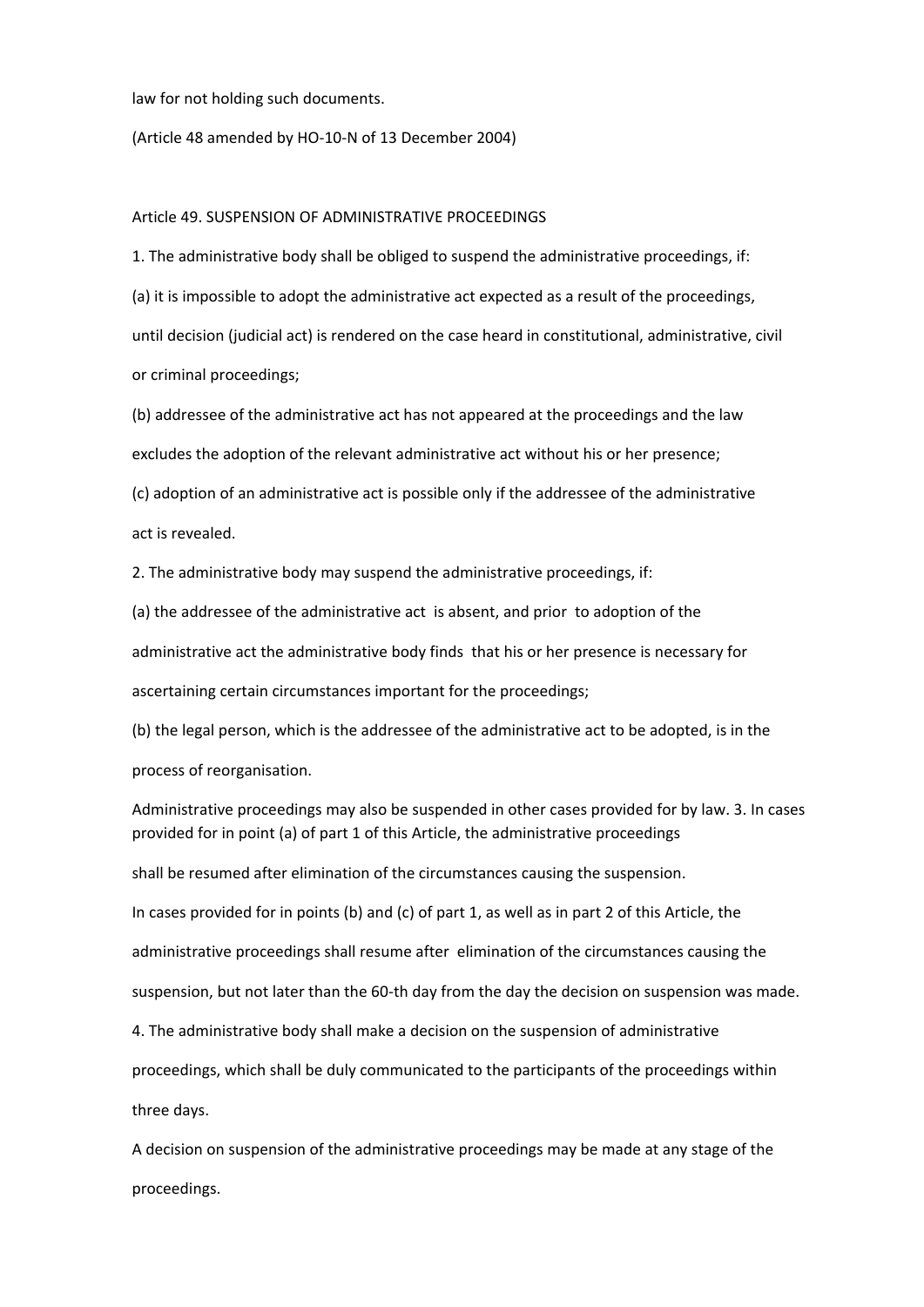(Article 49 amended and supplemented by HO‐10‐N of 13 December 2004)

#### Article 50. TERMINATION OF ADMINISTRATIVE PROCEEDINGS

1. Administrative proceedings initiated on the basis of application shall be terminated, if: (a) the application was submitted without signature and the administrative body, taking necessary measures in order to reveal the applicant, could not find out the person requesting adoption of the administrative act;

(b) the applicant renounces his or her application in writing;

(c) there is an administrative or judicial act having entered into force concerning the same person, on the same subject matter and on the same grounds;

(d) there is a case pending in court proceedings concerning the same person, on the same subject matter and on the same grounds;

(e) the status of the applicant has changed, which, according to law, excludes adoption of the administrative act requested in the application;

(e

1

) the time limit provided for in the second paragraph of part 3 of Article 49 of this Law has expired, during which the circumstance causing the suspension has not been eliminated; (f) the application is impermissible.

Administrative proceedings initiated on the basis of application shall be terminated also in cases provided for in Article 70 of this Law.

2. Administrative proceedings initiated at the initiative of the administrative body may be terminated, if:

(a) the future addressee of the administrative act has eliminated violations of the requirements of law or other legal act or took appropriate measures for prevention of violations, and, in such cases, the law does not require adoption of administrative act concerning the violations;

(b) the necessity to adopt an administrative act has disappeared on the ground of violation of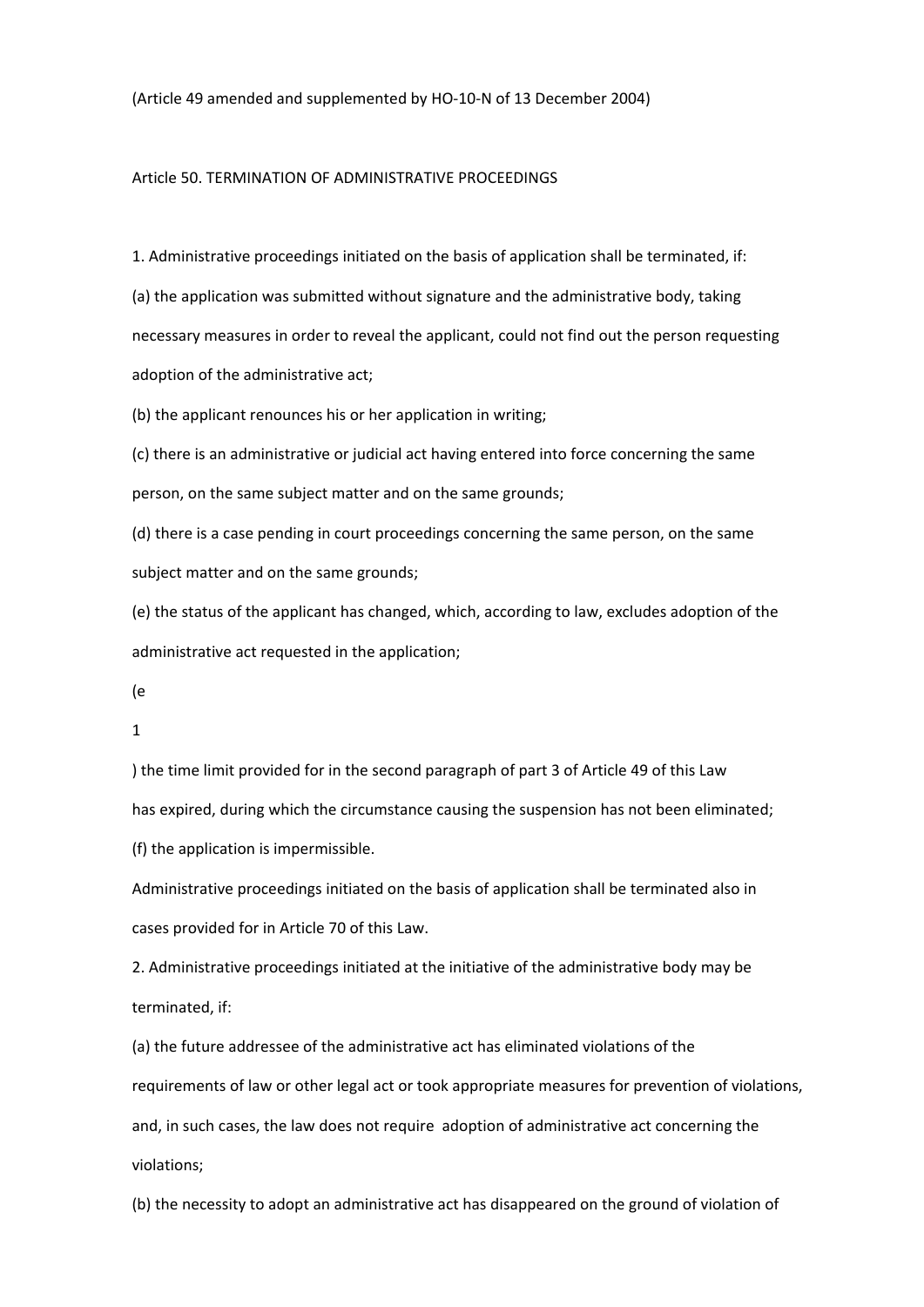requirments of law or other legal acts or of alteration in situation not related to the prevention of such violations. 3. The administrative body shall adopt a decision on the termination of administrative proceedings, which shall be duly communicated to the participants of the proceedings within three days.

4. In case of termination of administartive proceedings on the grounds prescribed in points (c), (d), (e) and (f) of part 1 of this Article, resumption of the proceedings and adoption of an administrative act on the same issue shall not be allowed, unless otherwise provided for by law. 5. Decision on termination of administrative proceedings may be appealed according to the general procedure prescribed by this Law (Article 50 supplemented by HO‐10‐N of 13 December 2004)

Article 51. RESUMPTION OF ADMINISTRATIVE PROCEEDINGS

1. Upon the application of the participants of the proceedings, the administrative body shall make a decision regarding amendment, invalidation or repealing of an administrative act not subject to appeal, if:

(a) after adoption of an administrative act the factual circumstances on which it is based or the status of the addressee of the administrative act have changed in favour of a person who has submitted the application for the resumption of the proceedings;

(b) there is new evidence that may lead to the adoption of a more favourable decision for the person who has requested the resumption of the proceedings;

(c) new circumstances that have substantial significance for the case have appeared, which were not and could not be known to persons requesting the resumption of the proceedings, or, even if they were known to them, they were not presented to the administrative body adopting the administrative act due to circumstances not depending on them;

(d) there are other grounds provided for by law.

In cases provided for in this part, administrative proceedings shall resume. During those proceedings, general norms on administrative proceedings provided for by this Law shall apply.

2. Application shall be submitted within three months from the day the person who has requested the resumption of the proceedings became aware of any circumstance (circumstances)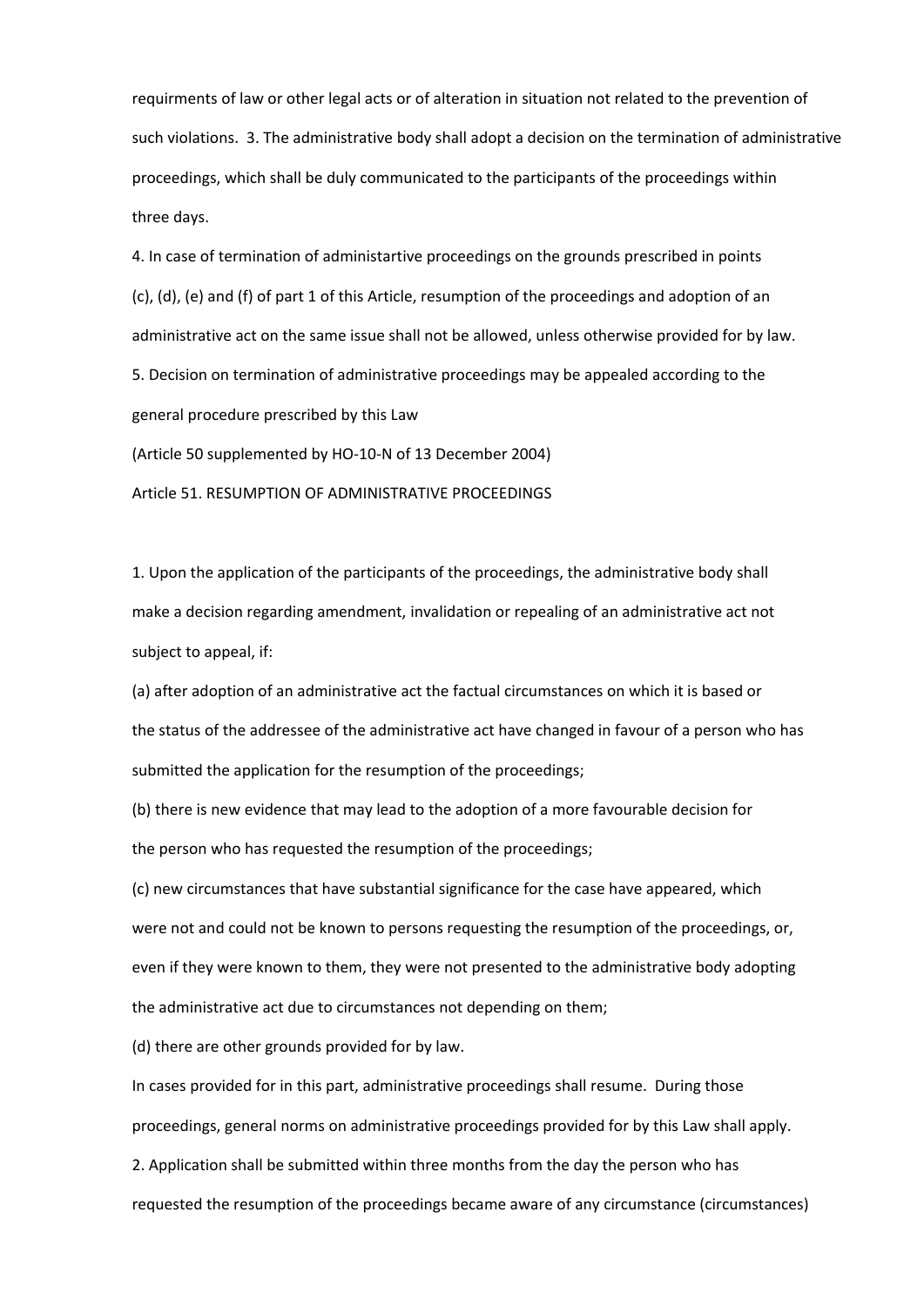— provided for in part 1 of this Article — that have served as a ground for resumption of the administrative proceedings.

3. Decision based on the application shall be made by the administrative body that has adopted the administrative act subject to amendment, invalidation or repealing, or by a relevant superior or other competent administrative body who is authorised under the law to invalidate or repeal that act through resumption of administrative proceedings.

(Article 51 amended by HO‐10‐N of 13 December 2004)

Article 52. PARTICIPATION OF SEVERAL ADMINISTRATIVE BODIES IN THE

ADOPTION OF AN ADMINISTRATIVE ACT

1. If permission or consent of other administrative bodies is also necessary for the adoption of an administrative act, the necessary actions for requesting and obtaining those, including collection of additional documents, shall be taken by the administrative body that has initiated the administrative proceedings.

2. Permissions and consents obtained by the administrative body according to the procedure provided for in part 1 of this Article shall not be subject to appeal separately; they may be appealed against together with the administrative act.

#### SECTION III

ADMINISTRATIVE ACT

CHAPTER 7

ADMINISARTIVE ACTS, TYPES AND FORMS THEREOF

#### Article 53. DEFINITION AND TYPES OF ADMINISTRATIVE ACTS

An administrative act is the decision, executive order, order or other individual legal act having an external effect that administrative body adopted for the purpose of settlement of a concrete matter in the field of public law, and is directed to the prescription, amendment, elimination or recognition of rights and obligations for persons.

An administrative act may also be directed to a group of persons classified according to a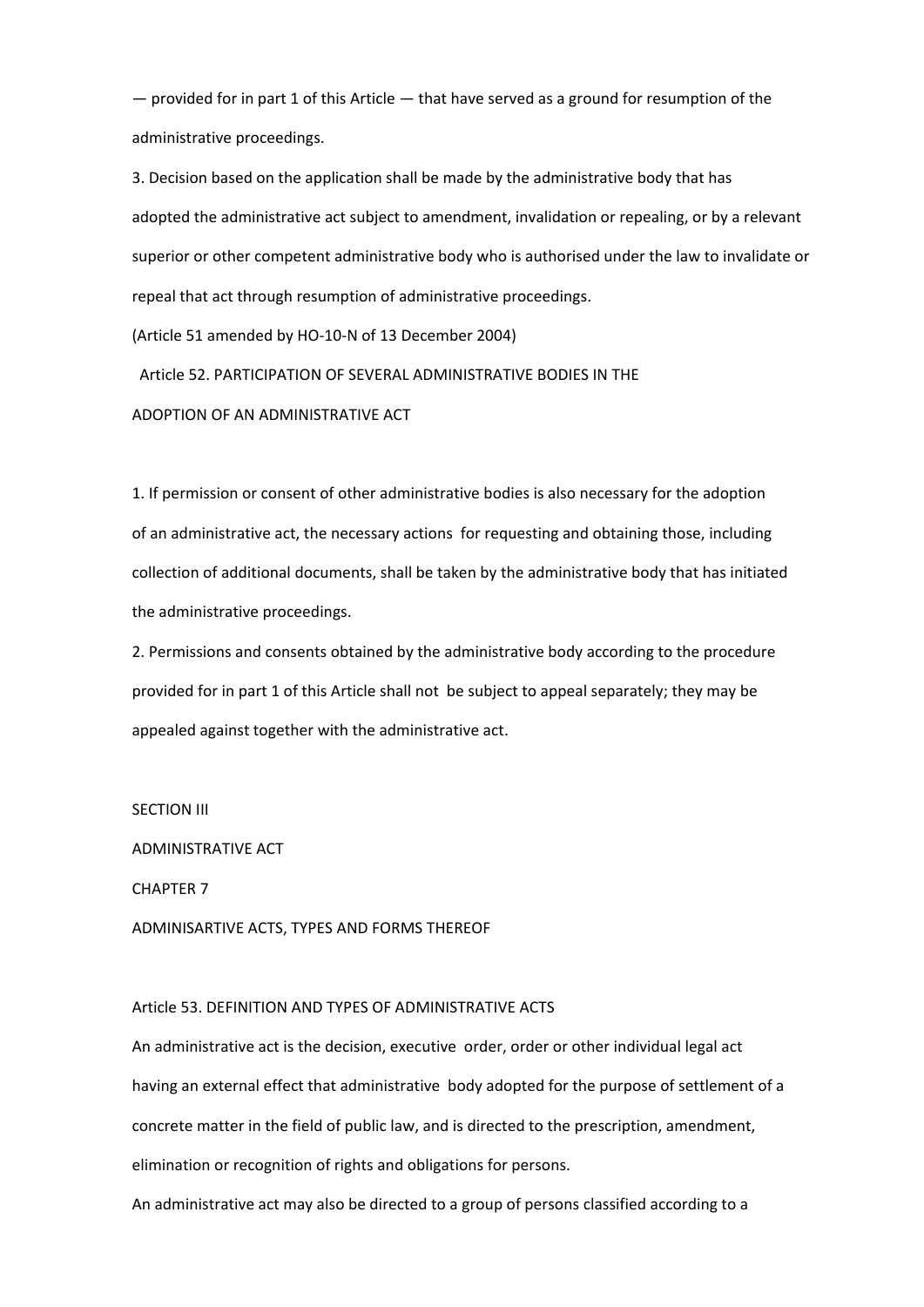certain individual criteria.

2. Within the meaning of this Law:

(a) favourable administrative act is the administrative act through which administrative bodies confer rights upon persons or create for them any other condition that improves the legal or factual situation of those persons;

(b) interfering administrative act is the administrative act through which administrative bodies refuse, interfere, or right up to restrict the enjoyment of the rights of persons, impose any obligation on them or in any other way aggravate their legal or factual situation;

(c) combined administrative act is the administrative act which contains provisions laid

down both in favourable and interfering administrative acts for a person.

(Article 53 amended by HO‐10‐N of 13 December 2004)

Article 54. FORMS OF ADMINISTRATIVE ACTS

1. As a rule, administrative acts shall be adopted in writing in the form of a decision, order, executive order or in another form provided for by law.

Only a written administrative act may be adopted as a result of administrative proceedings initiated on the basis of application.

2. In cases provided for by law, administrative acts may be adopted orally.

Pursuant to an oral or written request of the addressee of an act, the oral administrative act shall be subject to subsequent formulation in writing in cases provided for by law, as well as in case the addressee of the act has a justified interest.

In that case, the requirements for written administrative acts provided by this Law shall be preserved.

3. Administrative acts may also be adopted in the form of lights, sound, image, signals, signs or other forms provided for by law (hereinafter referred to as "administrative acts of other forms").

(Article 54 edited by HO‐10‐N of 13 December 2004)

Article 55. REQUIREMENTS PROVIDED FOR WRITTEN ADMINISTRATIVE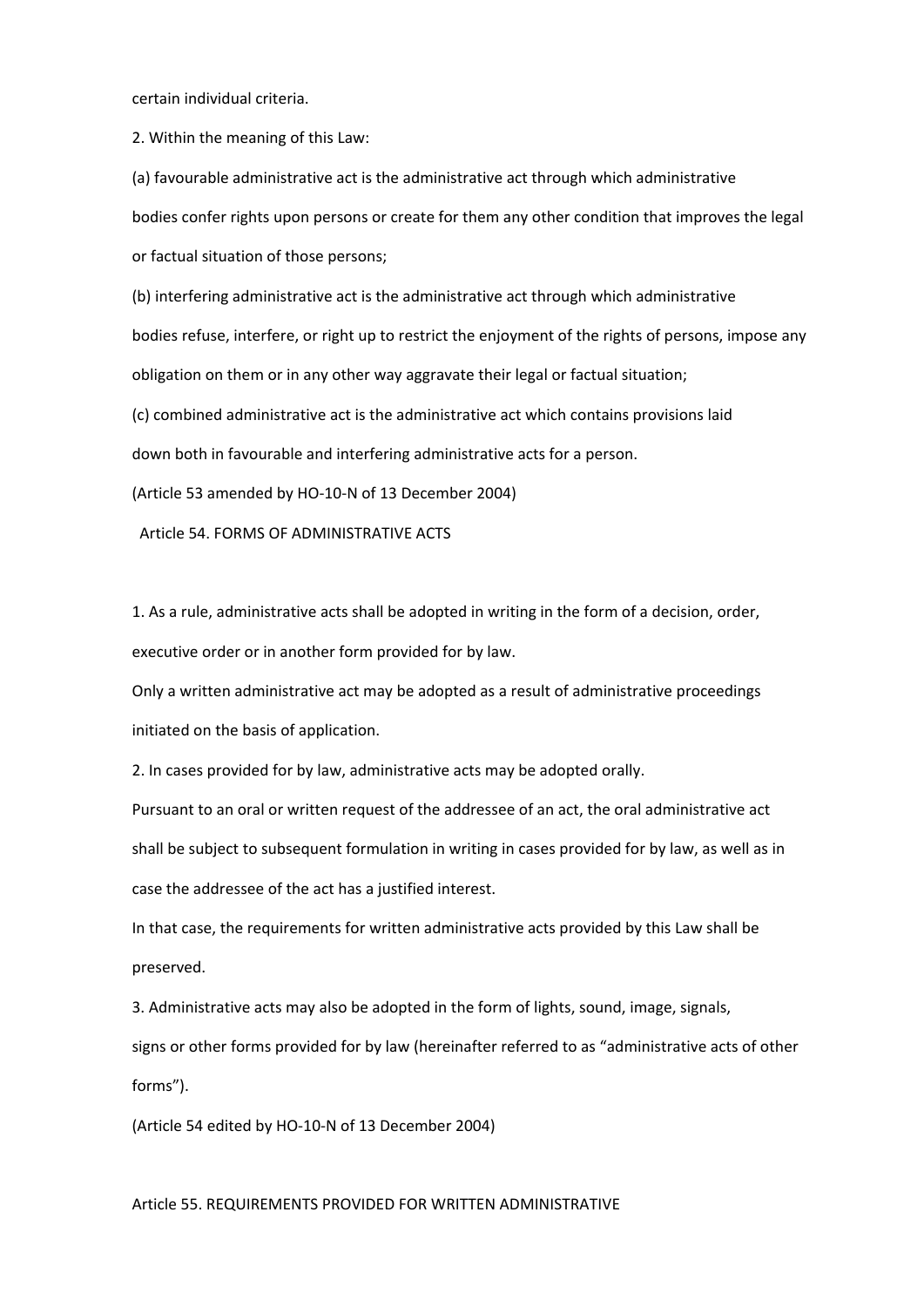1. Written administrative acts shall meet the following requirements:

(a) the content of the administrative act shall be in conformity with the requirements prescribed by law for the adoption of such act, shall contain notice about all those substantial factual and legal circumstances that served as a basis for making the decision by the administrative body;

(b) the administrative act shall be formulated on the paper of a prescribed form and standard.

2. As a rule, the administrative act shall also contain information on the expenses, and those who bear them, which were incurred in connection with the adoption of the act. In case of adopting an act on refund of the expenses, the amount to be returned and conditions and procedure for refund shall be indicated.

3. The administrative act may include enclosures, appendixes or other additional documents operation of which may not exceed the time period of operation of the administrative act. Enclosures, appendixes and other additional documents are not separate administrative acts, but are component parts of the administrative act and shall operate in so far as the administrative act operates.

4. The administrative act shall contain:

(a) the full name of the administrative body that conducted the proceedings; (b) the name, surname of the addressee of the administrative act, and the full name in case

of a legal person;

(c) the full name of the act, year, month, day and number of its adoption;

(d) the description of the issue being resolved by the act (descriptive part);

(e) reasoning for adopting the act (reasoning part);

(f) statement of the decision made (conclusive part);

(g) time period of the operation of the act, if the act is adopted for a specific time period;

(h) time period for appellation and the appellate body, including the court where the act

may be appealed;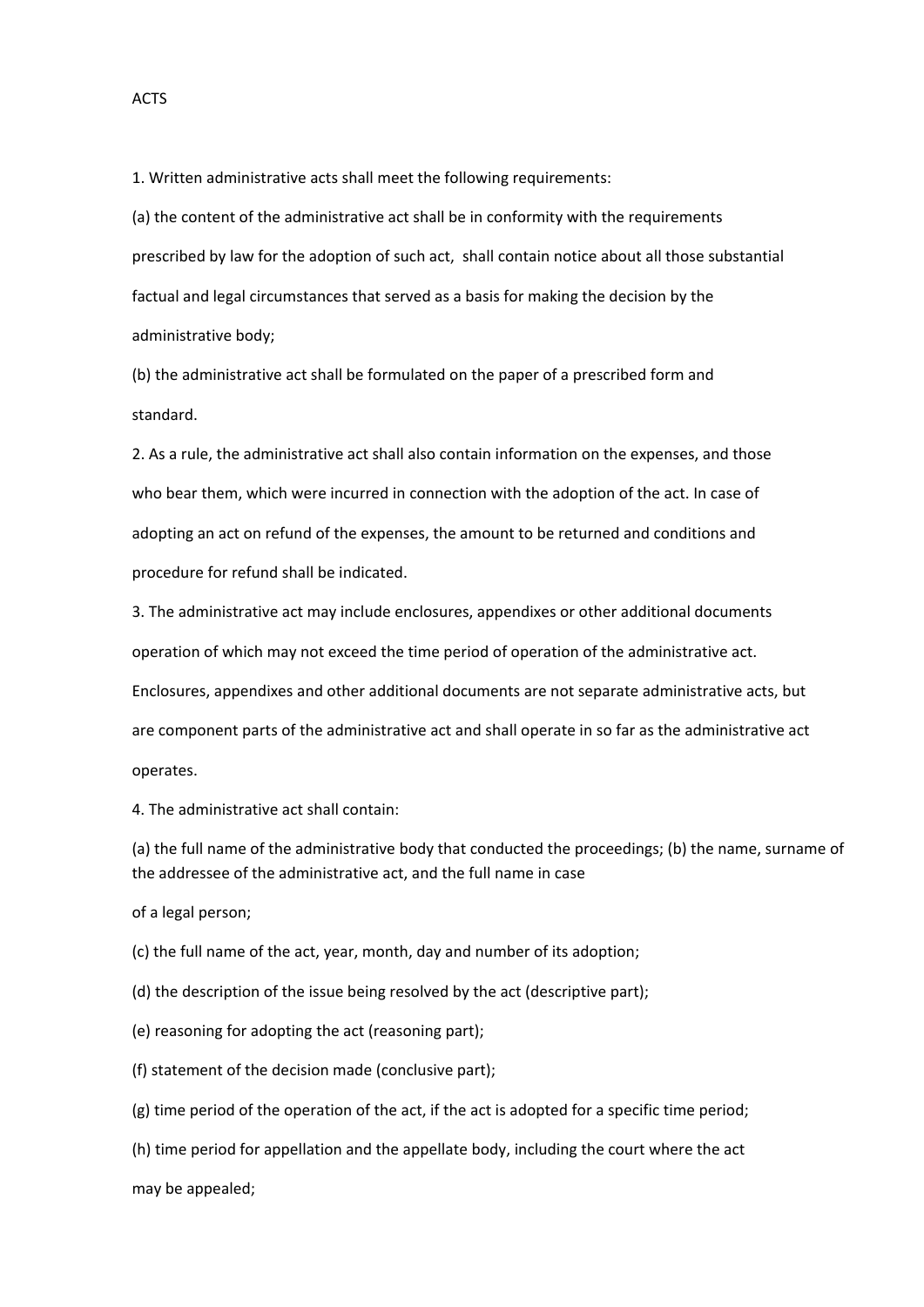(i) position, name, surname, signature of the official of the administrative body adopting the act;

(j) official seal of the administrative body that has adopted the act.

5. An administrative act regulating a similar question may have a unified sample form (standard form).

Article 56. CERTAINTY OF ADMINISTRATIVE ACTS

1. Administrative acts shall be formulated clearly and comprehensively.

2. The content of administrative acts shall be formulated in such a way as to make it clear to the addressee of the act what right is confered upon him or her, which of his or her rights is restricted, which of his or her rights he or she is deprived of, or what obligation is imposed on him or her.

Article 57. REASONING OF ADMINISTRATIVE ACTS

1. Written administrative acts or administrative acts approved in writing shall contain reasoning where all substantial factual and legal grounds for adopting the respective decision shall be specified.

The reasoning of an administrative act adopted as a result of exercise of discretionary powers of an administrative body shall clearly indicate the considerations on the basis of which the administrative body chose the given solution.

2. No reasoning shall be required where:

(a) the administrative body grants an application, and the administrative act does not affect the rights of third persons;

(b) the addressee of the administrative act or the person whose interests are affected by the act is already aware of the position of the administrative body with regard to factual or legal consequences, or that position apparently flows from the text of the act; (c) the administrative body issues similar administrative acts in large quantity or publishes

administrative acts through use of technical means, and there is no need for reasoning in every separate case.

3. Reasoning of administrative acts adopted by an administrative body based on arguments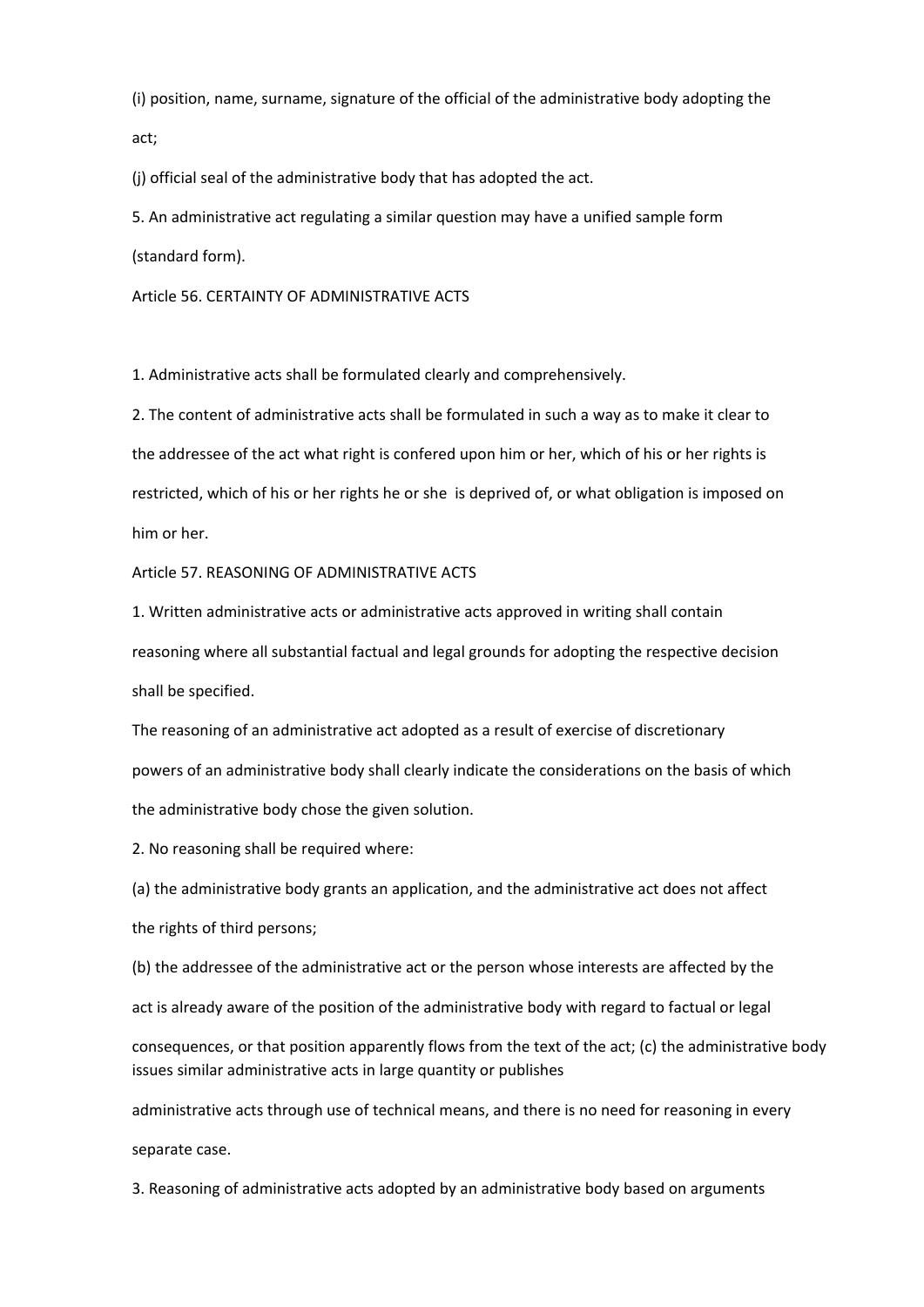not related to the jurisdiction of that body shall be prohibited.

(Article 57 amended by HO‐10‐N of 13 December 2004)

#### CHAPTER 8

ADOPTION OF THE ADMINISTRATIVE ACT, NOTIFICATION THEREON, ENRTY INTO FORCE OF THE ADMINISTRATIVE ACT

#### Article 58. ADOPTION OF THE ADMINISTRATIVE ACT

1. A written administrative act shall be considered adopted from the day the competent official of the administrative body signs it.

2. Administrative acts in oral or other form shall be considered adopted from the moment of their publication .

(Article 58 amended by HO‐10‐N of 13 December 2004)

Article 59. NOTIFICATION ON ADOPTION OF THE ADMINISTRATIVE ACT

(DELIVERY AND PUBLICATION OF THE ADMINISTRATIVE ACT)

1. The administrative body shall notify the participants of the proceedings on the adoption of the administrative act by means of delivery or publication provided for in this Article.

2. The written administrative act shall be delivered to the participants of the proceedings within three days following its adoption. It may be delivered by a registered letter, including by receipt of delivery, personally handing over to the addressee upon signature, as well as by other ways provided for by law.

As a rule, the written administrative act shall be delivered to the participants of the proceedings personally by signature.

The other means of delivery provided for in this part shall be used in case where there is no such possibility for personal delivery by signature due to any valid reason, including when the addressee requested to use other means of delivery.

While delivering the administrative act to the addressee, the administrative body shall be obliged to deliver the documents that are considered as component part of that act together with the act.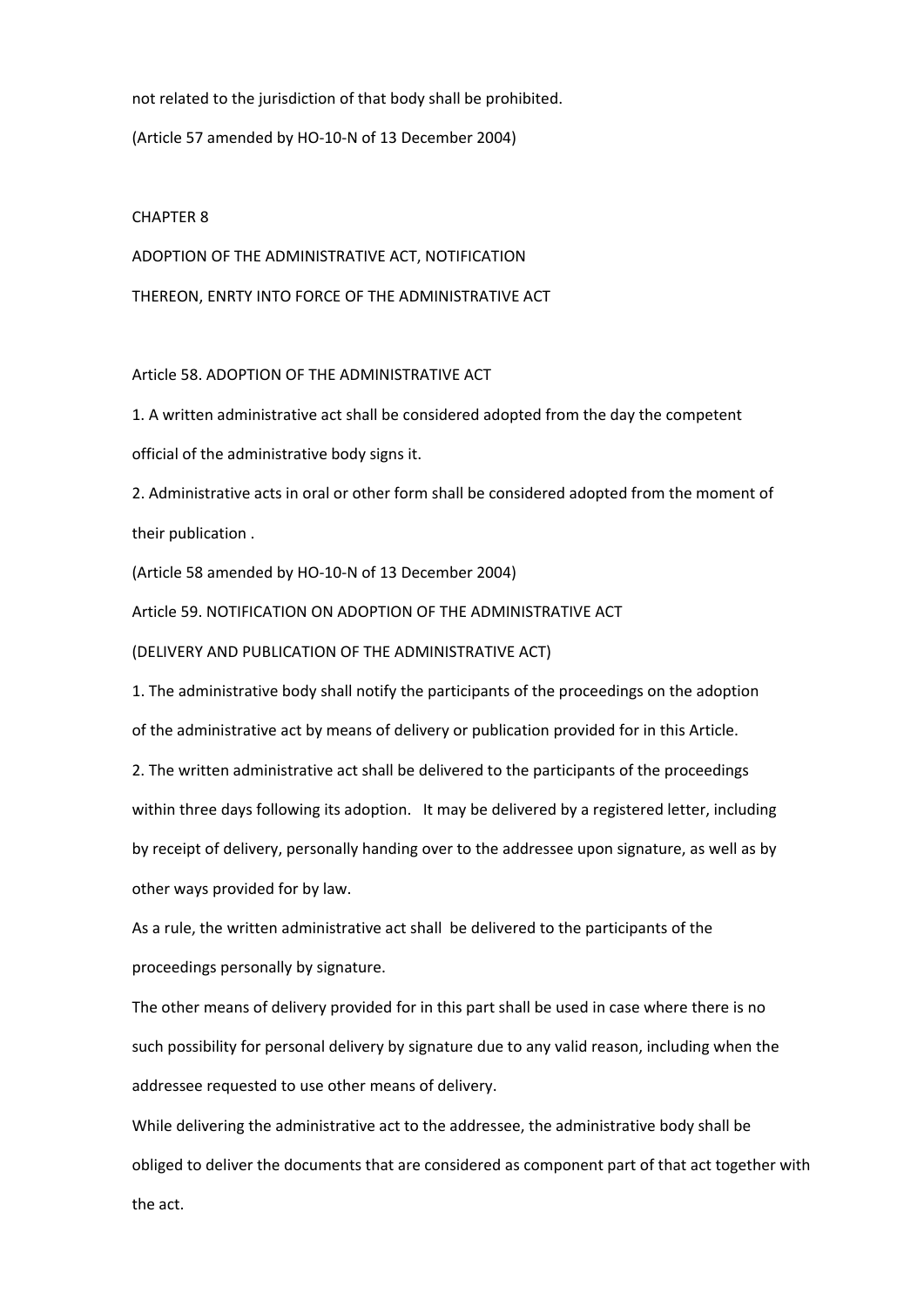The failure to deliver the mentioned documents together with the administrative act or late delivery shall not affect the operation of the administrative act and therefore shall not be a reason for disputing the lawfulness of the act. 3. In case of making amendments and supplements to the written administrative act, as well

as documents constituting its component part as prescribed by law, the administrative body that has made such amendments and supplements, shall be obliged to deliver them to the addressee of the administrative act as prescribed by law.

4. The administrative body having adopted the act may, upon the request of the addressee of the written administrative act, provide him or her the copy of the administrative act translated into a foreign language, which should be endorsed with the official seal of the relevant administrative body.

Only the text of the administrative act in the language of administrative proceedings shall have legal effect. The copy translated into a foreign language shall not be a basis for interpretation or explanation of the meaning or content of the act, while in case when a dispute arises or an appeal is filed, the text of the administrative act adopted in the Armenian language shall be taken as a basis

5. Publication of the administrative act shall be carried out by publishing it in the journal of the administrative body or in another official journal or by publishing it through other mass media.

Written administrative act shall be subject to mandatory publication, if the information concerning persons directly affected by the act is unknown to the administrative body, as well as in other cases provided for by law.

Written administrative act may also be published at the initiative of the administrative body, if the administrative body considers that publication of the act is appropriate for the state and public interests, as well as due to the necessity of effective protection of the rights of persons. The concluding part of a written administrative act shall be published in the press, in other mass media or in other means of spreading information. This means of publication shall contain notice on the place where the whole administrative act is available, including its reasoning. 6. Oral administrative acts shall be published in oral form, by stating it to the addressee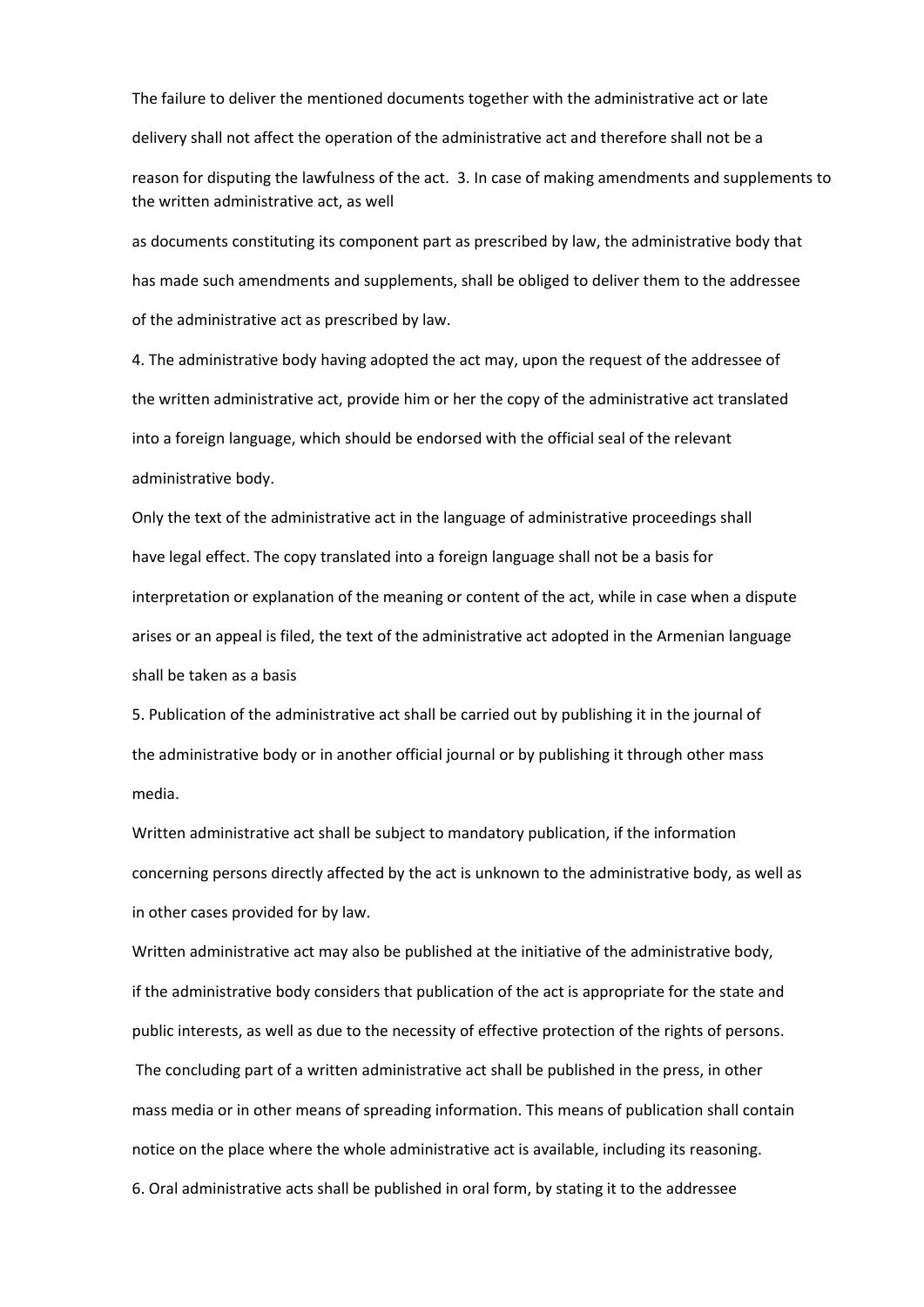(addressees). Oral administrative acts may be published in a foreign language comprehensible for its addressee.

7. Administrative acts of other form shall be published in a way prescribed by law, which makes them immediately visible or perceivable for the addressee (addressees) or which makes them available in any other way.

(Article 59 amended by HO‐10‐N of 13 December 2004)

#### Article 60. ENTRY INTO FORCE OF THE ADMINISTRATIVE ACT

1. The written administrative act shall enter into force on the day following the notification

of the adoption of the act concerned in the manner prescribed in Article 59 of this Law, unless

otherwise provided for by law or the act concerned. 2. If the administrative act contains such provisions which connect the entry into force of a

part of the act with the emergence of certain conditions and circumstances, that part of the administrative act shall enter into force from the moment of the emergence of the relevant condition or circumstance (act with a condition).

3. Administrative acts in oral or other forms shall enter into force from the moment of publication of those acts.

(Article 60 amended by HO‐10‐N of 13 December 2004)

#### Article 61. VALIDITY PERIOD OF THE ADMINISTRATIVE ACT

1. An administrative act may operate for an indefinite or definite period. A written administrative act adopted for an indefinite period shall operate as long as it is not replaced with another administrative act, annulled or repealed as prescribed by this Law or terminated on any other ground provided for by law.

A written administrative act adopted for a definite period shall operate until the expiry of the term provided for by the act concerned. Until the expiry of the term of the administrative act adopted for a definite period or within 15 days following its expiry, the validity period of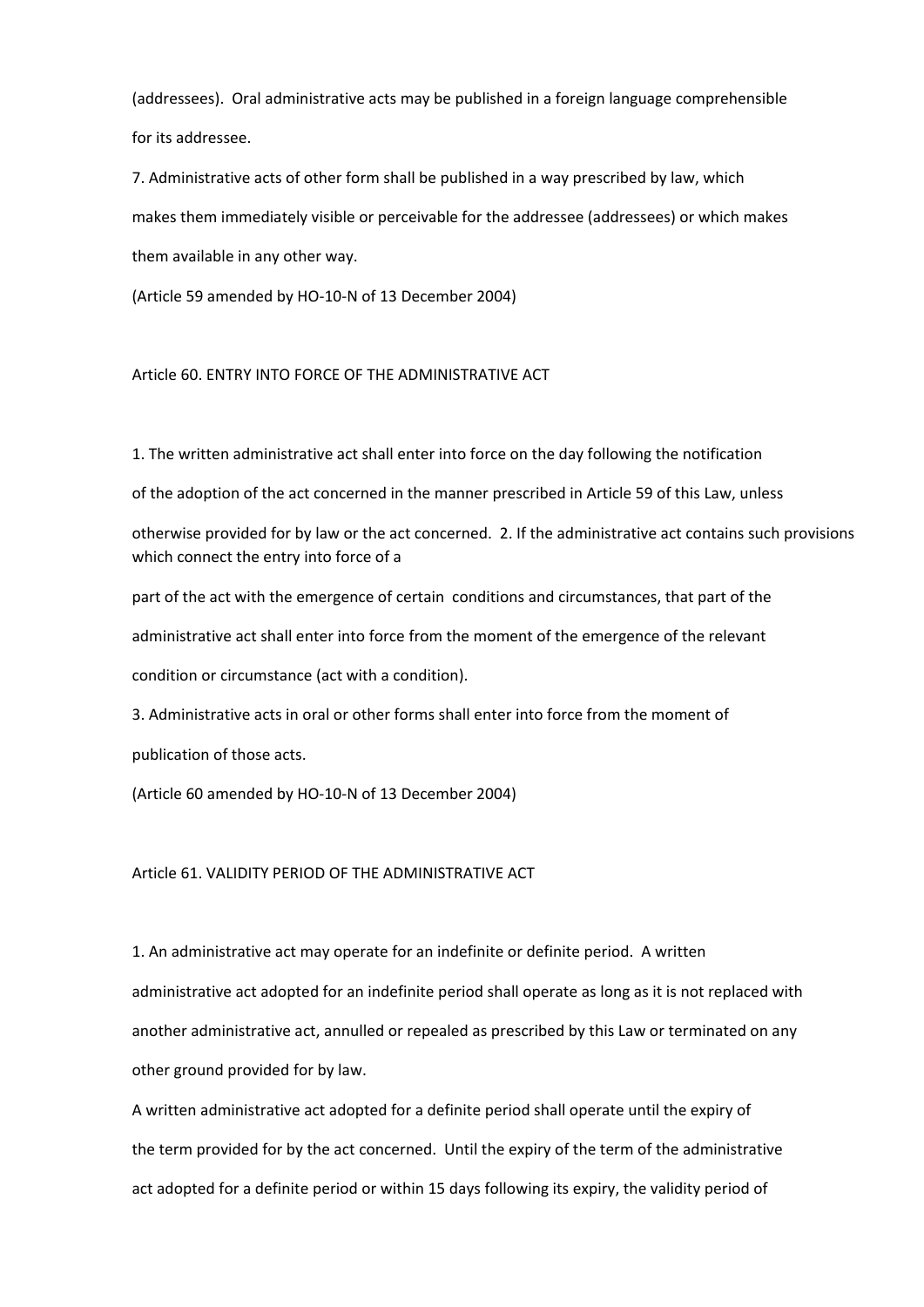such administrative act may be extended by another administrative act for a new time period or for an indefinite time period.

2. In cases prescribed by law, the administrative act may lack notice about its validity period, if the solution of the matter regulated by the administrative act is connected to the fulfilment of a certain or several activities or emergence of events and from the moment of completion of fulfilment or emergence of which the validity period of that act is determined (act with a condition).

The validity period of the act shall expire upon the occurance of the condition provided for by the act.

3. An oral administrative act shall, following its entry into force, operate until the moment when the administrative body having adopted the act concerned, finalises the actions provided for by law in this regard or somehow announces the addressee of the act about the termination of the act.

4. Administrative acts of other form shall operate until the moment when the addressee of the act is informed about the termination of the act in audiovisual or any other accessible form. (Article 61 amended by HO‐10‐N of 13 December 2004)

CHAPTER 9

VOID ADMINISTRATIVE ACT, GROUNDS, PROCEDURE AND

CONSEQUENCES OF DECLARING THE ADMINSTRATIVE ACT INVALID

OR REPEALED

Article 62. GROUNDS FOR VOIDNESS OF AN ADMINISTRATIVE ACT

1. An administrative act shall be void where, particularly, there are the following apparent serious errors:

(a) the act does not expressly specify or it is not definitely clear therefrom which

administrative body has adopted it;

(b) the act has been adopted by an incompetent administrative body;

(c) it is not clear from the act who its concrete adressee is, or it is unknown what issue it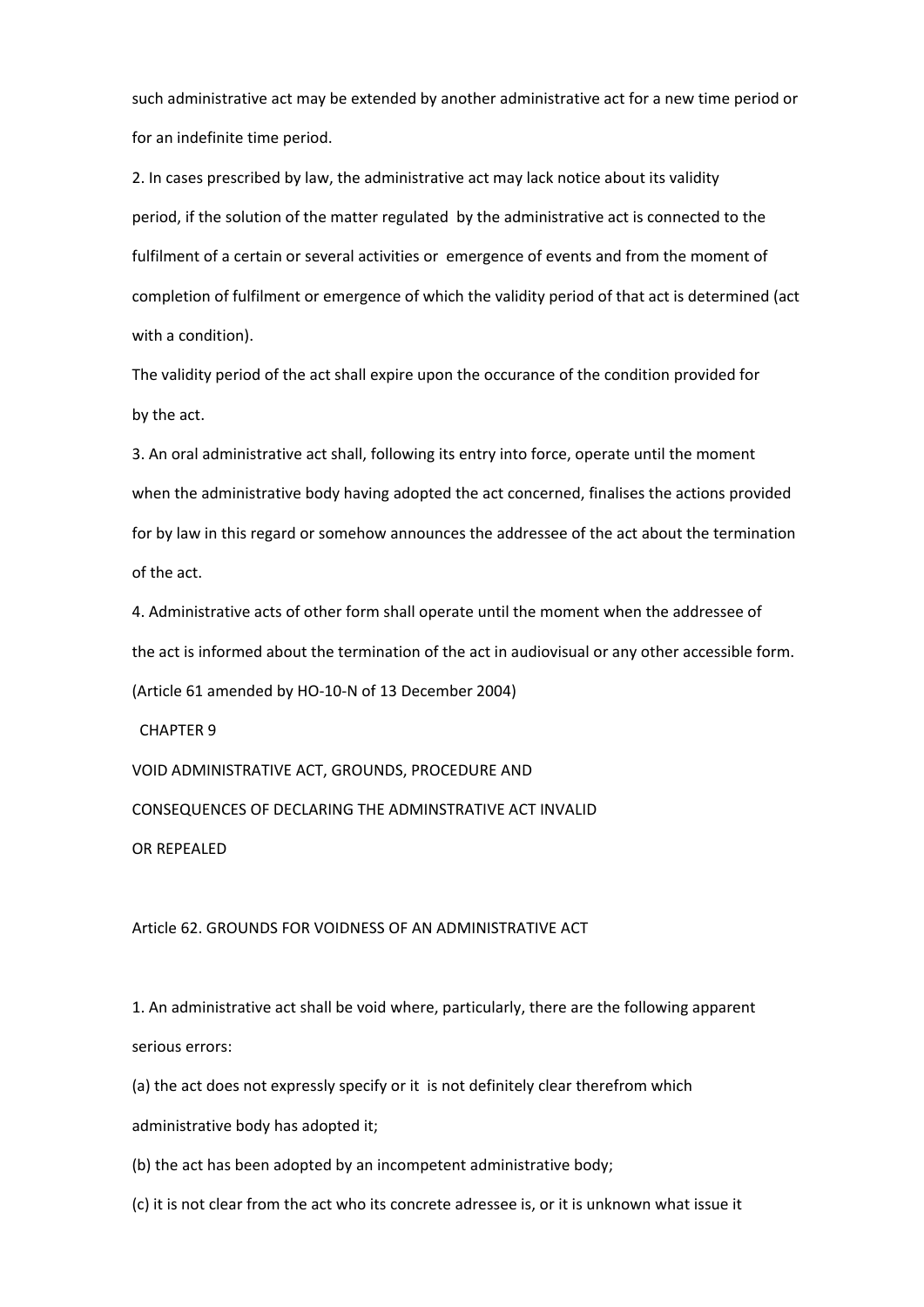regulates;

(d) an obviously unlawful obligation is imposed on the addressee of the act or an obviously unlawful right is conferred upon the addressee.

2. A void administrative act shall have no legal force from the moment of its adoption and shall not be subject to execution or application.

3. Incompliance with a void administrative act shall not entail any responsibility for persons to whom it is addressed.

Execution or application of a void administrative act shall entail responsibility prescribed by law.

4. The administrative body having adopted a void administrative act shall be obliged to immediately confirm the voidness of the act at its initiative or based on the application of any person who has a justified interest.

(Title amended by HO‐10‐N of 13 December 2004)

Article 63. DECLARING AN UNLAWFUL ADMINISTRATIVE ACT INVALID

1. Invalid shall be the unlawful non‐void administrative act, which was adopted:

(a) in violation of the law, including as a result of incorrect application or incorrect interpretation of the law;

(b) on the basis of false documents or information, or if it is obvious from the documents submitted that in substance another decision should have been adopted.

2. The unlawful administrative act provided for in part 1 of this Article may be declared invalid by the administrative body having adopted the act or by its superior body, as well as

through judicial procedure. 3. An unlawful administrative act may not be declared invalid, if the addressee of the act

has legitimate expectation as to the existence of the administrative act, and operation of which cannot cause damage to the rights of any person, to the Republic of Armenia or to any community.

Addressee of the administrative act shall be entitled to have legitimate expectation as to the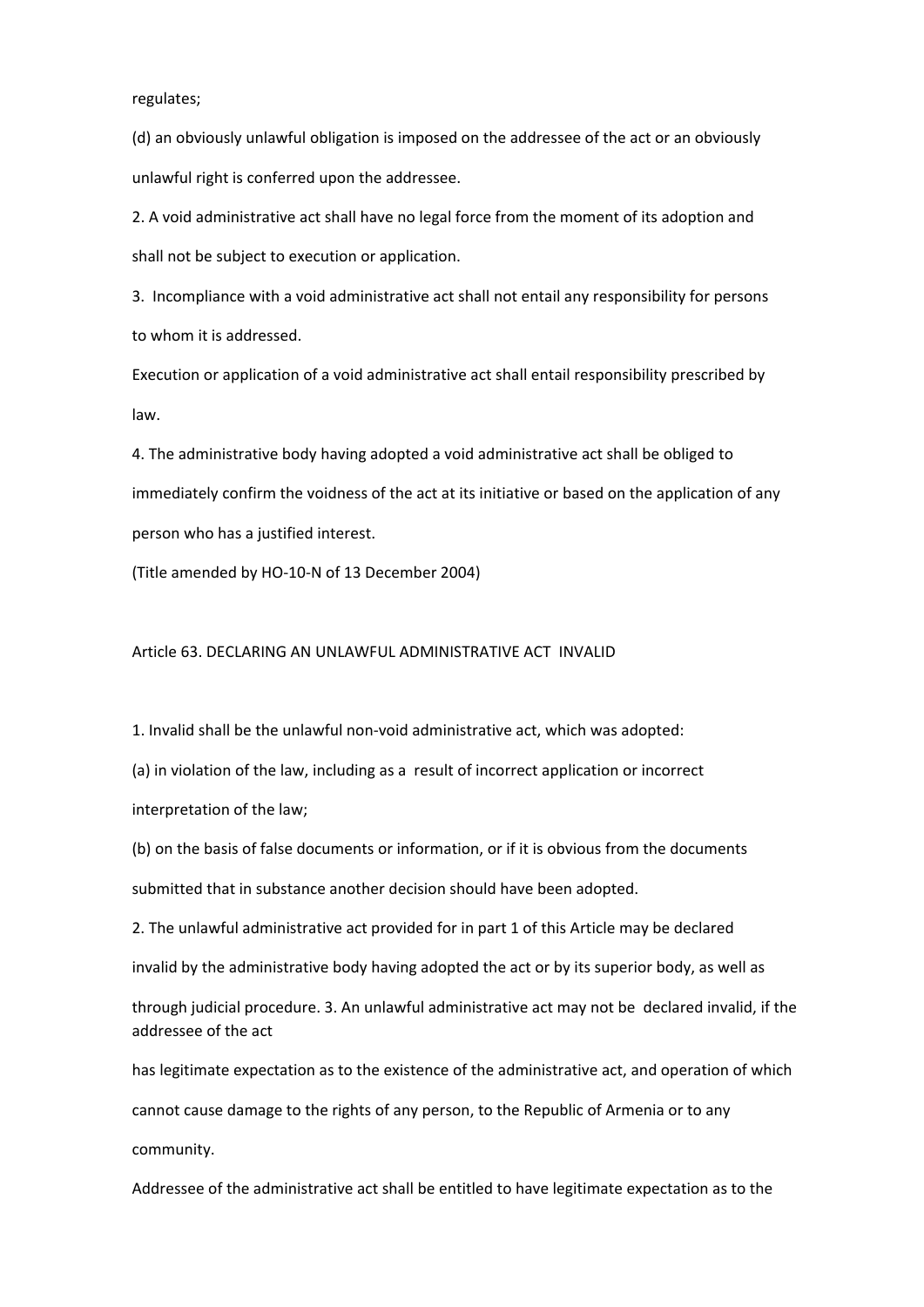existence of the administrative act, if he or she has already used or disposed of what he or she has obtained based on the administrative act, as well as if the returning of what was obtained on the basis of the administrative act will cause damage to the addressee of the administrative act.

4. The addressee of an administrative act shall not be entitled to have legitimate expectation

as to the existence of the administrative act, if he or she:

(a) has achieved the adoption of the relevant administrative act through a bribe, threat, or intentionally leading the official of the administrative body into delusion,

(b) has achieved the adoption of the relevant administrative act through submission of false or incomplete documents;

(c) knew in advance about the unlawful administrative act or, on the basis of information available to him or her, should have known about it;

5. As a rule, an administrative act shall be declared invalid in whole.

An administrative act may be declared invalid in part, if the valid part may remain in force without the invalid part.

If an administrative act has been declared invalid in part, the rules of this Article shall apply only to the part of the act declared invalid.

(Article 63 amended by HO‐10‐N of 13 December 2004)

#### Article 64. CONSEQUENCES OF DECLARING AN UNLAWFUL

#### ADMINISTRATIVE ACT INVALID

1. An unlawful administrative act shall be repealed from the moment of adoption of the decision on its invalidation, as well as from the moment of adoption of the administrative act, with the exceptions prescribed in the second paragraph of this part and in part 2 of this Article. In cases prescribed in Article 63(4) of this Law, an unlawful administrative act shall be declared invalid from the moment of its adoption, unless otherwise prescribed by law. An unlawful administrative act, which has been declared invalid, shall not entail legal consequences. However, if, prior to declaring the unlawful administrative act invalid, it caused damages to any person or to the Republic of Armenia or to any community as a result of its execution or application, it shall be subject to compensation according to the provisions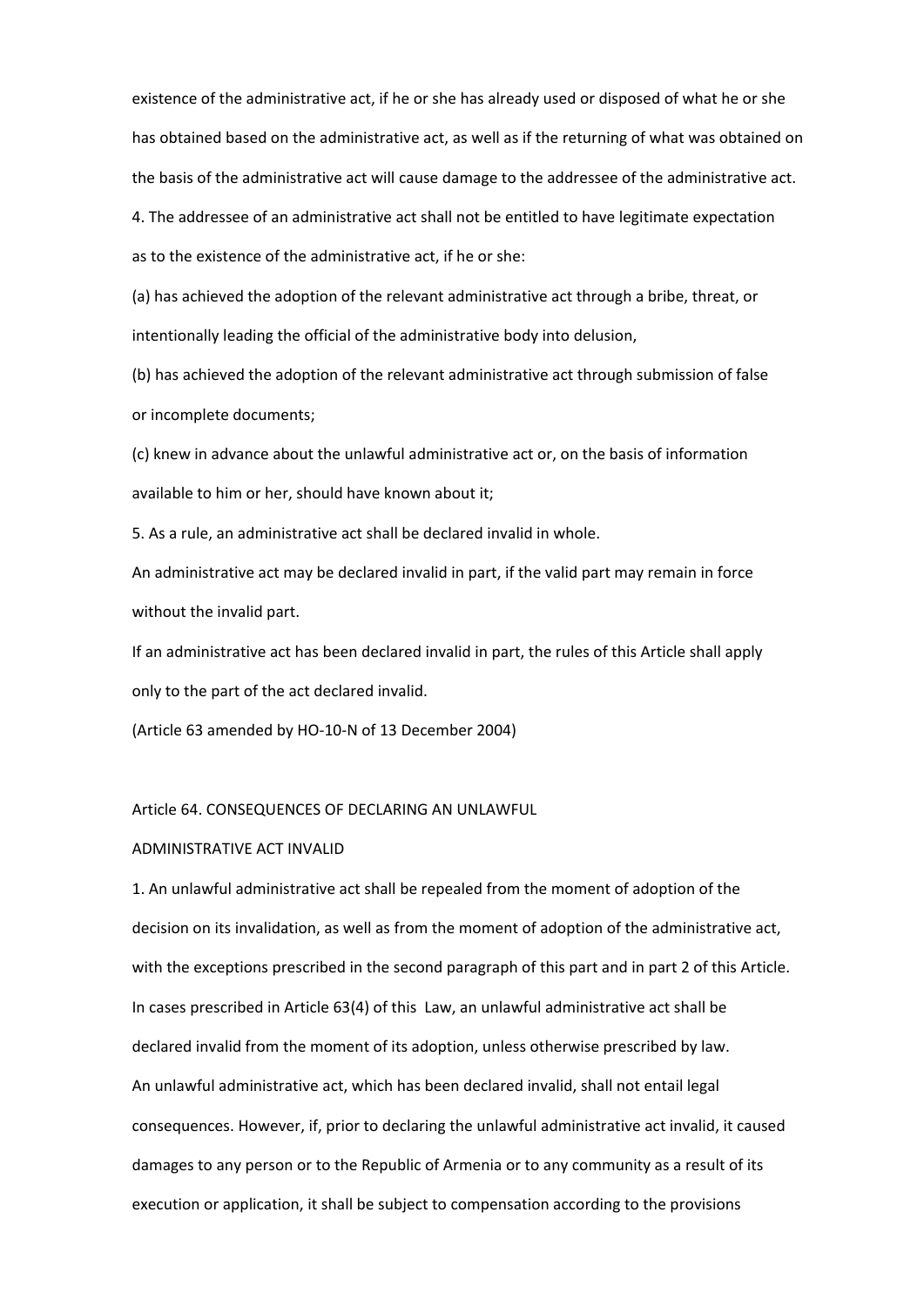prescribed in Section VII of this Law.

2. A favourable unlawful administrative act, on the basis of which simultaneous or current property obligations arise, or which serves as a background for such obligations, may be repealed only from the moment of its invalidation, if the person who benefits from that act by virtue of the entitlement to legitimate expectation with regard to the administrative act has already acquired the granted benefits or has already disposed of the property, as a consequence of which those cannot be returned, or, in case of return, substantial damage may be caused to the person who has obtained a benefit. In this case, the provisions of the Civil Code of the Republic of Armenia concerning unjust enrichment shall apply.

The administrative body that has declared an unlawful administrative act invalid, shall determine the amount of the benefit subject to compensation.

Moreover, the person who has obtained a benefit may not invoke the entitlement to legitimate expectation, if the administrative body has sufficient evidence proving that the person who has obtained the benefit has reached to the adoption of the relevant administrative act through violations referred to in Article 63(4) of this Law.

3. If an unlawful administrative act has been declared invalid only in part, the consequences prescribed in this Article shall apply to the invalidated part of the administrative act.

#### Article 65. TIME LIMIT FOR DECLARING AN UNLAWFUL ADMINISTRATIVE

#### ACT INVALID

An unlawful administrative act, which has not been disputed as prescribed by this Law, may be declared invalid within six months from the day when the competent administrative body became aware of the facts that could serve as a ground for declaring the administrative act invalid.

An administrative act shall become undisputable, and the administrative body shall be deprived of the right provided for in this Article, if 10 years have passed from the day of adoption of the administrative act, except for the cases provided for by law. (Article 65 amended and supplemented by HO‐10‐N of 13 December 2004)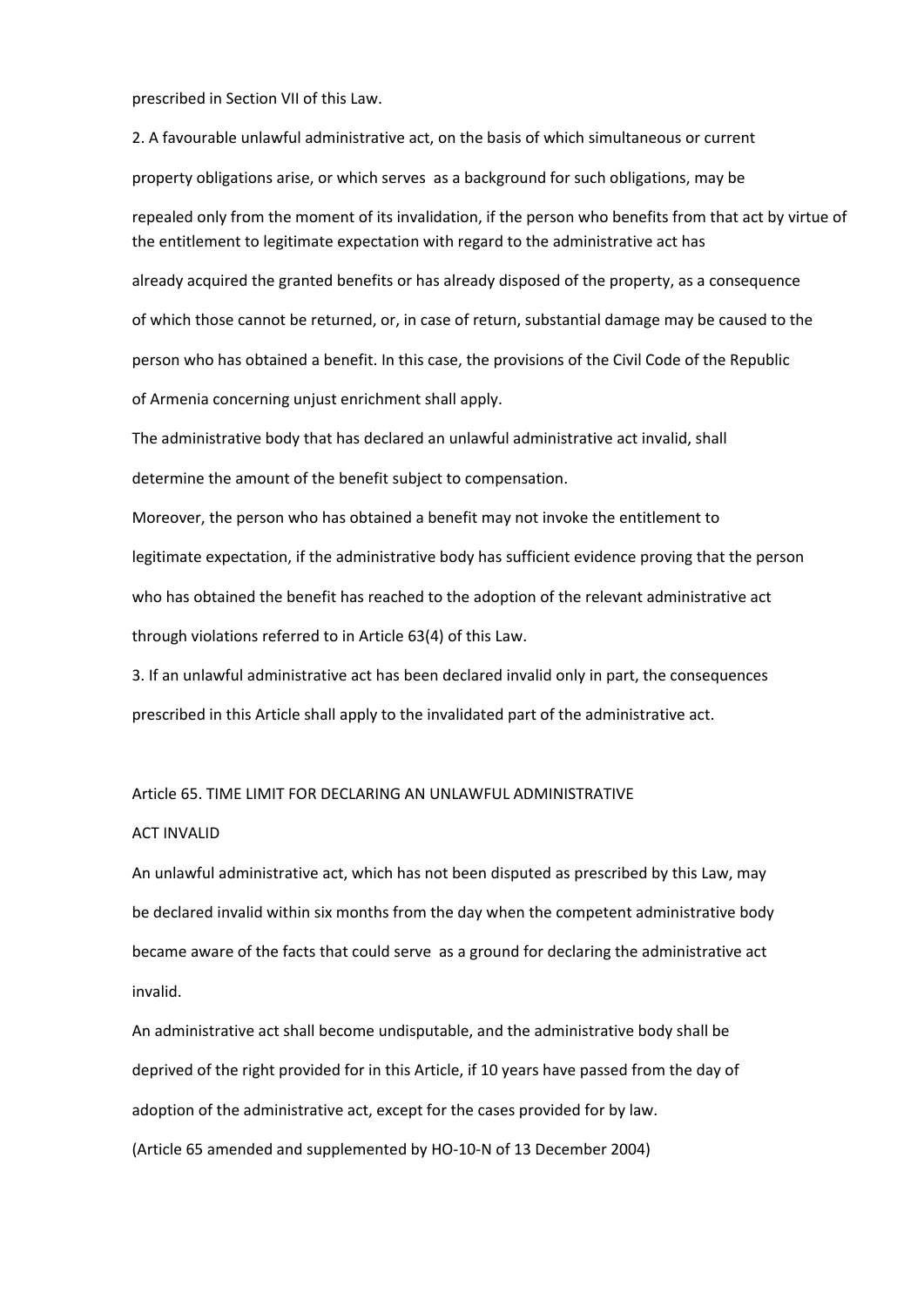1. A lawful administrative act shall be the administrative act which was adopted in accordance with the requirements of the law.

2. A lawful interfering administrative act may be repealed, except for the cases when a new administrative act with the same content has to be adopted, or if repealing of that act is prohibited on the basis of other reasons prescribed by law.

3. A lawful favourable administrative act may be repealed, if

(a) there is no longer any necessity of such administrative act because of an amendment in law, or operation of that act is terminated;

(b) repealing is permitted by law or is due to such a reservation in the lawful administrative act; (c) any obligation prescribed by law is connected to the administrative act, and the addressee of that act had to fulfill it but has not fulfilled or has fulfilled improperly;

(d) the administrative body would have the right not to adopt the administrative act as a result of change of factual circumstances after adoption of the act, and if paramount public interest may be violated in case the administrative act is not repealed;

(e) the administrative body would have the right not to adopt the administrative act as a result of amendment of a regulatory legal act, until the addressee of the administrative act has disposed of the benefits granted by the administrative act, or the activities guaranteed by the administrative act have been performed towards the addressee, and if paramount public interest may be violated in case the administrative act is not repealed;

(f) it is necessary to eliminate grave consequences for the protection of life, health or property of other persons, as well as state security or particularly important public interests, or to avoid emergence of such consequences.

#### Article 67. REVIEWING AN ADMINISTRATIVE ACT BY WAY OF SUPERIORITY

In case of absence of an appeal in regard to an administrative act adopted by the administrative body, the superior administrative body (official) of the administrative body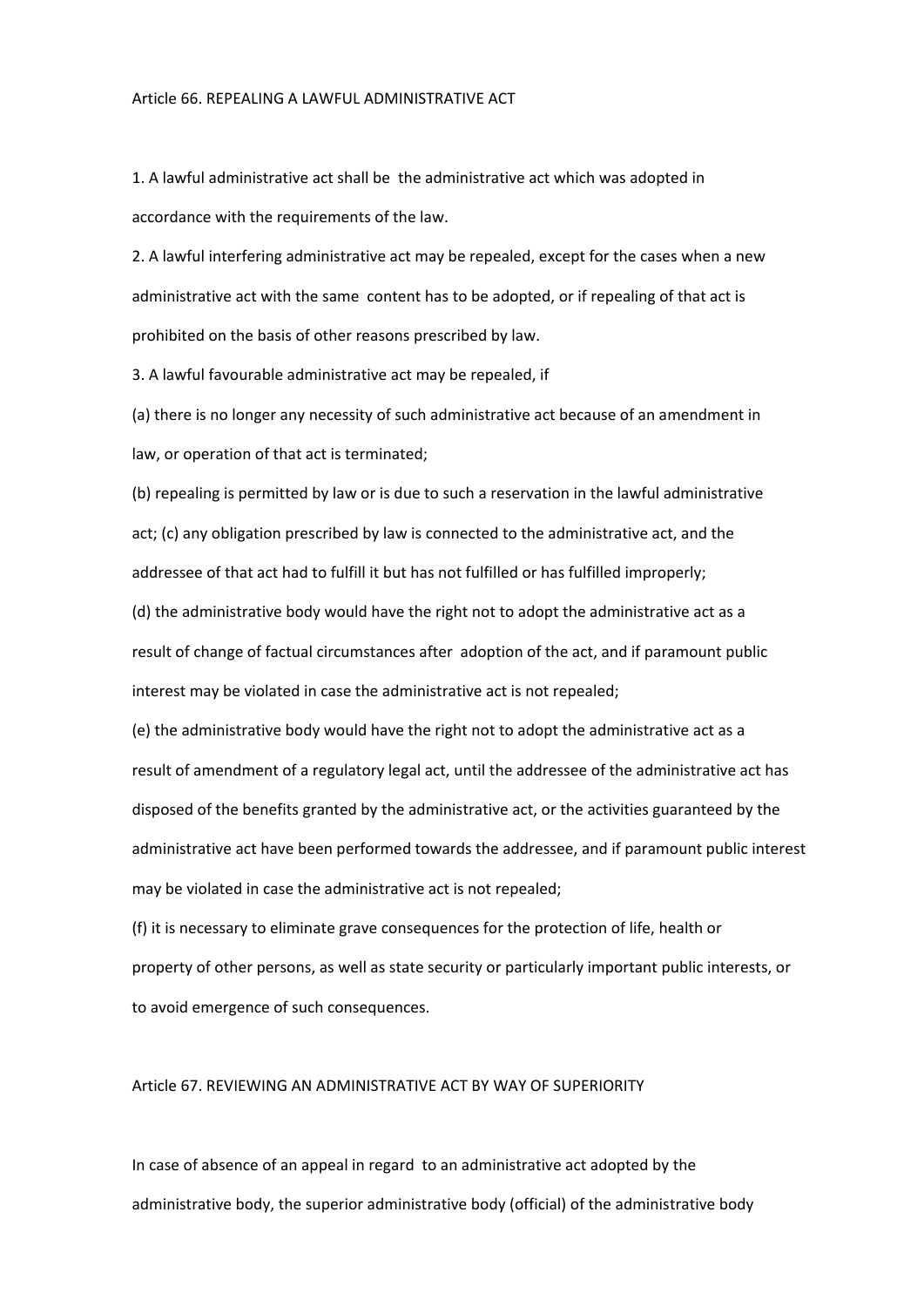having adopted such administrative act shall, at his initiative and in the exercise of supervisory power, have the right to review the administrative act adopted by the inferior administrative body.

(Article 67 supplemented and amended by HO‐10‐N of 13 December 2004)

#### Article 68. RETURNING DOCUMENTS AND ITEMS

1. Documents and items given pursuant to the administrative act that was declared invalid or repealed shall be subject to return by the persons possessing them, unless otherwise prescribed by law.

If documents are not returned according to this Article, the administrative body having adopted the act shall have the right to declare that the administrative act does not have effect any longer through the means of official publication.

2. When returning the documents, pursuant to the wish of the owner of the document, the administrative body shall give the copy of the document by making a relevant note on it and verifying it by its seal.

SECTION IV

APPEAL PROCEDURE

CHAPTER 10

GROUNDS AND PROCEDURE FOR BRINGING AN ADMINISTRATIVE

APPEAL

Article 69. RIGHT TO APPEAL

For the purpose of protection of their rights, persons shall have the right to appeal the administrative acts, the action or inaction of the administrative body (hereinafter referred to as "the act").

Article 70. APPEAL PROCEDURE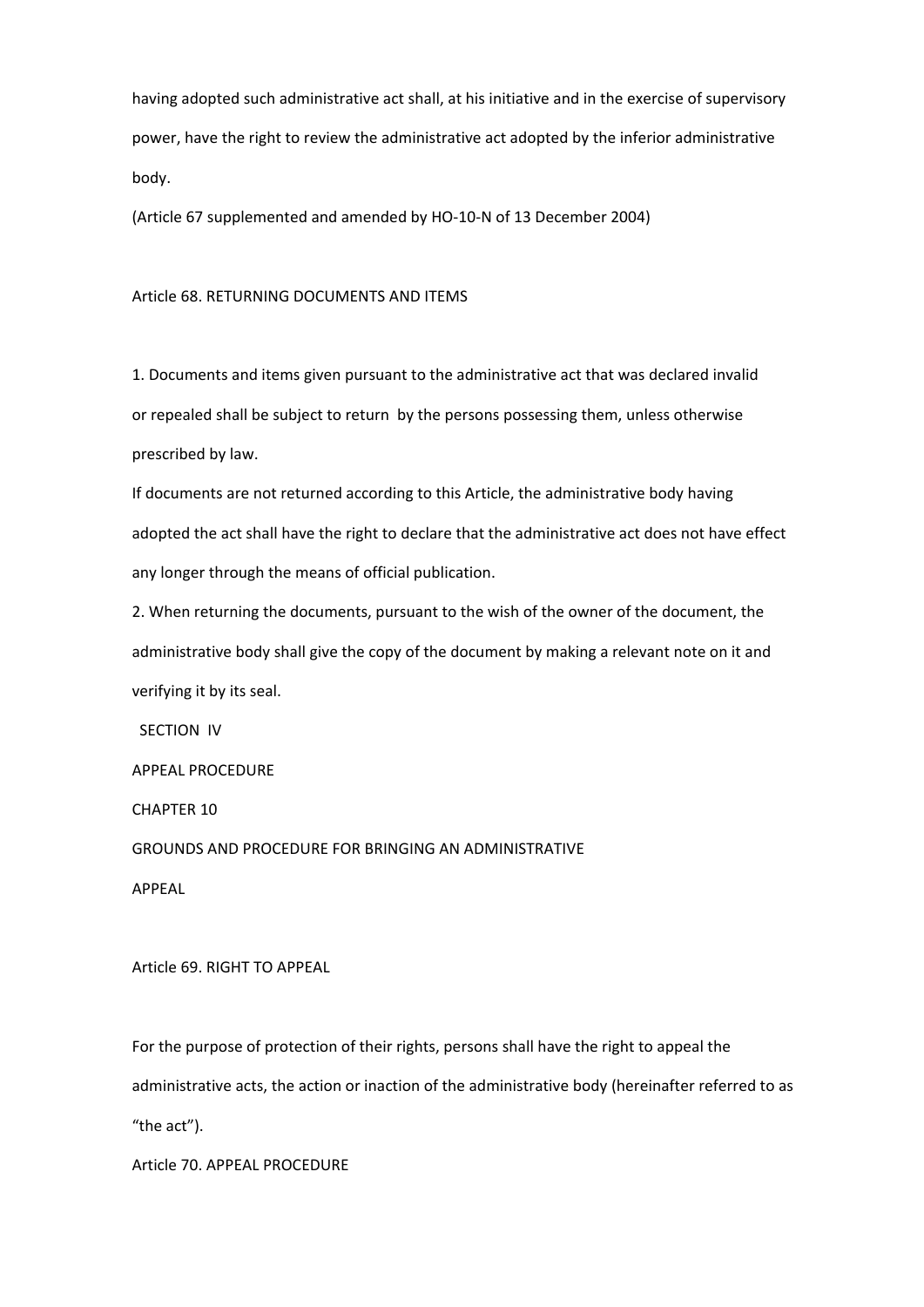1. The act may be appealed through administrative or judicial procedure.

2. An appeal may be filed through administrative procedure with:

(a) the administrative body having adopted the act;

(b) superior administrative body of the administrative body having adopted the act. Where the act has been appealed before the administrative body having adopted the act and/or the superior administrative body of the administrative body having adopted the disputed act, the appeal shall be subject to consideration in the superior administrative body of the administrative body having adopted the act being appealed. In this case, the proceedings in regard with the appeal initiated in the administrative body having adopted the act being appealed shall be subject to termination.

3. Where the act has been appealed through administrative and judicial procedure simultaneously, the appeal shall be subject to court review; in such case the proceedings initiated in the administrative body shall be terminated.

(Article 70 amended by HO‐10‐N of 13 December 2004)

#### Article 71. TIME LIMITS FOR APPEAL

1. An administrative appeal may be brought:

(a) within six months from the day of entry into force of the administrative act;

(b) within one month from the day of performing any action by the administrative body;

- (c) within three months following the day of demonstrating inaction by the administrative
- body;

(d) within one year from the day of entry into force of the administrative act, in case of

failure to indicate in the written administrative act the time limit for its appeal. 2. The act may not be appealed after missing the time limit specified in part 1 of this

Article. The time limit for appeal may be restored in case of missing it for a valid reason.

Circumstance for considering the missing of the time limit for appeal as valid may be the

missing of the time limit for appeal by reasons not depending on the participant of the

proceedings.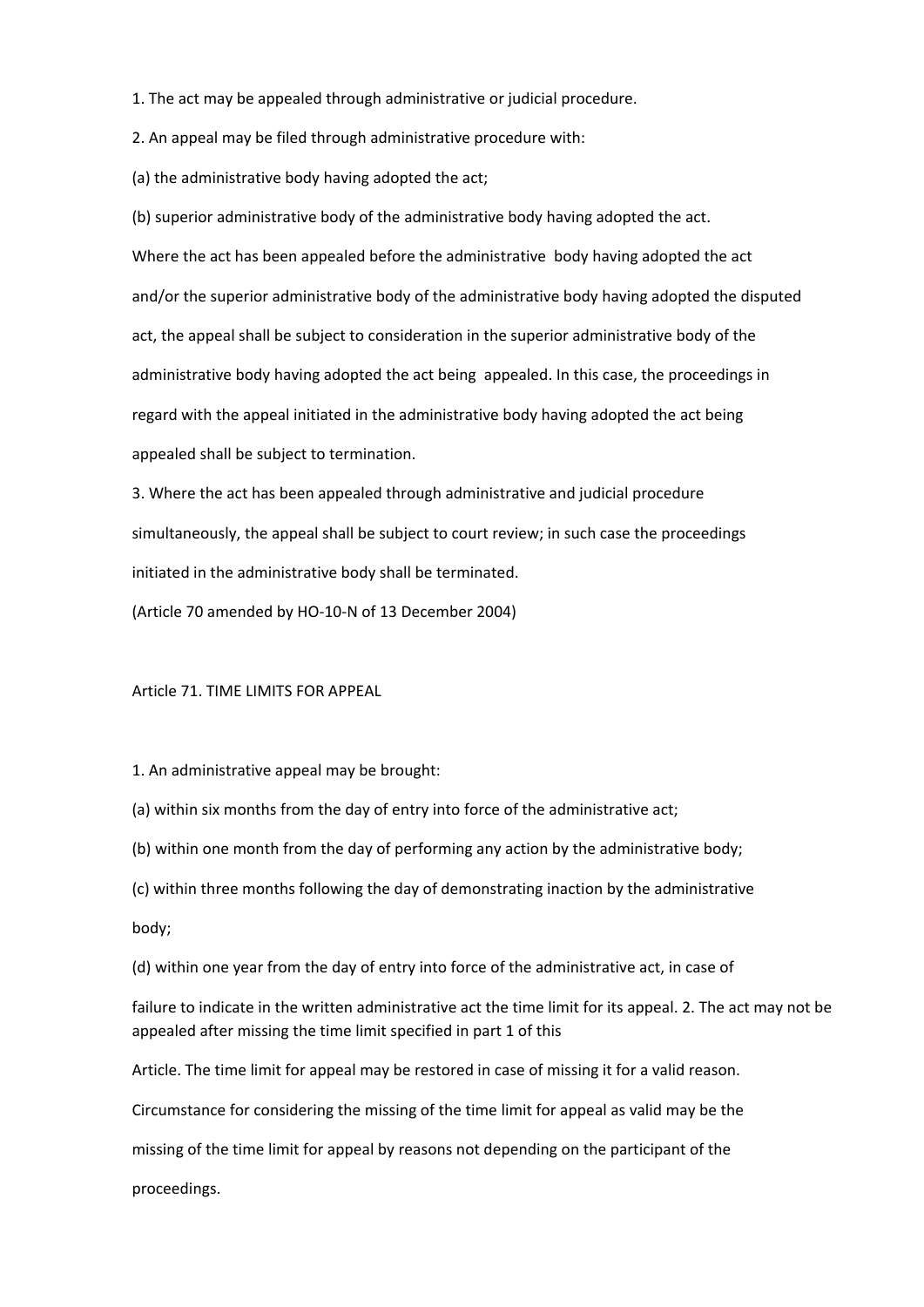After eliminating the reason (reasons) due to which the time limit for appeal was missed, the participant of the proceedings may bring an appeal within 15 days, indicating the reason (reasons) of missing the time limit for appeal. The administrative body conducting administrative proceedings shall restore the missed time limit for appeal and shall consider the appeal on the merits and settle it, if the circumstance of missing the time limit for appeal by reasons not depending on the person bringing the appeal (the absence of the fault of the person bringing the appeal) is substantiated under the appeal or during the consideration of the appeal. One year after the expiry of the time limit for appeal, the participant of the proceedings shall forfeit the right to appeal on the ground of missing the time limit for appeal for a valid reason, except for the cases, when the missing of the time limit for appeal is connected with the consequences caused by force major.

Article 72. REQUIREMENTS FOR APPEAL

The appeal must contain:

(a) the name of the administrative body to which the appeal is submitted;

(b) the name, surname, address of the natural person bringing the appeal, and in case of a legal person ‐ the name, registered office of the legal person, name, surname and position of the person bringing the appeal on behalf of the legal person;

(c) the subject matter of the appeal;

(d) the claim of the person bringing the appeal;

(e) the list of the documents attached to the appeal,

(f) the year, month and day of drawing up the appeal;

(g) the signature of the person bringing the appeal; in case of a legal person ‐ the signature

of the person bringing the appeal on behalf of the legal person and the seal of the legal person.

Article 73. DECISION OF THE ADMINISTRATIVE BODY ON THE APPEAL

1. Administrative proceedings conducted on the ground of appeal shall be initiated on the day of registration of the appeal in the administrative body.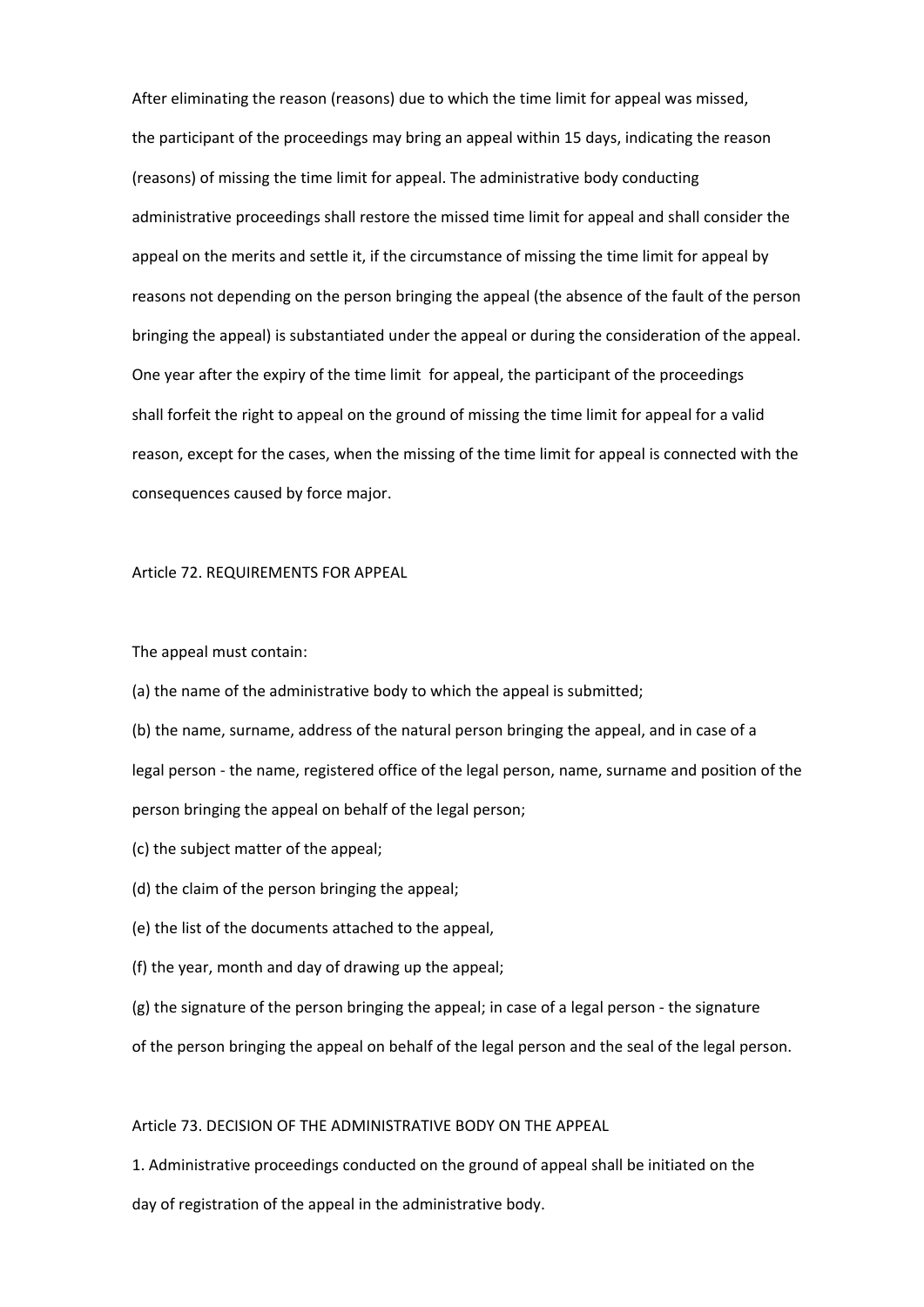2. When accepting the appeal, the administrative body shall check the compatibility of the appeal with the requirements of Article 70 of this Law and ascertain whether the appeal has been brought within the time limit defined in Article 71 of this Law. 3. When making a decision concerning the appeal, it shall be dismissed, if it is brought after the expiry of the time limit defined by this Law, and missing of the time limit was not declared

valid as prescribed in Article 71(2) of this Law. In other cases, the general rules defined for the decisions of administrative bodies concerning applications shall apply.

4. After the initiation of administrative proceedings, the superior administrative body shall immediately request the file (materials) related to the administrative proceedings from the inferior administrative body. The inferior administrative body shall be obliged to submit the administrative case (materials) to the superior administrative body within five days after receiving the request.

(Article 73 supplemented by HO‐10‐N of 13 December 2004)

Article 74. LEGAL CONSEQUENCES OF BRINGING AN ADMINISTRATIVE APPEAL

1. Bringing an administrative appeal shall suspend the execution of the disputed administrative act, except for

(b) cases, when execution without delay is necessary for the public interests.

(a) cases prescribed by law, when the administrative act is subject to execution without delay;

In cases prescribed in this part, the need (interest) for execution without delay of the administrative act shall be substantiated in writing. Substantiation shall not be required, if suspension of the execution of the administrative act may result in immediate danger to life, health, or property of persons, and for the prevention of such danger the administrative body will have to take extraordinary measures, as well as when the danger has already arose. In the case prescribed in point (b) of this part, the suspension of the execution of an administrative act may be waived, pursuant to the initiative of the administrative body or the application of the respondent.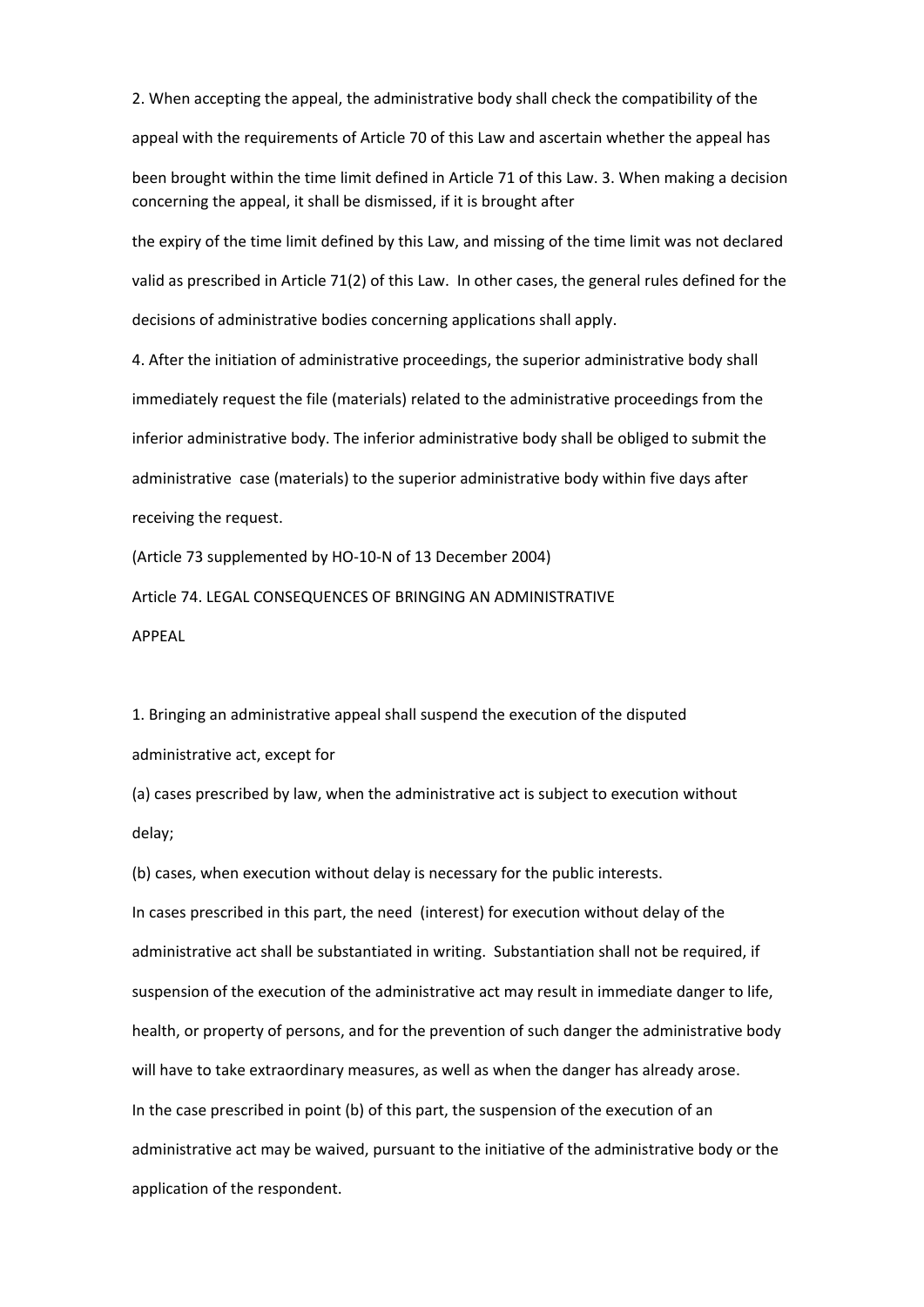2. The administrative body may adopt a reasoned decision concerning not suspension of the administrative act, if the appeal has been brought only for the suspension of the execution of the administrative act.

(Article 74 amended by HO‐10‐N of 13 December 2004)

CHAPTER 11

CONSIDERATION AND SETTLEMENT OF AN ADMINISTRATIVE APPEAL

Article 75. PROCEDURE AND SCOPE OF CONSIDERATION OF AN ADMINISTRATIVE APPEAL

1. Consideration of an administrative appeal shall be carried out according to the provisions prescribed in Section II of this Law, unless otherwise prescribed in this Section.

2. An administrative appeal shall be considered from the perspective of lawfulness of the disputed administrative act, and in case of exercise of discretionary power, the administrative appeal shall also be considered from the perspective of appropriateness.

3. While considering the administrative appeal, the administrative body shall be guided by the evidence before it, as well as evidence to be presented additionally.

(Article 75 supplemented by HO‐10‐N of 13 December 2004)

Article 76. MAKING A DECISION ON THE MERITS WITH REGARD TO THE

ADMINISTRATIVE APPEAL

1. Considering the administrative appeal brought against the administrative act, the administrative body that has adopted the disputed administrative act shall be competent to: (a) grant the appeal in whole or in part by declaring the administrative act invalid or void or adopting a new administrative act;

(b) reject the appeal leaving the administrative act unchanged.

2. Considering the administrative appeal brought against the actions of the administrative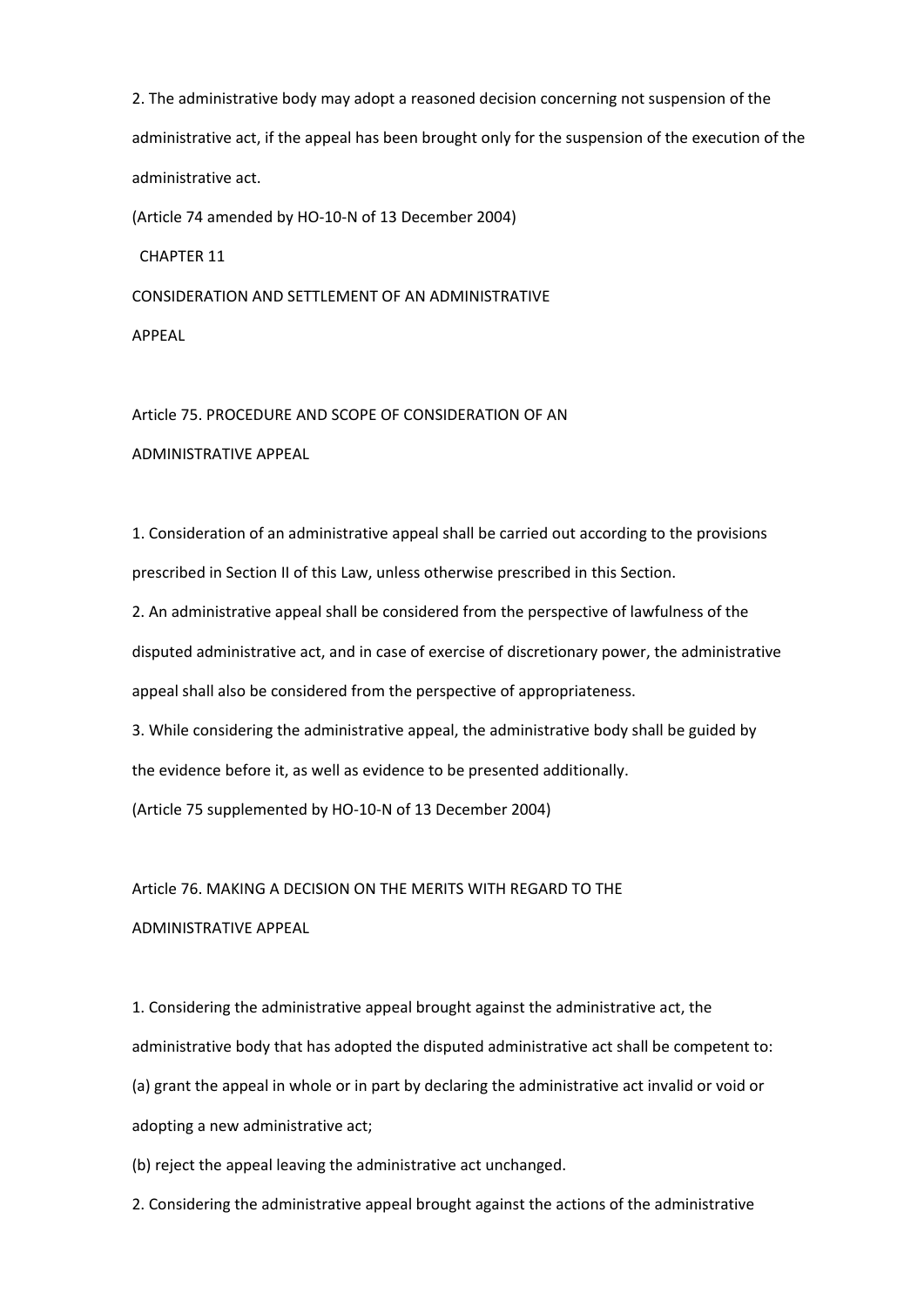body, the administrative body, whose actions have been appealed, shall be competent to:

(a) grant the appeal in whole or in part by declaring the action which is beeing appealed

unlawful in whole or in part and terminating that action, if the action has been continuing on the

moment of acceptance of the application concerning the appeal;

(b) reject the appeal due to lawfulness of the action.

3. Considering the administrative appeal brought against inaction of the administrative body, the administrative body against whose inaction the appeal is brought shall be competent to:

(a) grant the appeal in whole or in part and perform the action requested in whole or in part, respectively;

(b) reject the appeal due to the lawfulness of the inaction.

4. In cases provided for in parts 1, 2 and 3, if the relevant appeal is considered according to

this Law by the superior administrative body of the administrative body having adopted the

administrative act, then in case of considering the appeal as subject to satisfaction in whole or in part, the superior administrative body may adopt one of the decisions prescribed in the

mentioned parts or quash the written administrative act in whole or in part and order the inferior

administrative body having adopted the administrative acts to adopt a new administrative act or

terminate the unlawful action or perform the requested action.

(Article 76 edited by HO‐10‐N of 13 December 2004)

#### Article 77. GROUNDS FOR AMENDING OR QUASHING THE ADMINISTRATIVE

**ACT** 

1. The grounds for amending or quashing the administrative act shall be:

(a) the grounds prescribed in Articles 63‐64 of this Law;

(b) the administrative proceedings have been conducted by the official who was not

competent to conduct it, as well as in case administrative proceedings have been conducted by a

collegial body in which there was an official who did not have the right to participate in the

proceedings;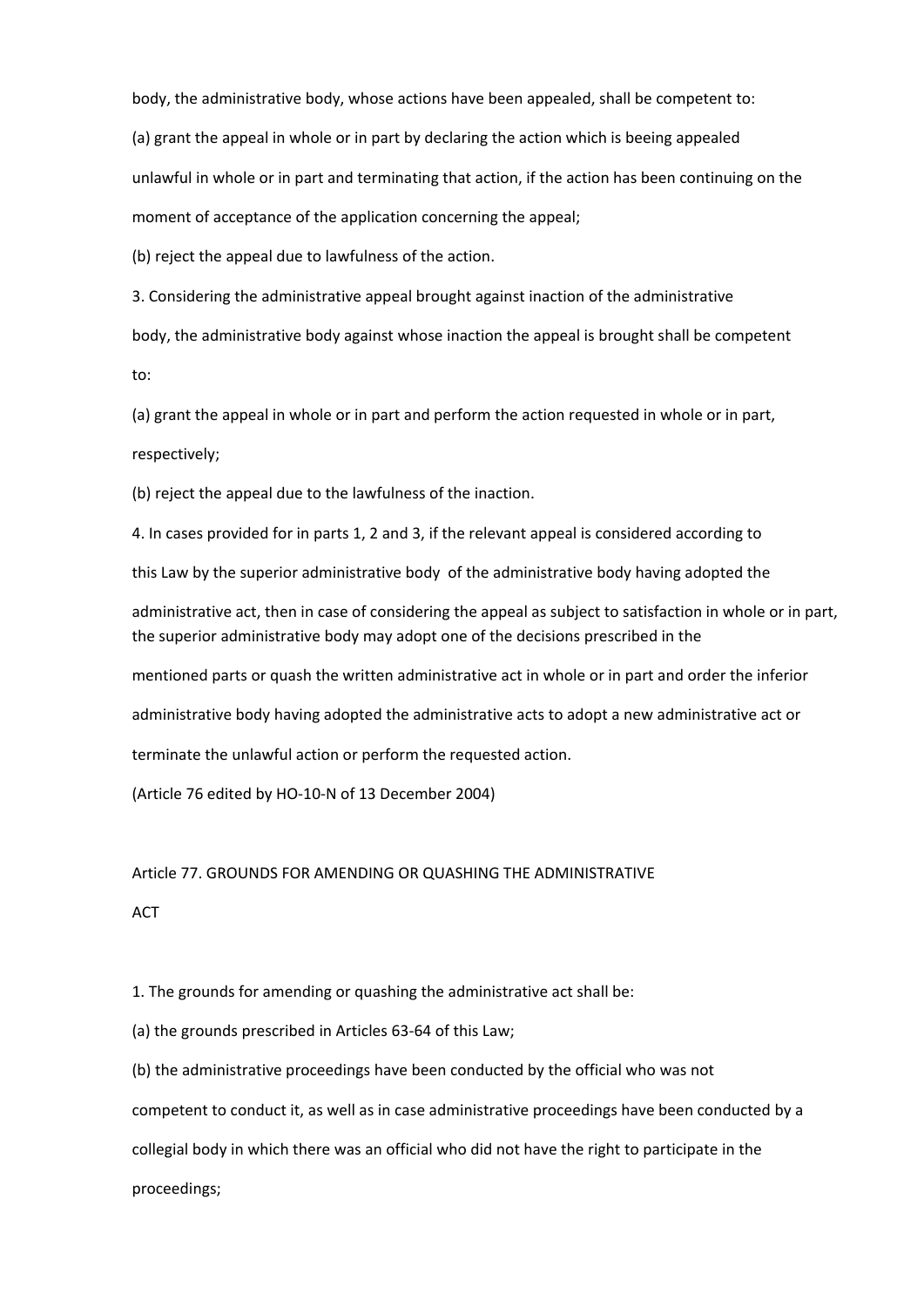(c) the administrative act is not signed by the official (officials) having conducted the proceedings or the administrative act is signed by an official (officials) that did not have the right to sign it.

2. Violation of rules of procedure may be a ground for quashing the administrative act only in case when the administrative body considering the appeal is not competent to adopt the administrative act being appealed.

3. The administrative act may be quashed in part, if the administrative act contains the grounds prescribed in part 1 of this Article, and, after such quashing, the part not quashed may have effect independently.

(Title amended by HO‐10‐N of 13 December 2004)

(Article 77 amended and edited by HO‐10‐N of 13 December 2004)

SECTION V

PROCEEDINGS OF COMPULSORY ENFORCEMENT OF THE

ADMINISTRATIVE ACT

CHAPTER 12

COMPULSORY ENFORCEMENT OF THE ADMINISTRATIVE ACT

#### Article 78. ADMINISTRATIVE ENFORCEMENT

1. The administrative act requiring performance of an action or abstaining from

performance of an action may be compulsorily enforced through applying the coercive measures

prescribed in part 2 of this Article.

2. The coercive measures are:

(a) performance of action by another person (substitutive action);

(b) fine;

(c) immediate coercion.

3. The coercive measure shall be proportionate to its aim. The coercive measure must be chosen so that the damage of the obligor or the public are minimised.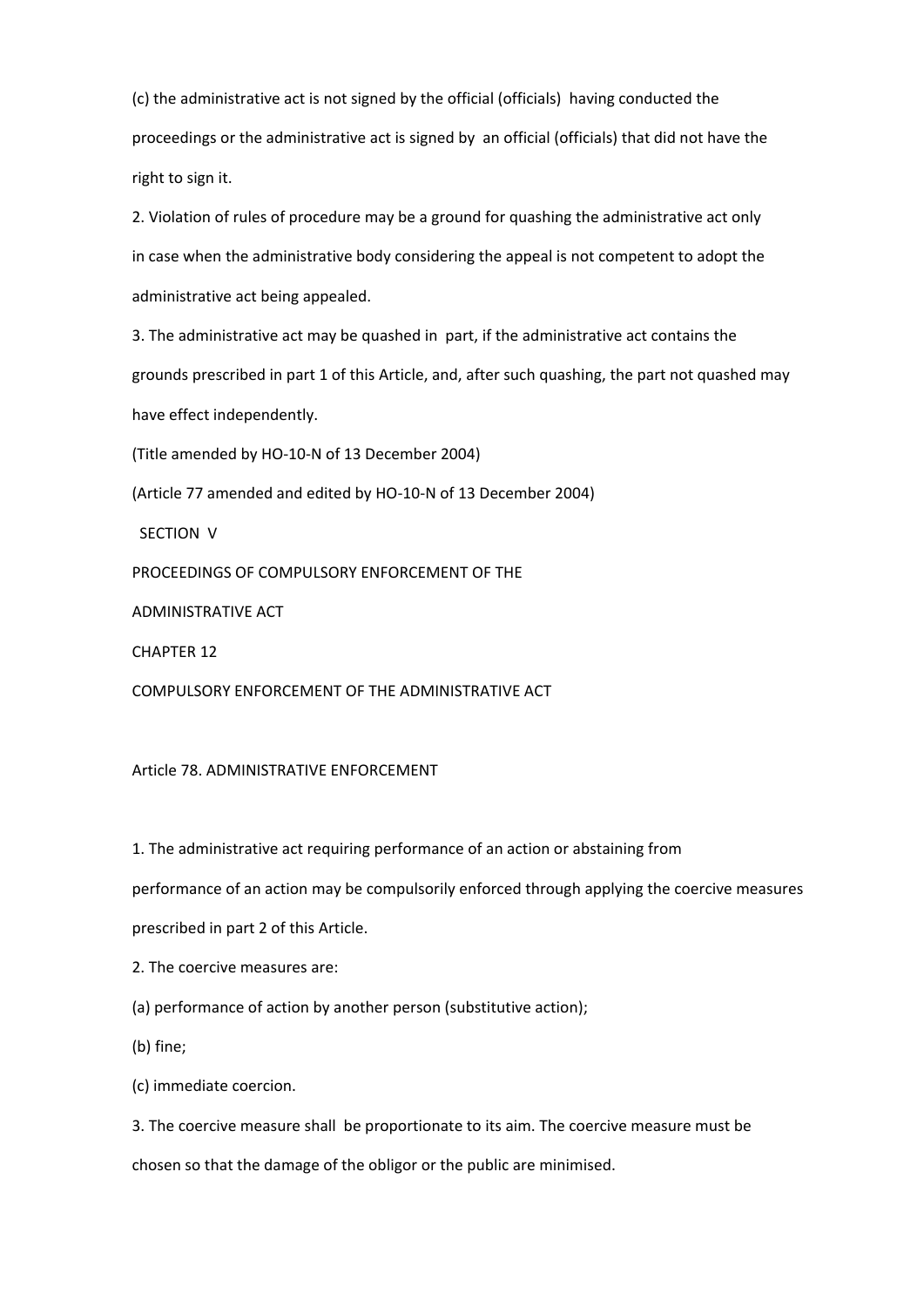Article 79. Obligor

The obligor shall be the addressee of the administrative act adopted with regard to

performance of certain action or abstaining from performance of an action.

Article 80. ENFORCEMENT AUTHORITY

1. Compulsory enforcement of the administrative act shall be carried out by the

administrative body having adopted the administrative act, except for the cases prescribed by law.

2. The administrative body shall also enforce the administrative acts adopted by the superior administrative body in regard to appeals.

Article 81. SUBSTITUTIVE ACTION

If the obligor does not fulfil the obligation prescribed by the administrative act on

performance of an action, but its performance is possible by another person, the enforcement

authority may order the latter to perform the action at the expense of the obligor. The enforcement authority itself may performe that action at the expense of the obligor, if it

is possible, and unless otherwise prescribed by law.

Article 82. FINE

1. If the action has not been performed, a fine may be imposed on the obligor.

2. A fine may also be imposed on the obligor, if the obligor does not abstain from

performing an action in regard of which the relevant administrative act has been adopted.

3. In cases prescribed in this Article, the fine may be imposed in the amount of 50 to 500– fold of the minimum salary.

4. The fine may be imposed only by a court judgment, upon the request of the

administrative body.

(Article 82 amended by HO‐10‐N of 13 December 2004)

Article 83. IMMEDIATE COERCION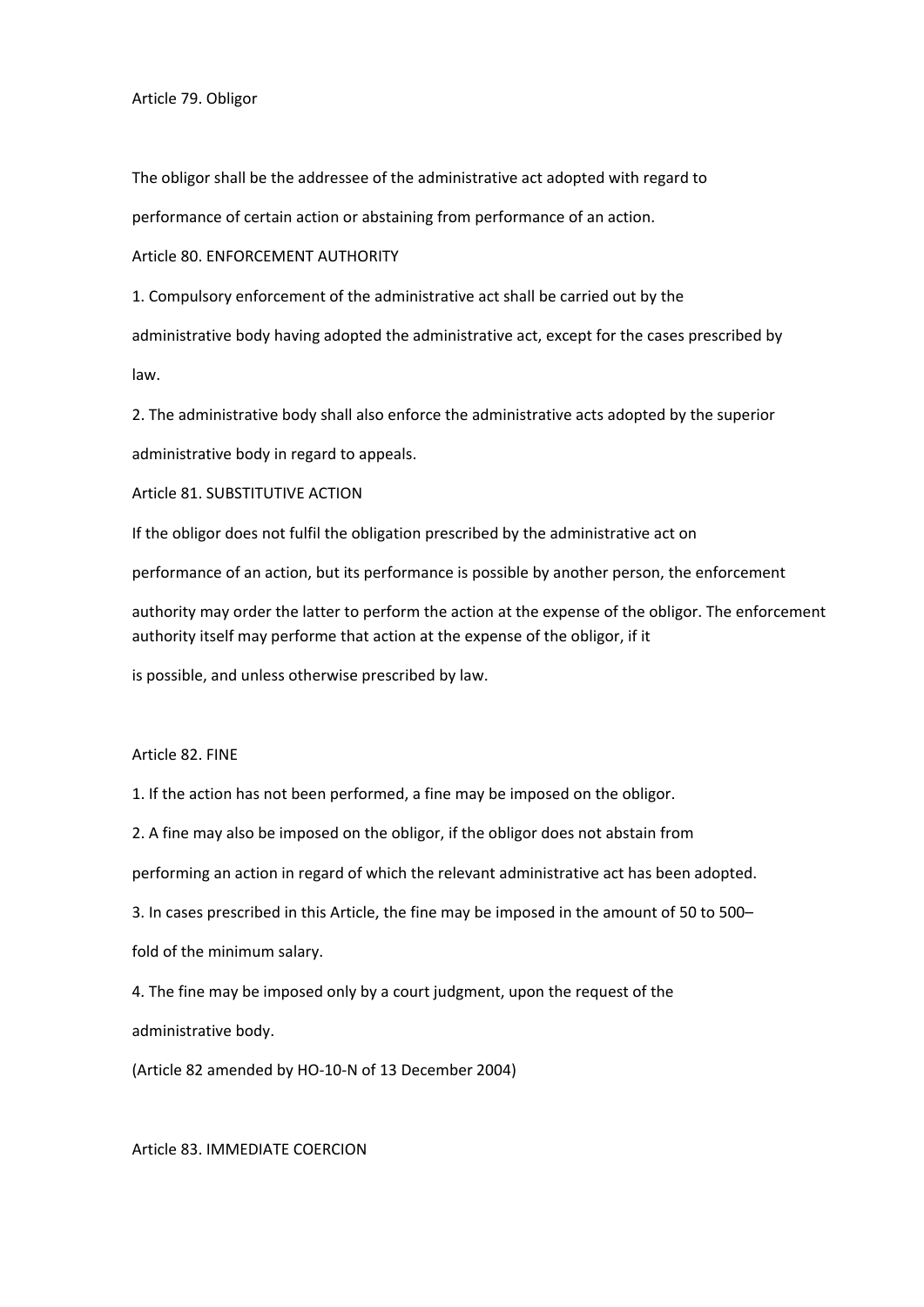If substitutive action or fine cannot achieve its purpose or cannot be implemented due to objective circumstances, the administrative body that has the relevant power by law may immediately compel the performance of the relevant action or prohibit performance of a certain action.

#### Article 84. WARNING ABOUT THE APPLICATION OF COERCIVE MEASURES

1. The obligor shall be warned about implementation of coercive measures. The warning shall contain the time period of fulfilment of the relevant obligation, during which the obligor may be given an opportunity to fulfil the obligation in a way acceptable for him or her and not prohibited by law.

2. The warning regarding substitutive action shall contain estimate of expenses, which shall not hinder the submission of a further request, if the performance of substitutive action gives rise to much greater expenses.

3. The warning regarding imposition of a fine shall contain the concrete amount of the fine.

4. The warning may be repeated until the fulfilment of the obligation, or application of immediate coercive measures by the enforcement authority. During that period, the warning may undergo changes.

5. The warning shall be drawn up in writing and delivered to the obligor according to the procedure prescribed by this Law for the delivery of administrative acts.

Article 85. IMPOSING COERCIVE MEASURES

Coercive measures shall be imposed in case the obligor does not fulfil the relevant obligation during the time period specified by the warning on application of coercive measures. Article 86. APPLICATION OF COERCIVE MEASURES

1. The coercive measure imposed shall be applied according to its imposition.

2. If the obligor shows resistance during application of the substitutive action or immediate coercion, the resistance may be suppressed by using force as prescribed by law.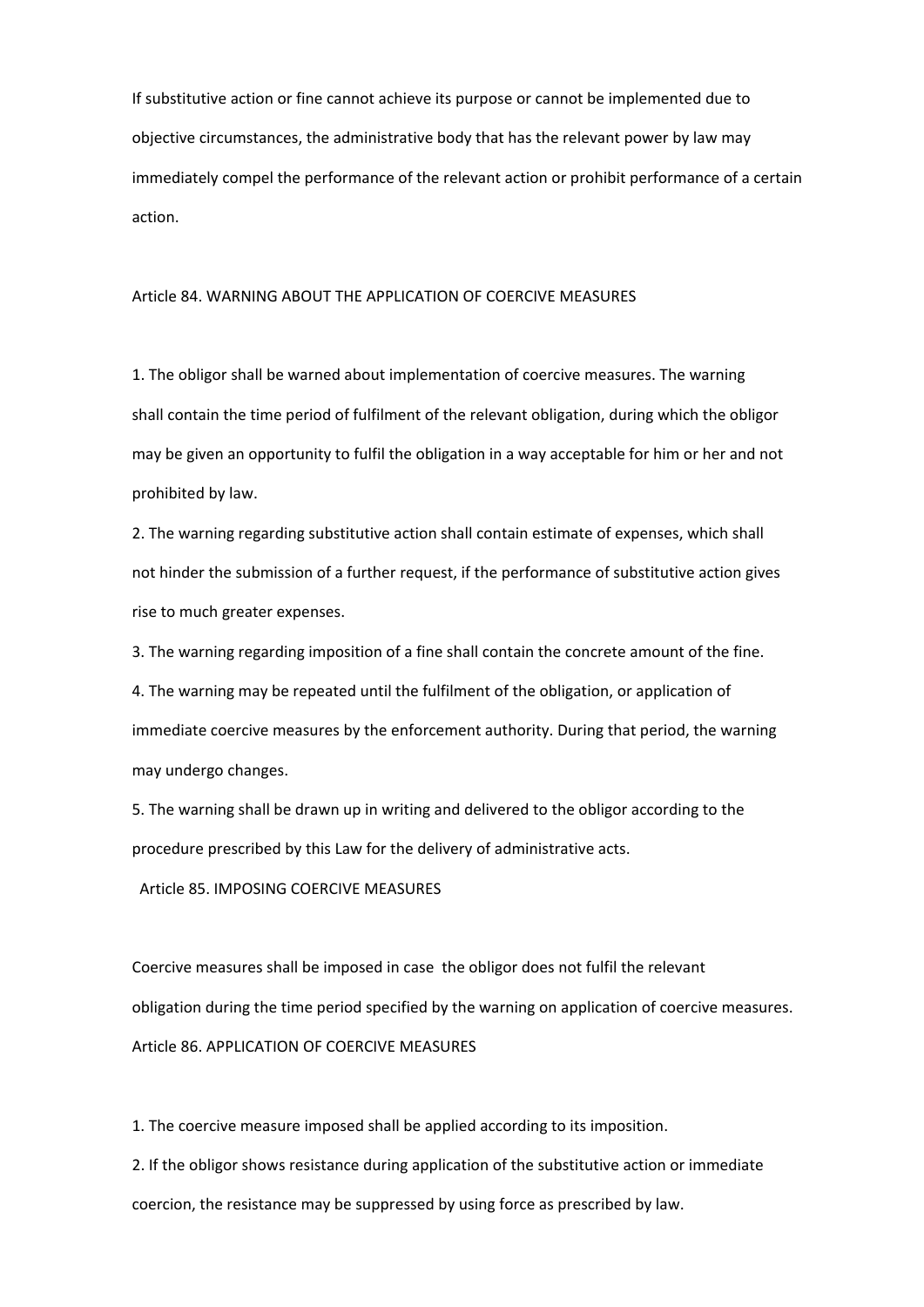In that case, the relevant authorities shall, upon the request of the enforcement authority, provide assistance in suppressing the resistance.

3. When enforcement reaches its purpose, the enforcement proceedings shall cease.

CHAPTER 13

ENFORCEMENT OF MONETARY CLAIMS

Article 87. PUBLIC LAW MONETARY CLAIMS

Public law monetary claims are claims on mandatory payment — as prescribed by law of monetary amounts to the state or community budget of the Republic of Armenia (hereinafter referred to as "monetary claims") based on administrative acts. Article 88. PROCEDURE FOR ENFORCEMENT OF MONETARY CLAIMS

Monetary claims shall be subject to enforcement on the basis of judicial acts, as prescribed by the Law of the Republic of Armenia "On compulsory enforcement of judicial acts".

Article 89. PERSON BEARING THE OBLIGATION

The obligation for payment of the amounts specified by monetary claims shall be borne by the person who is obliged to pay the amount:

(a) for infringements committed for or by him or her;

(b) instead of another person.

SECTION VI

ADMINISTRATIVE EXPENSES

CHAPTER 14

TYPES OF ADMINISTRATIVE EXPENSES

Article 90. ADMINISTRATIVE EXPENSES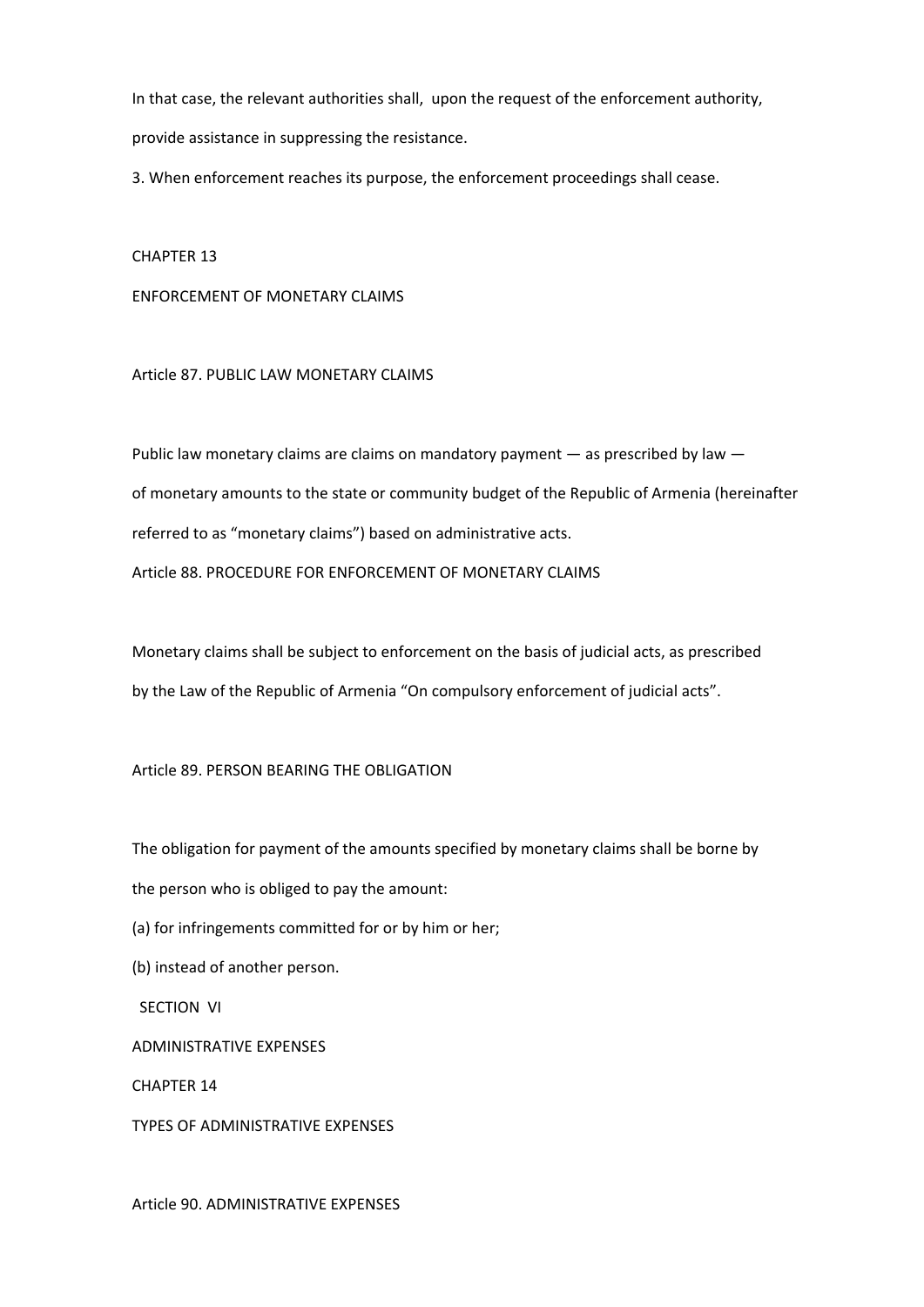Administrative expenses are the state or local duty paid in cases and as prescribed by law for the consideration of a case in administrative proceedings, as well as other expenses specified in this Chapter.

Article 91. PAYMENT OF DUTY FOR CASES RELATING TO ADMINISTRATIVE PRECEEDINGS

1. The applicant, as well as third persons in cases provided for by law, shall be obliged to pay — for consideration of a case relating to administrative proceedings — state or local duty in the amount and as prescribed by law.

2. The procedure for the payment of state and local duty during administrative proceedings, the procedure for its refund, amount, matters relating to exemption from the payment of the duty, postponement or deferment of payment and reduction of its amount shall be regulated by law.

### Article 92. OTHER EXPENSES INCURRED IN ADMINISTRATIVE

#### **PRECEEDINGS**

1. Other expenses incurred during administrative proceedings are expenses which are connected with:

(a) delivery of the administrative act or other documents to their addressees, as well as invitating witnesses, experts and translators;

(b) making public statements, publication of the administrative act;

(c) provision of additional copies of the administrative act or other documents pertaining to the administrative proceedings, making and providing carbon copies (photocopies) of, or excerpts from, those documents;

(d) sending telegrams and making intercity telephone calls for securing participation in the proceedings or for another purpose connected with the proceedings;

(e) covering expenses of business trips;

(f) payments made to other administrative bodies or for the assistance or services provided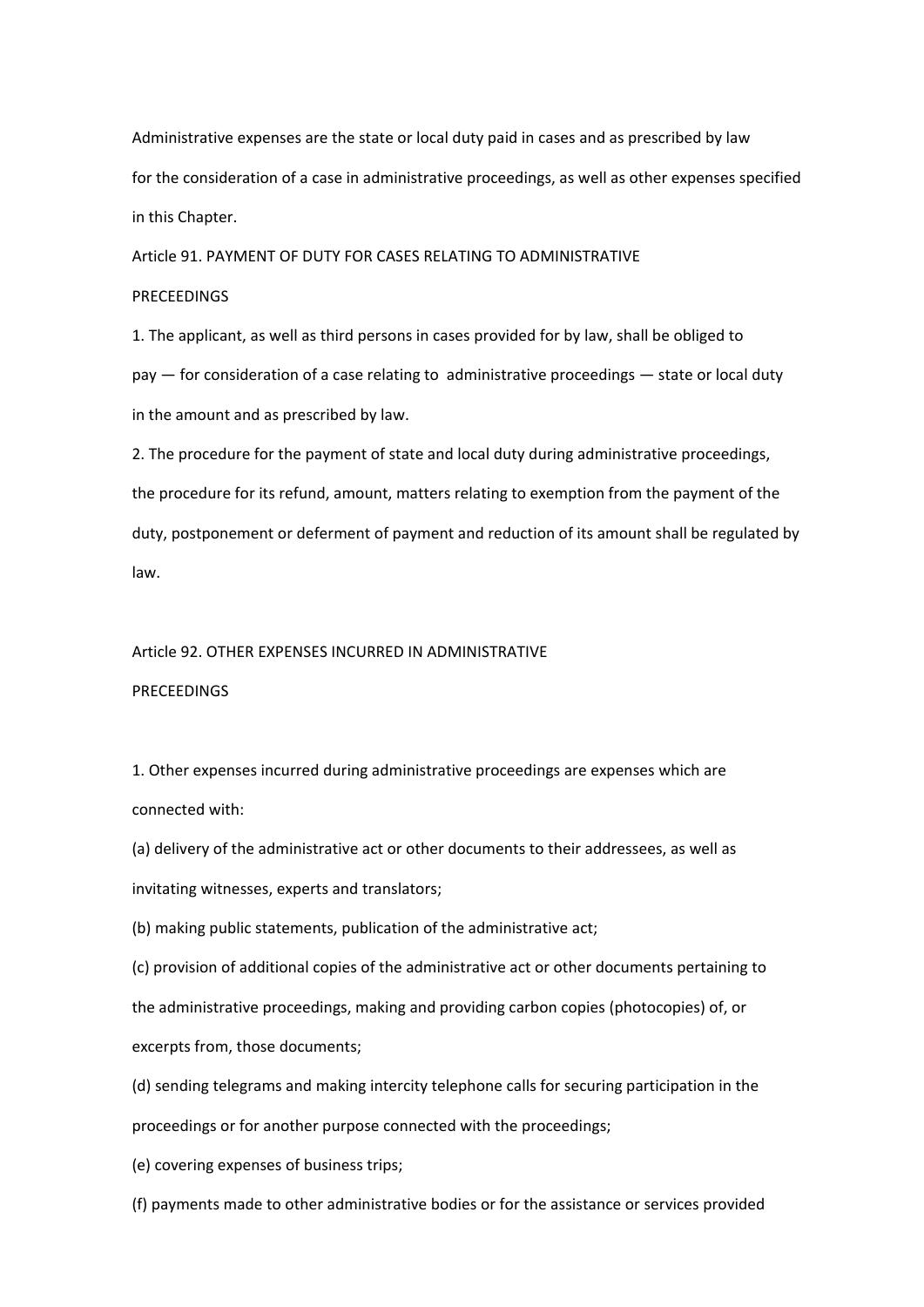by other persons; (g) transportation and maintenance of items;

(h) conducting enforcement proceedings by the administrative body;

(i) remuneration of experts and translators during the administrative proceedings.

2. The expenses provided for in part 1 of this Article shall be borne by the body conducting the administrative proceedings, while the expenses connected with inviting an expert or translator shall be reimbursed as prescribed in Article 93 of this Law.

Expenses connected with making carbon copies, photocopies, excerpts from materials of an administrative case shall be borne by the person having requested them. In that case the amount of the expenses shall not exceed the amount of actual expenses incurred by the administrative body for making copies, photocopies or drawing excerpts.

(Article 92 amended by HO‐10‐N of 13 December 2004)

# Article 93. AMOUNTS PAID TO WITNESSES, EXPERTS AND TRANSLATORS DURING ADMINISTRATIVE PROCEEDINGS

1. Experts and translators shall be remunerated for the work performed by them during administrative proceedings, if such work is not part of their official or employment duties in the administrative body concerned.

2. Payments to witnesses, experts and translators shall be made from the budget of the Republic of Armenia or from the budget of the respective community, depending on which administrative body has invited those persons (state or local self‐government body). If the expert or translator has been invited by a participant of the administrative proceedings, the relevant expenses shall be borne by that participant.

3. The relevant payments to the persons specified in this Article shall be made as and in the amount prescribed by the Government of the Republic of Armenia, while in case of being invited by one of the participants of the administrative proceedings — as and in the amount specified in the agreement between the inviting and invited persons.

#### Article 94. EXPENSES OF MUTUAL ASSISTANCE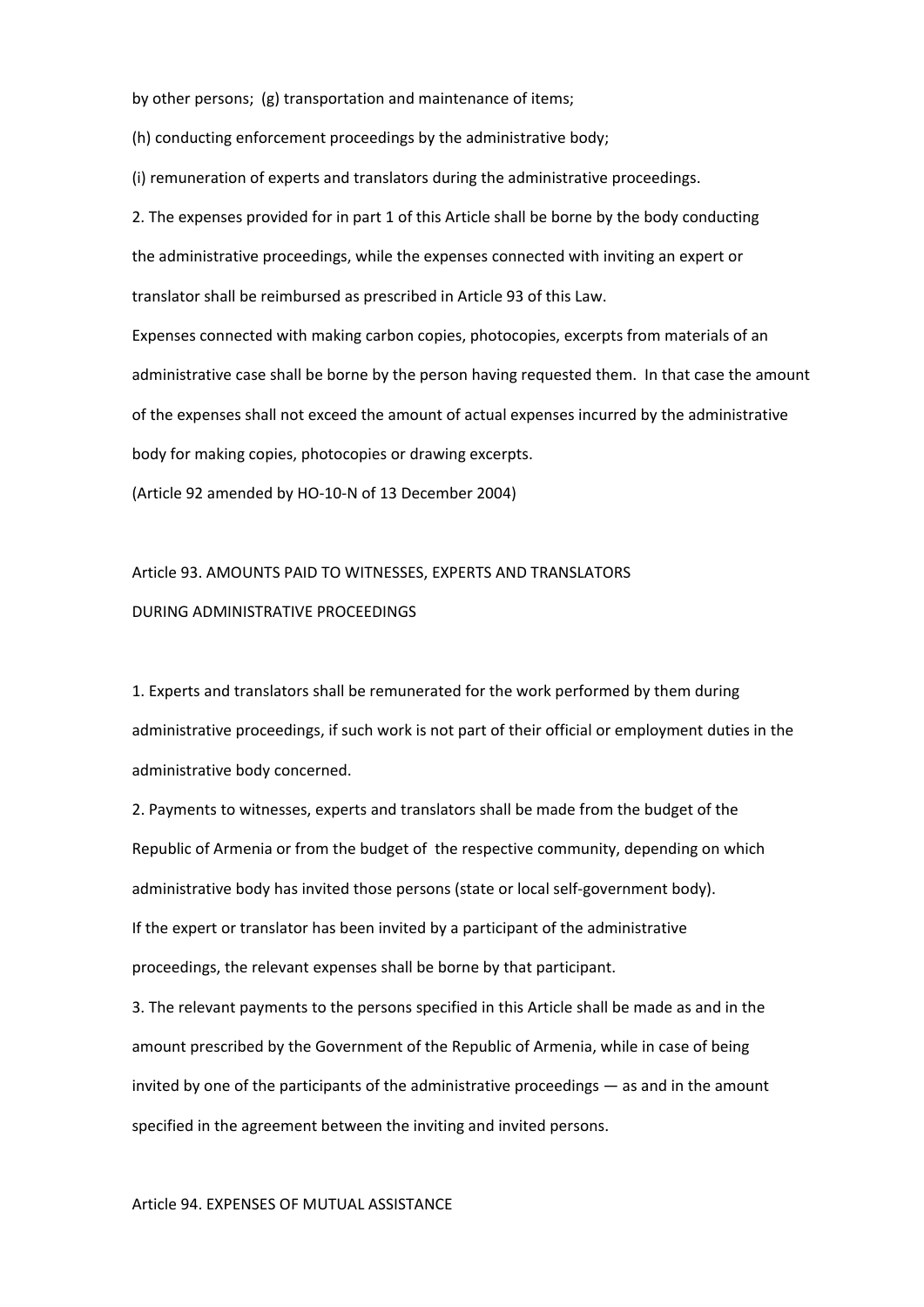Expenses connected with provision of mutual assistance shall be borne by the administrative body providing mutual assistance. SECTION VII LIABILITY FOR DAMAGE CAUSED BY ADMINISTRATIVE ACTION CHAPTER 15

LIABLE PARTY, GROUNDS AND PROCEDURE FOR LIABILITY,

COMPENSATION FOR DAMAGE

Article 95. LIABLE PARTY AND GROUNDS FOR LIABILITY

1. The damage caused to persons as a result of administrative action carried out by administrative bodies shall be subject to compensation in accordance with the provisions of this Section.

2. The liability for the damage caused to persons as a result of unlawful administrative action, and, in cases prescribed by this Law, also the damage caused to persons as a result of lawful administrative action, shall be borne by:

(a) the Republic of Armenia, in case of the administrative bodies referred to in Article

 $3(1)(a)$  and (b) of this Law;

(b) the relevant community, in case of the administrative bodies referred to in Article 3(1)(c) of this Law.

3. In the case provided for in subpoint (a) of part 2 of this Article compensation for the damage shall be made at the expense of the funds of the State Budget of the Republic of Armenia, while in the case provided for in subpoint  $(b)$  — at the expense of the funds of the budget of the respective community.

4. In cases provided for in Articles 106‐108 and Article 109(1) of this Law, the lost benefit shall not be subject to compensation.

Article 96. PRECONDITION FOR COMPENSATING THE DAMAGE

Compensation for damage shall not be carried out until the legal act, action or inaction of the administrative body, which has caused damage to the person, is declared unlawful according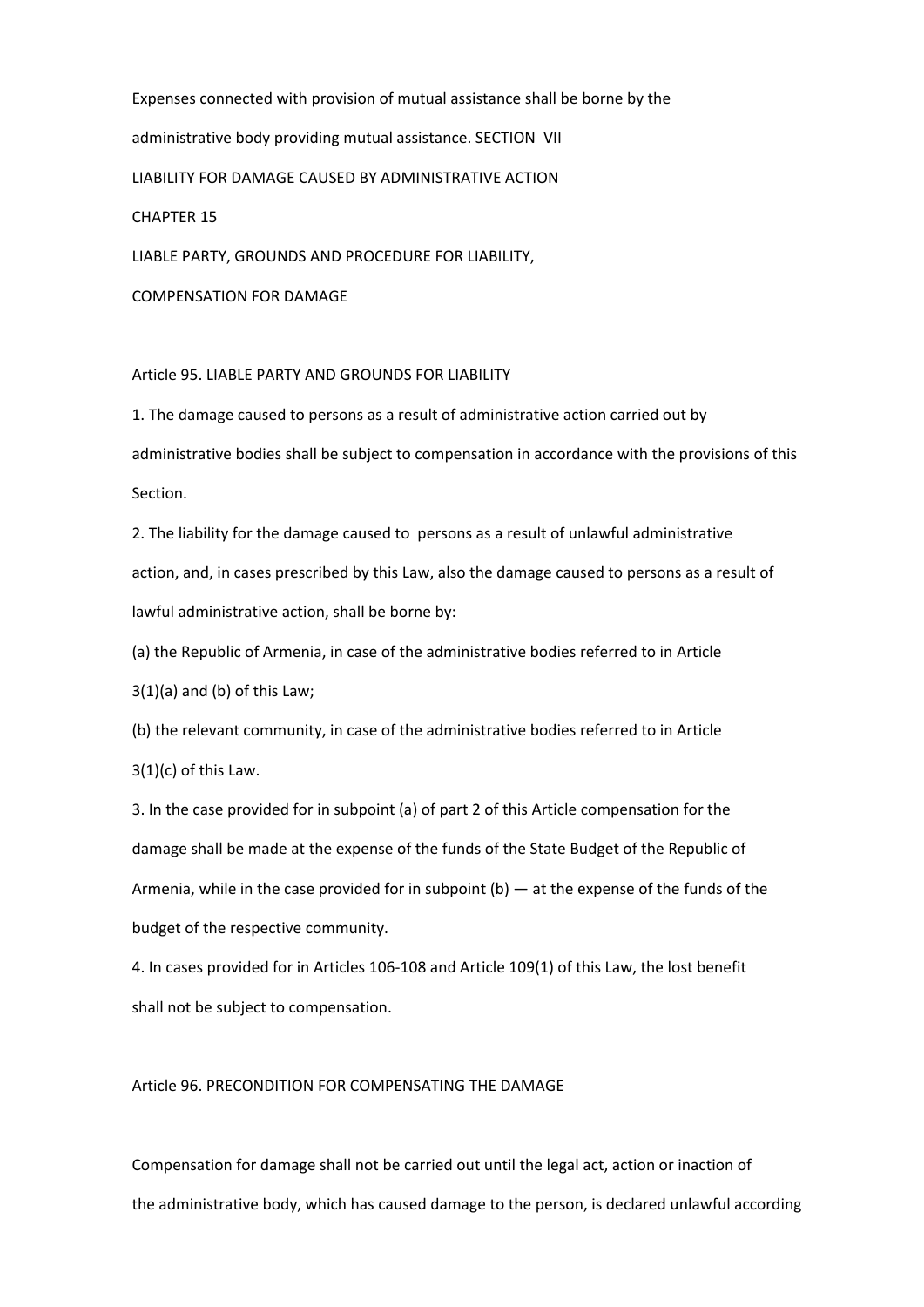to the prescribed procedure, except for the cases provided for in Article 109 of this Law. Article 97. MEANS OF COMPENSATING THE DAMAGE

The compensation shall be carried out by means of elimination of the consequences caused by administrative action or by means of compensation by monetary means.

#### Article 98. ELIMINATION OF CONSEQUENCES

 1. If the damage is in the change of a factual situation to the detriment of the person, the liable person shall be obliged to eliminate the consequences caused, through restoration of prior situation, and where this is impossible or ineffective ‐ through restoration of another situation equivalent thereto.

The mentioned rule shall also apply in cases when the situation caused by the administrative action of the liable party is subsequently rendered unlawful by virtue of adoption or amendment of a law or other legal act, and the consequences of that situation may be attributed to the liable party concerned and are not subject to elimination in another way.

2. Elimination of consequences shall be excluded, if due to factual or legal grounds, restoration of prior situation is impossible, as well as in case when the existing situation corresponds to the administrative act which became undisputable for the person.

3. If a person has fault in the causing of the unlawful situation, he or she may claim elimination of consequences, if [he or she] wishes and is able to bear the part of expenses for the elimination of consequences caused by his or her fault.

If the expenses incurred by the person's fault exceed the amount of expenses caused by the fault of the liable party, no claim on elimination of consequences may be filed, while the person may claim compensation in accordance with the provisions of Article 99(2) of this Law.

#### Article 99. COMPENSATION FOR THE DAMAGE BY MONETARY MEANS

1. The liable party shall compensate the damage by monetary means, if elimination of consequences is impossible or insufficient, or more expenses are necessary for the elimination of consequences than the inflicted property damage.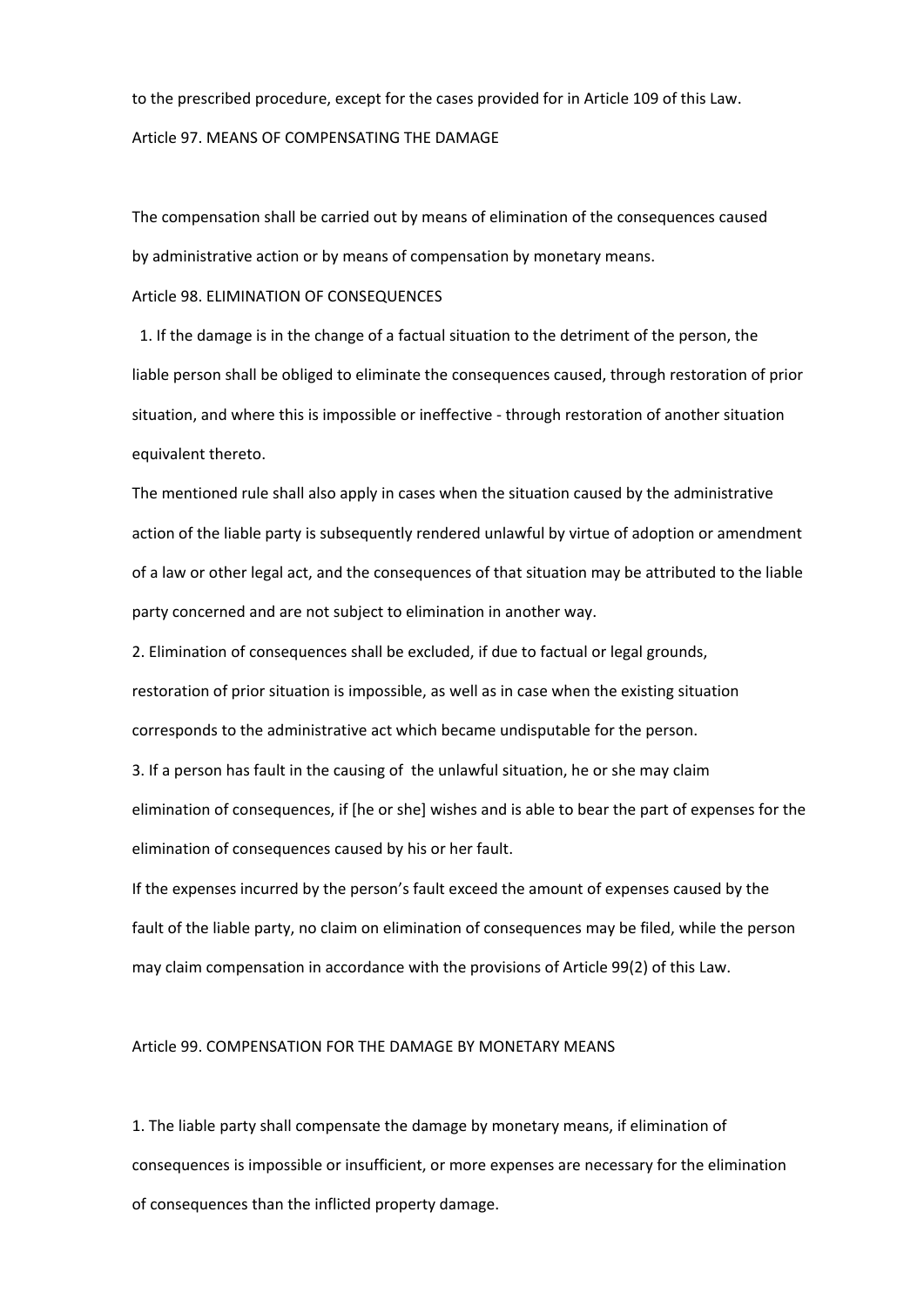2. Person claiming damage compensation shall bear the expenses of elimination of consequences to the extent those expenses were incurred by his or her fault.

If the person is not able to bear the expenses, he or she shall be obliged to restrict the claim

of compensating the damage to the amount of expenses caused by the fault of the liable party.

Article 100. FILING OF A DAMAGE COMPENSATION CLAIM

1. The damage compensation claim must be filed with the administrative body whose administrative action has caused the damage.

2. The damage compensation claim shall be filed by an application which shall be subject to the rules of Article 31 of this Law.

#### Article 101. TIME‐LIMIT FOR FILING A CLAIM

The damage compensation claim may be filed within three years from the moment when the

person became aware or should have become aware of the damage caused to him or her, but not later than ten years from the moment of taking such action or inaction or entry into force of such

legal act that caused damage to him or her.

#### Article 102. CONSIDERATION AND SETTLEMENT OF THE CLAIM

1. The damage compensation claim shall be considered and settled in the administrative body, in accordance with the general rules prescribed by this Law for consideration of applications.

2. In case of full or partial rejection or non‐consideration of the damage compensation claim by the administrative body, the person who has suffered the damage may file an appeal against it according to the general procedure prescribed by this Law for appealing against administrative acts, as well as against action or inaction of administrative bodies.

Article 103. JOINT AND SEVERAL LIABILITY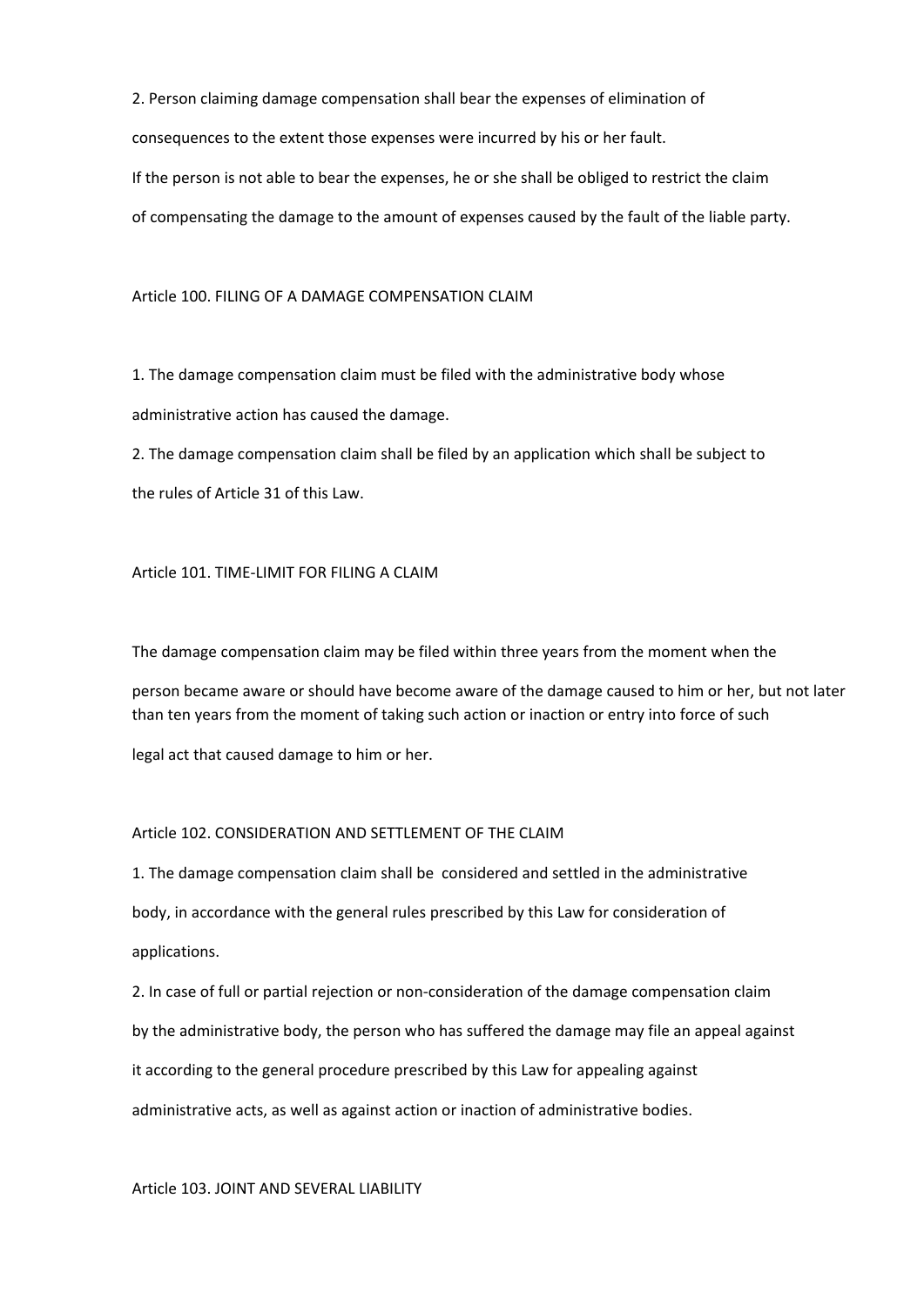If more than one liable parties have caused the damage, they shall bear joint and several liability before the person who has suffered the damage.

Article 104. GROUNDS AND PROCEDURE FOR COMPENSATION FOR NONPROPERTY DAMAGE

1. In cases of causing non‐property damage through restriction of the freedom of a natural person, breach of his or her security, inviolability of home, privacy of personsl and family life, discrediting his or her honour, good reputation or dignity by unlawful administrative action, the person shall have the right to claim compensation by monetary means or elimination of consequences caused, in the amount equivalent to the non‐property damage caused. 2. If, in cases prescribed in part 1 of this Article, damage has been caused to the health of a natural person, he or she may claim compensation by monetary means. The scope of compensation shall be determined in accordance with Article 1078(1)‐(2) of the Civil Code of the Republic of Armenia.

3. In case of full or partial loss of professional working capacity of a natural person, the size of the amount subject to compensation shall be determined in the following manner: (a) in case of full loss of professional working capacity, compensation shall be paid to the natural person in the amount of at least 70 % of his or her salary for the preceding year in the main workplace, until reaching the maximum age prescribed for the given profession, and where no such age is prescribed - until reaching the age when employment relations in such profession may usually be terminated with him or her;

(b) in case of partial loss of working capacity, compensation shall be paid to the natural person in the amount of not more than 70 % of his or her salary for the preceding one year in the main workplace, as per the degree of loss of professional working capacity, until the person

reaches the age specified in point (a) of this part.

If the professional working capacity of a person recovers, the compensation paid to him or her shall be reduced as per the degree of recovery of the professional working capacity. 4. In case of absence of professional working capacity, the size of the amount subject to compensation shall be determined in the following manner: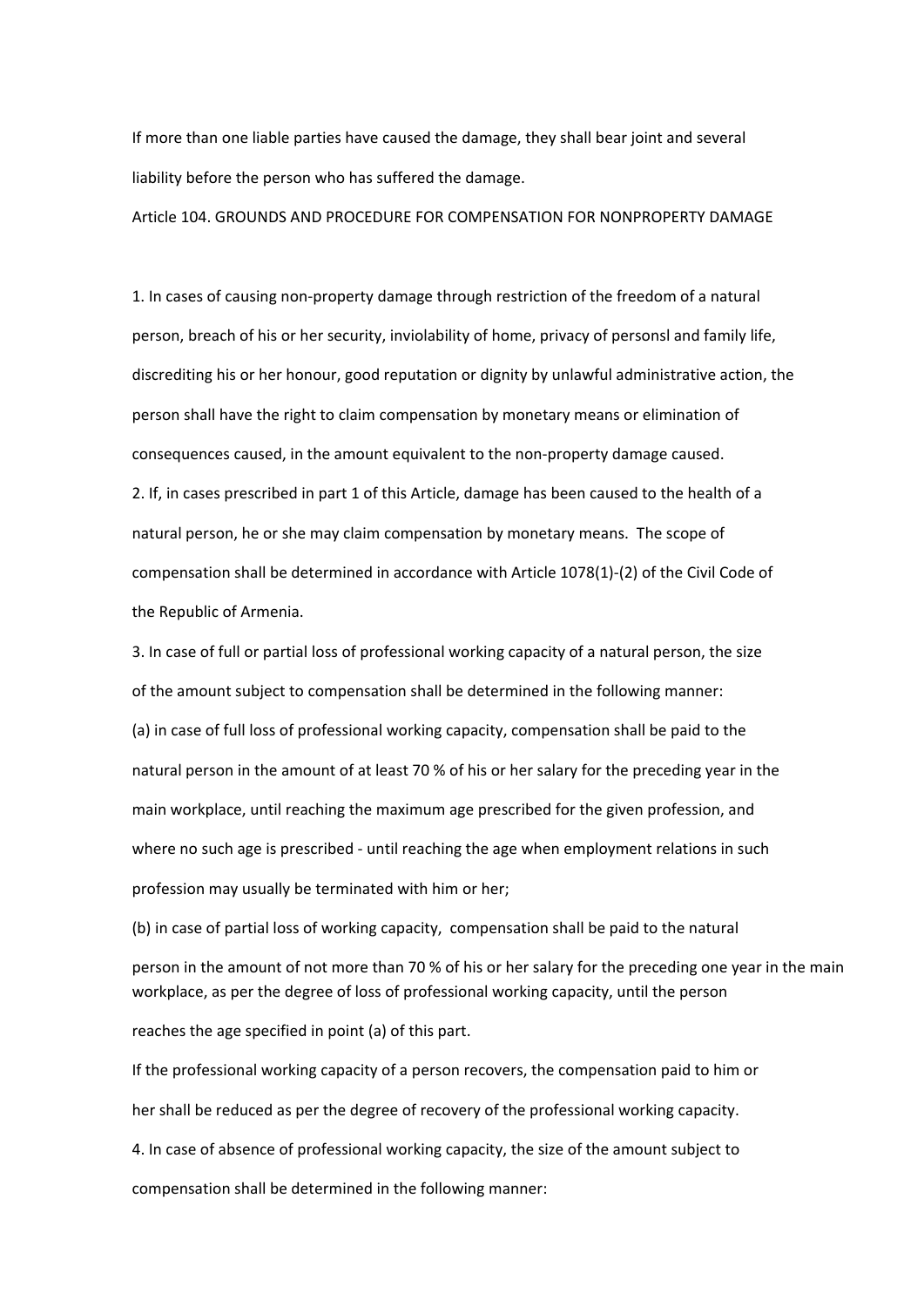(a) in case of full loss of general working capacity when the person had been employed in the amount of at least 85 % of his or her annual salary in the last workplace, until the person reaches the retirement age;

(a) in case of partial loss of general working capacity when the person had been employed  $-$  as per the degree of loss of general working capacity, in the amount of not more than 85 % of his or her annual salary in the last workplace, until the person reaches the retirement age; (c) in case of full loss of general working capacity when the person had not been employed — in the amount of one thousand‐fold of the minimum salary;

(d) in case of partial loss of general working capacity when the person had not been employed — as per the degree of loss of general working capacity, in the amount of not more than five hundred‐fold of the minimum salary.

In case of recovery of general working capacity, the rules of the fourth paragraph of part 3 of this Article shall apply.

5. In case of full recovery of professional or general working capacity, the payment of the amount subject to compensation shall cease.

6. The property damage, including lost benefit, caused to a sole entrepreneur or legal person as a result of discrediting their business reputation, shall be subject to compensation in accordance with Articles 98‐99 of this Law.

In the meantime, the sole entrepreneur or legal person may apply for the protection of their business reputation, in accordance with Article 19(1)‐(3) and (5)‐(6) of the Civil Code of the Republic of Armenia.

7. The damage compensation claim provided for in this Article may not be rejected solely on the ground that, besides the liable party, another person or body or organisation must also pay an insurance amount or subsistence or other means to the person who has suffered such damage.

(Article 104 amended by HO‐10‐N of 13 December 2004)

Article 105. FORMS OF COMPENSATING NON‐PROPERTY DAMAGE BY

MONETARY MEANS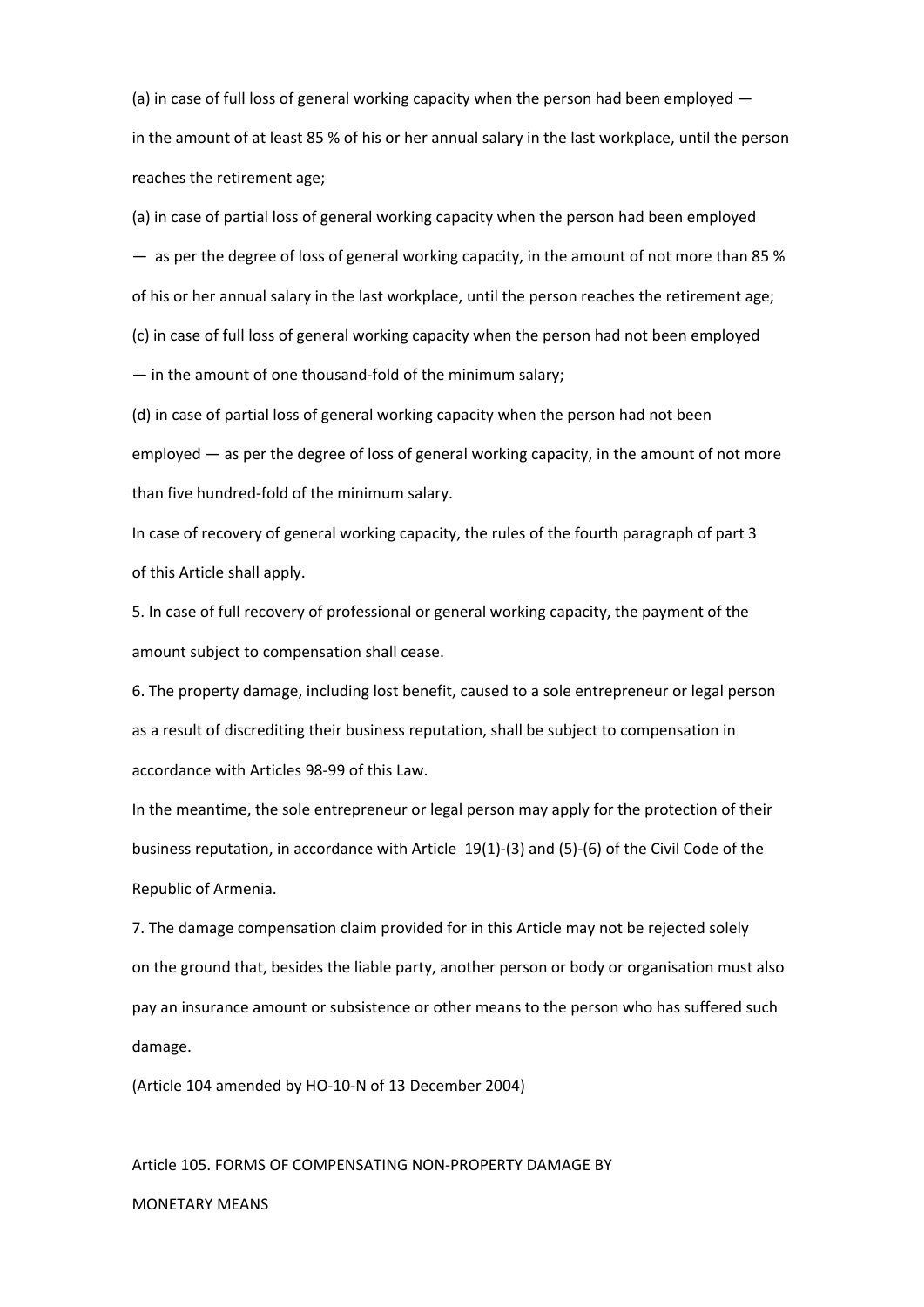1. In cases provided for in Article 104 of this Law, when non‐property damage caused to a person may be compensated by monetary means, such payment may be carried out by monthly payments or a lump‐sum payment. 2. Monthly payments shall be subject to payment in every month. The size of monthly

payments shall be determined by dividing the total amount subject to compensation by the number of months in the payment period.

Monthly payments shall be subject to payment also for the month when the person died. 3. Instead of monthly payments, the person who has suffered the damage may claim compensation for the damage by lump‐sum payment of the total amount of the damage subject to compensation, if a valid reason exists.

#### Article 106. COMPENSATION FOR DAMAGE IN CASE OF DEATH OF A PERSON

1. In case of death of a person as a result of unlawful administrative action, a lump‐sum compensation in the amount not less than one thousand‐fold of the minimum salary shall be paid to his or her first priority heirs , and in case of absence thereof ‐ to the second priority heirs. 2. Where the death of a person entails consequences of losing the breadwinner, the scope of persons who have the right to claim compensation for damage based on that ground shall be determined in accordance with Article 1081 of the Civil Code of the Republic of Armenia, and the damage shall be compensated to the persons referred to in points 1, 3, 4 and 5 of part 2 of the same Article.

Where the person having the right to compensation for the damage under the first paragraph of this part is a minor and has, before reaching the age of eighteen, been admitted to, and studying in, a secondary vocational or higher educational institution, the compensation for the damage shall be carried out before the completion of his or her studies in the relevant institution.

Meanwhile, where the person having the right to compensation for the damage under the first paragraph of this part has been admitted to a secondary vocational or higher educational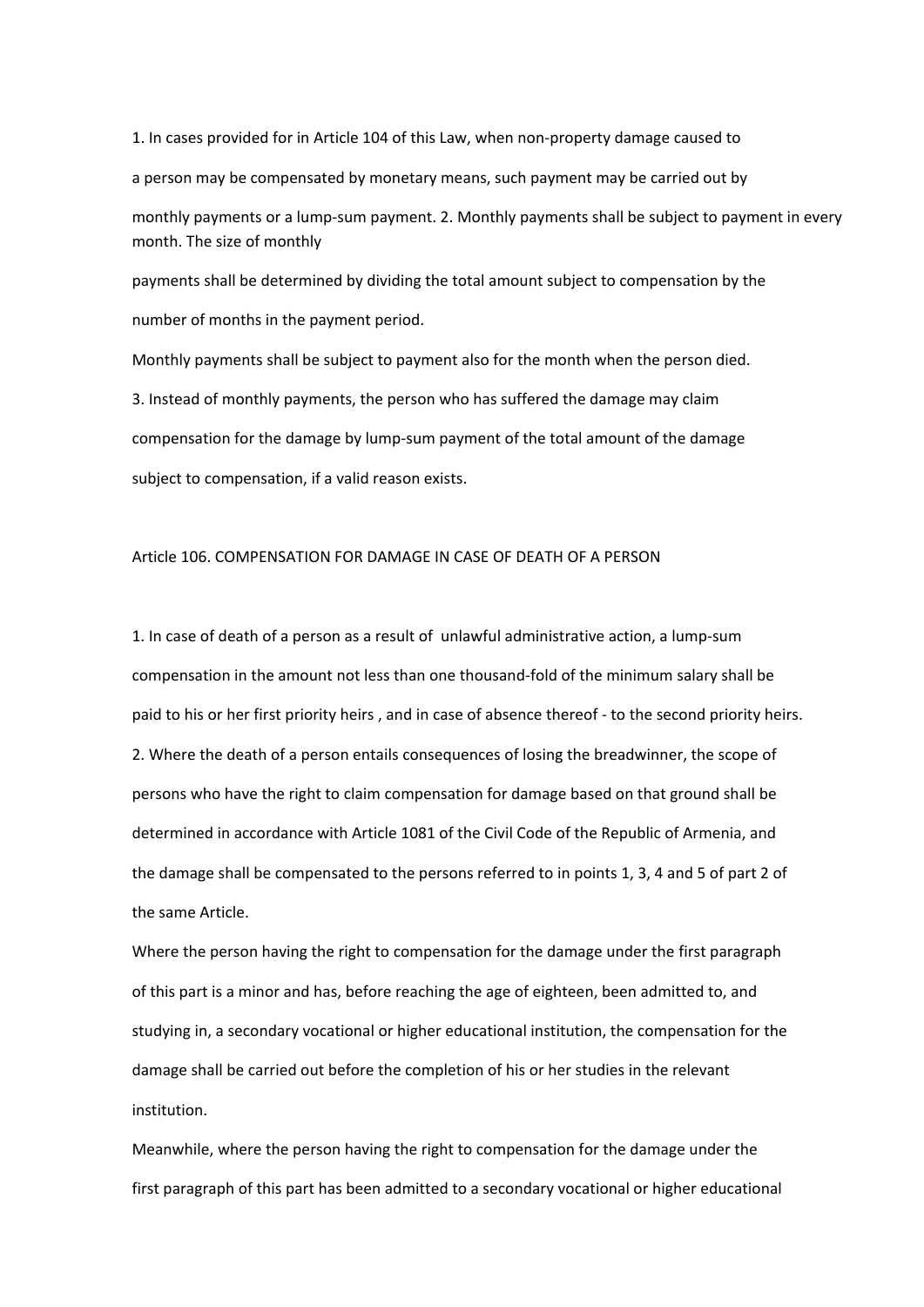institution before reaching the age of twenty two, the payment of compensation shall resume from the date of being admitted to the relevant educational institution, for every academic year completed with passing grades, and shall end upon graduation from the relevant educational institution.

Monthly compensation shall be paid to the persons specified in this part, in the amount of 70 % of the average monthly salary of the deceased during one year preceding the death. 3. In case of death of a person, compensation in the amount of five hundred‐fold of the minimum salary shall be paid to the person (persons) that have covered the expenses of his or her funeral.

4. The compensation amounts provided for in this Article may be reduced, in the amount not exceeding half of the sum subject to payment, if the person's death was partly caused by his or her unlawful actions. Moreover, the burden of proof of unlawfullness of actions of the deceased shall bear the administrative body whose administrative action caused the person's death. (Article 106 edited and amended by HO‐10‐N of 13 December 2004)

#### Article 107. COMPENSATION IN CASE OF OTHER NON‐PROPERTY DAMAGE

If the person to whom non‐property damage has been caused bore obligations as against other persons by virtue of law, and, as a result of causing non‐property damage to him or her, indirect damage was caused also to those persons, that damage shall be subject to compensation by means prescribed in Articles 98‐99 of this Law, in the actual amount of indirect damage, unless another amount is prescribed by law.

#### Article 108. FILING OF REGRESSIVE CLAIMS

1. The Republic of Armenia or the community which has compensated the damage caused shall have the right to file regressive claims against the official of the administrative body, whose actions or inaction resulted in illegitimate administrative action, and as a consequence of which damage was caused to the person.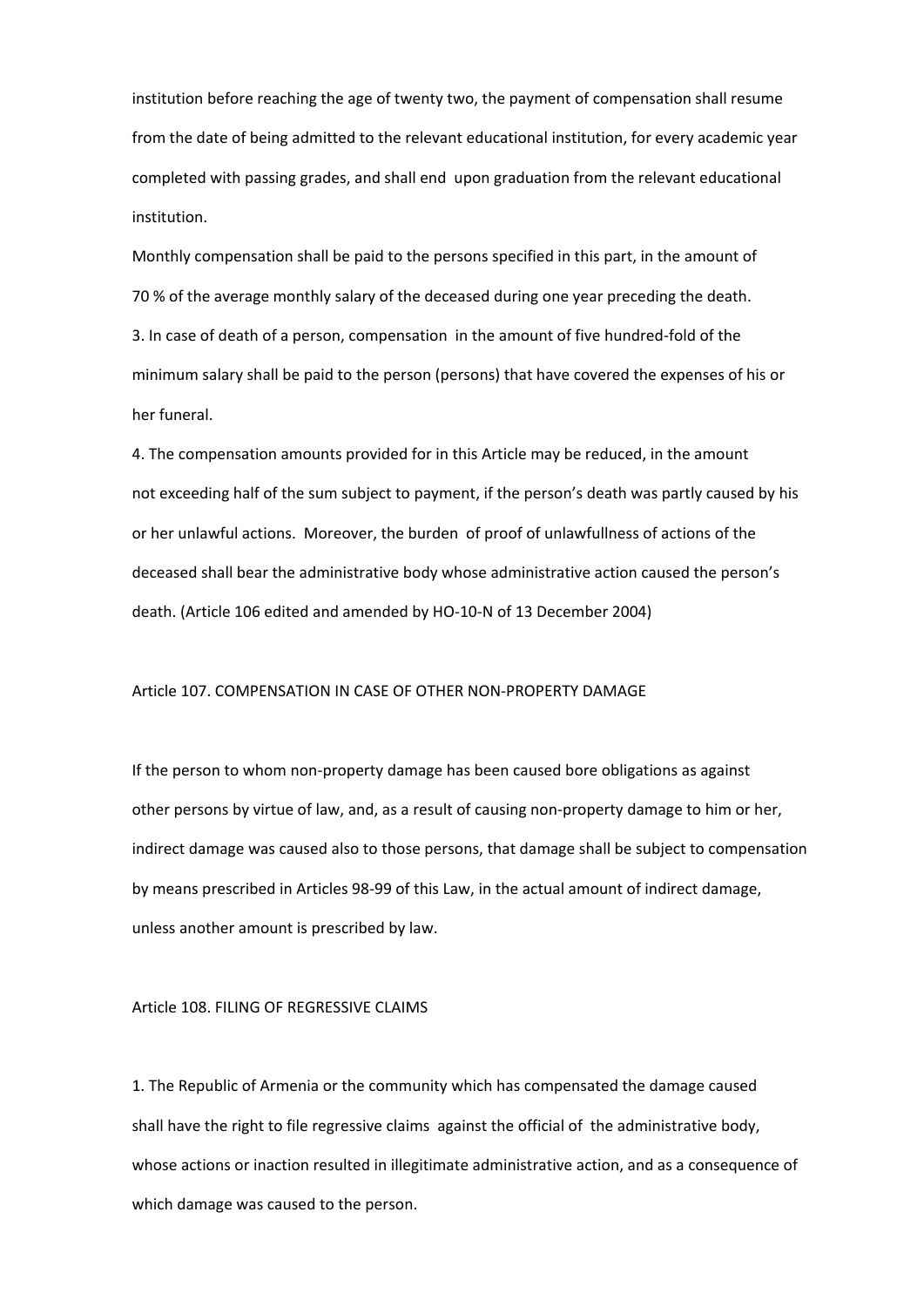2. The ground for filing regressive claims shall be the existence of intent or negligence in the actions or inaction of the official.

CHAPTER 16 SPECIAL RULES OF LIABILITY Article 109. LIABILITY FOR DAMAGE CAUSED BY LAWFUL ADMINISTRATIVE ACTION

1. Damage caused as a result of lawful administrative action shall be subject to compensation only in cases prescribed by the Constitution and laws of the Republic of Armenia, as well as in cases when, pursuant to Article 63(3) of this Law, the person is entitled to have legitimate expectation.

In case of possibility of receiving compensation from other subjects of law, no compensation from the liable parties provided for in Article 95(2) may be claimed.

2. If a favourable lawful administrative act has been repealed, as a result of which damage has been caused to its addressee or a third person, the damage shall be subject to compensation based on the application of the latter, to the extent that the person has, having legitimate expectation as to the existence of the administrative act, suffered damage as a result of its adoption or execution.

(Article 109 amended by HO‐10‐N of 13 December 2004)

Article 110. COMPENSATION FOR DAMAGE CAUSED AS A RESULT OF

ADOPTING AN UNLAWFUL ADMINISTRATIVE ACT

1. If an unlawful administrative act has been adopted, which is void or has been declared invalid, the administrative body shall, based on the application of an interested person, be obliged to compensate to him or her the property damage which the person has suffered as a result of legitimate expectation as to the existence of the unlawful administrative act, except for the cases provided for in Article 63(4) of this Law.

The amount of compensation shall be determined by the administrative body. The amount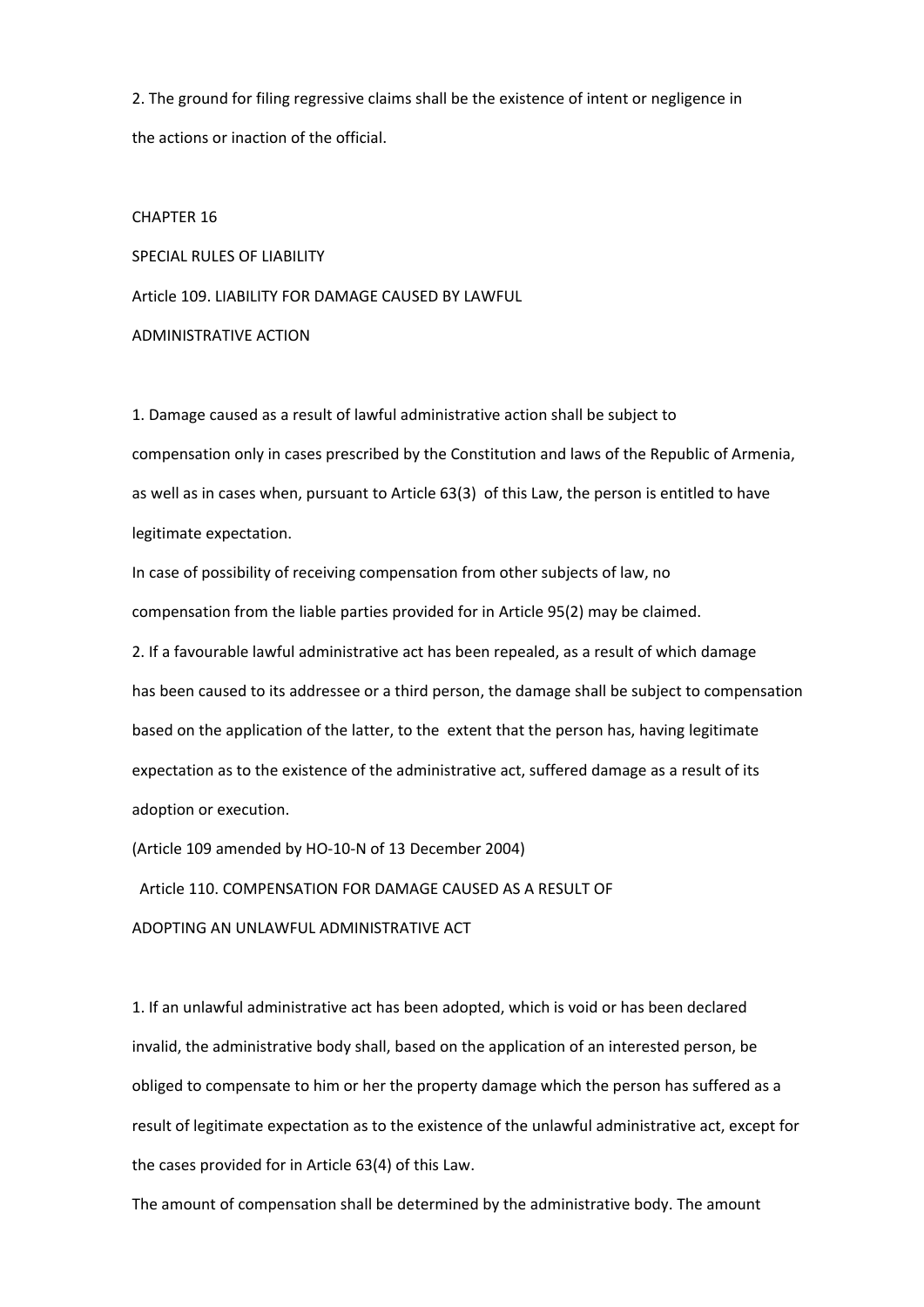of compensation for the damage shall be equivalent to the amount of the benefit which the interested person could receive in case of execution of the administrative act.

2. The claim for compensation may be filed within three years starting from the date when the administrative authority has, as prescribed by this Law, notified the participants of the administrative proceedings on declaring the administrative act invalid or on confirmation of the voidness of the administrative act.

#### Article 111. LIABILITY IN CASE OF UNJUST ENRICHMENT

1. Unless otherwise provided for by law, the property that went under the possession of the administrative body in the public law relations without legal ground shall be returned.

2. The relevant rules of the Civil Code of the Republic of Armenia shall apply to unjust enrichment in public law relations, unless their application contradicts this Law.

3. In cases of unjust enrichment in public law relations, the person shall, along with the claim referred to in part 1 of this Article, have the right to claim also the whole income (amount) received during the period of usage of the property under unjust possession, as well as six per cent of such income (amount) for each year.

4. The claims of compensating the damage caused as a result of unjust enrichment in public law relations shall be settled by the administrative body that actually possesses the property acquired without legal ground.

The matters connected with the means of returning the property and amount of compensation shall also be settled by the administrative act.

**SECTION VIII** 

TRANSITIONAL AND FINAL PROVISIONS

CHAPTER 17

TRANSITIONAL PROVISIONS

Article 112. TRANSITIONAL PROVISIONS

Administrative proceedings initiated before the entry into force of this Law, but not yet